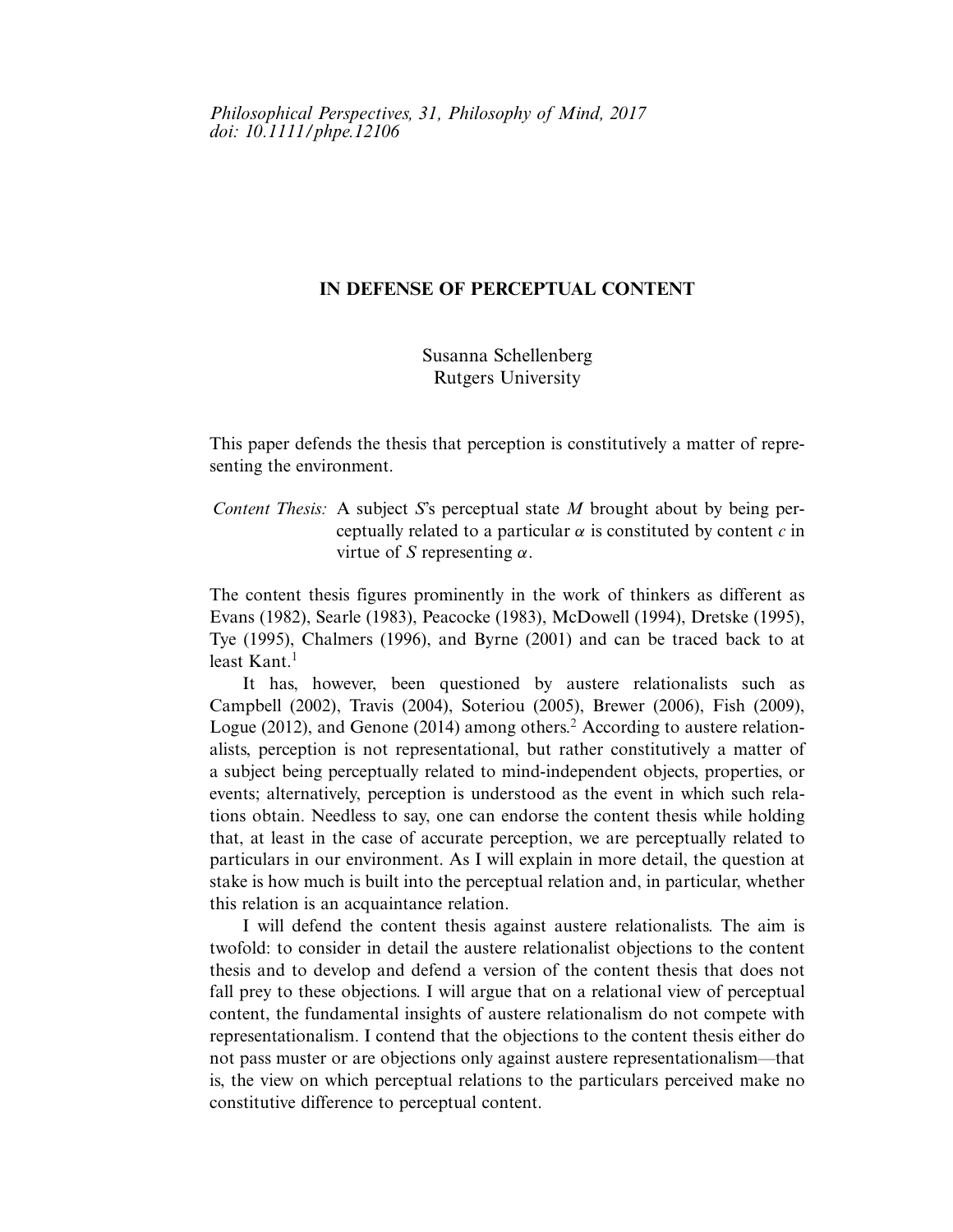Against austere relationalists, I argue that perceptual relations to particulars neither ground nor explain perceptual representations: being perceptually related to particulars in one's environment is neither metaphysically nor explanatorily more basic than representing those particulars. Nor is it the case, however, that perceptual representations ground or explain perceptual relations to the particulars perceived. I argue rather that perceptual relations and representations are mutually dependent: in being perceptually related to particulars in one's environment, one employs perceptual capacities, thereby yielding representational states. So with austere relationalists, I argue that perception is constitutively relational. But against austere relationalists, I argue that it is constitutively both relational and representational.

In Section 1, I discuss what is at stake in the debate over whether perception has content and critically examine one way in which one might attempt to argue for the content thesis. In Section 2, I distinguish three central choice points for any account of perceptual content. In Section 3, I identify the five main objections that austere relationalists have articulated against the content thesis. In Section 4, I defend the content thesis. In Section 5, I qualify the notion of content established by the argument for the content thesis by arguing that perceptual content is relational content. I defend the view that perceptual content is relational content by considering each austere relationalist objection in turn.

## **1. What is at Stake?**

Why should we be concerned with defending the content thesis? There are at least seven intuitive reasons to think that perceptual states have content.

One reason is to account for the fact that our environment can either be or fail to be the way it seems to us. In other words, the way our environment seems to us is assessable for accuracy. If perceptual states have content, then we can explain this phenomenon in terms of the content of the perceptual state.

A second reason is to account for the fineness of grain of perceptual experience. The very same scene perceived from the very same angle can be perceived in a number of different ways. Take Mach's example of perceiving a shape first as a square and then as a diamond, with no change in vantage point. Arguably, in such a situation, the phenomenal character of the two perceptual states differs despite there being no difference in the perceiver's environment. If perceptual states have content, this difference in phenomenal character can be accounted for by appealing to differences in the way the subject represents her environment.<sup>3</sup> If all we had were the fact that we were perceptually related to the shape, then it is not clear how we could explain this difference in phenomenal character. After all, there is no difference in the environment. There is only a difference in the way in which the environment is perceived.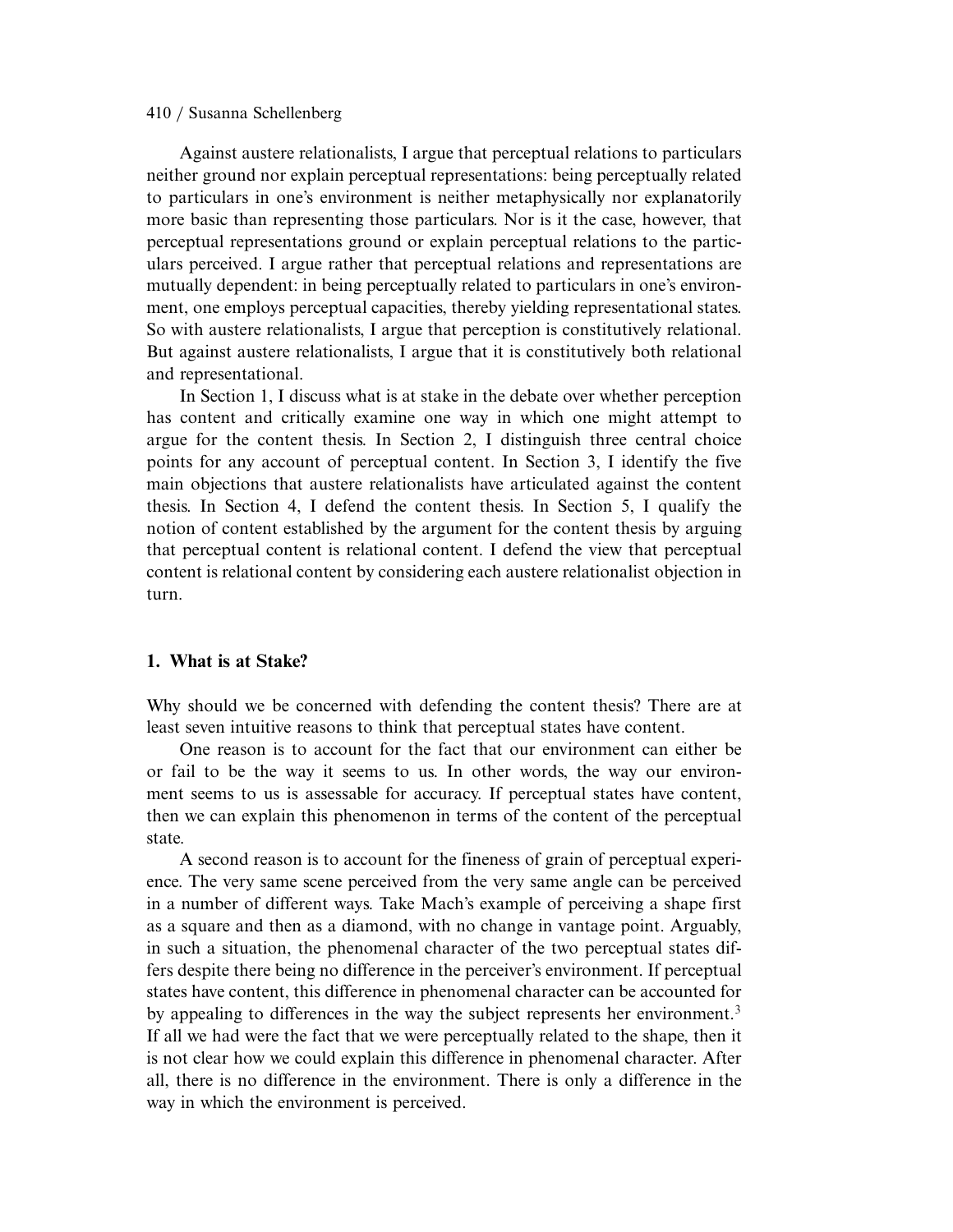A third reason is to explain how we can remember past perceptions. If perceptual states have content, then we can account for the memory of a perception in terms of recalling or reconstructing its representational content.

A fourth related reason is to explain the phenomena of fading and distorted memories. If perceptual states have content, then we can explain these phenomena in terms of changes in the stored perceptual content or changes in the way the stored content is retrieved or reconstructed. If perception is not understood as a matter of representing one's environment, this option is not available and it is not clear how else to explain these phenomena.

A fifth reason is to account for the phenomenal character of illusions and hallucinations. Austere relationalists argue that phenomenal character is constituted simply by (perceptual relations to) the particulars perceived. In orthodox cases of hallucination, we fail to be perceptually related to the mind-independent object that it seems to us we are perceiving. Likewise, in orthodox cases of illusion, we fail to be related to a property-instance that it seems to us we are perceiving. If phenomenal character is accounted for simply in terms of (relations to) perceived particulars, it is on the face of it mysterious how to account for the phenomenal character of illusions and hallucinations. If experiential states have content, however, we can account for the phenomenal character of illusions and hallucinations in terms of their content.

A sixth reason is to give a unified account of the phenomenal character of perception, hallucination, and illusion. An elegant way to do so is to argue that all three experiential states have content and that this content grounds their phenomenal character.

A seventh reason is to account for the phenomenal impact of top-down effects on perception. A sentence uttered in Urdu sounds different to a native speaker than it does to somebody unfamiliar with the language. If I possess the concept of a skyscraper, then one can argue that a tall building looks different than if I do not possess the concept.<sup>4</sup> If perceptual states have content, then these differences can be accounted for in terms of the impact of possession of such concepts on perceptual content.

### **2. Perception and Representation**

As austere relationalists point out, the content thesis is often assumed, but rarely argued for. Representationalists typically do not bother to defend the thesis that perception is representational, but rather immediately proceed to develop a specific way of understanding the nature of perceptual content. I use the label "representationalism" for any view that endorses the content thesis. So as to avoid terminological confusion, it is important to distinguish this view from the more specific view according to which phenomenal character is grounded in perceptual content. Such views are sometimes labeled "representationalism" rather than the more traditional "intentionalism." I will reserve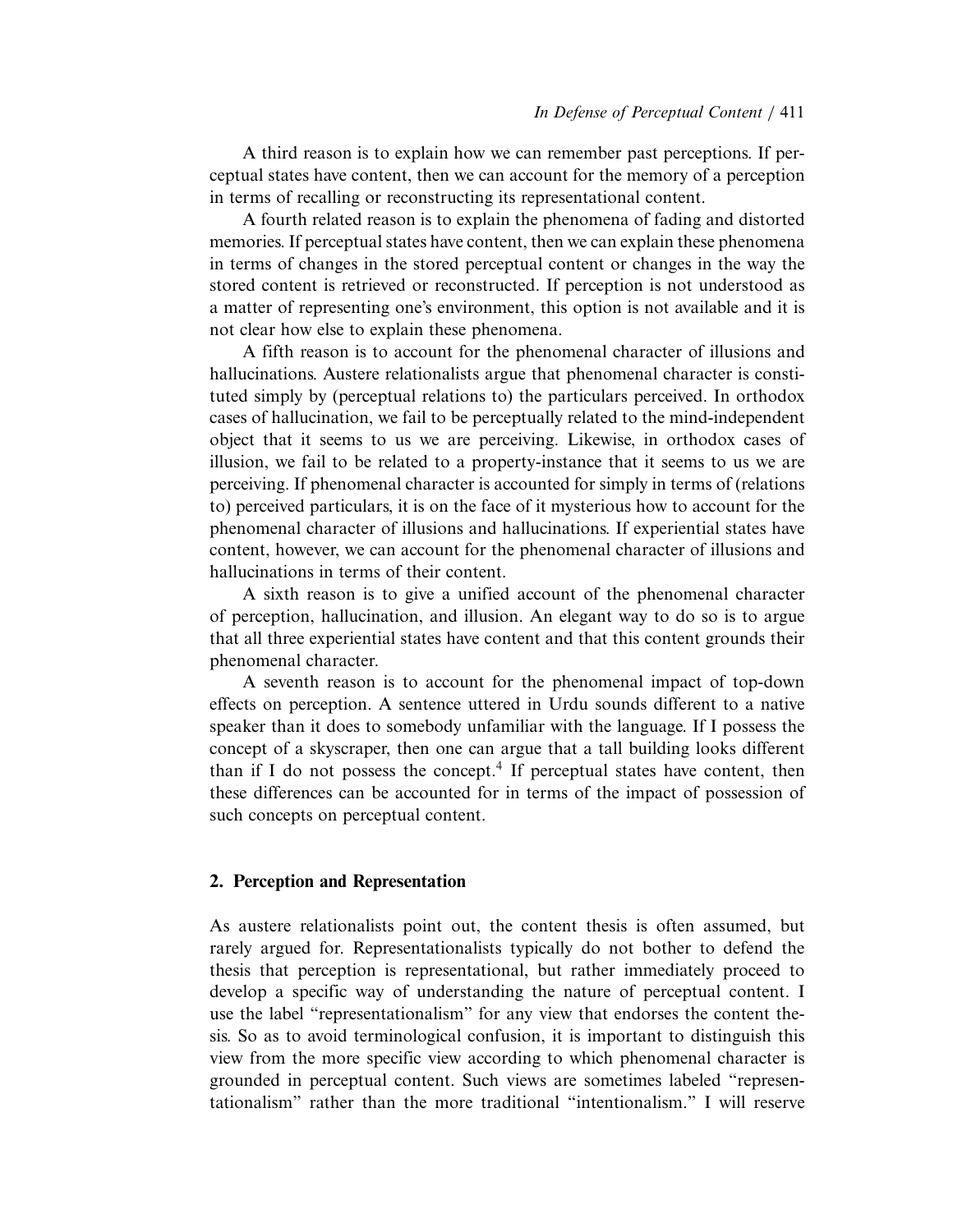"representationalism" for any view that endorses the content thesis irrespective of how the view conceives of the relationship between perceptual content and phenomenal character.

The most minimal representationalist commitment is that perception is a matter of a subject representing her environment. There are many different ways of understanding the nature of content given this constraint. More specifically, there are three critical choice points for any view of perceptual content.

One choice point concerns how to understand the nature of perceptual content. Any view of perceptual content must take a stance on at least four questions. One is whether the content is understood in terms of a Russellian proposition, a possible world proposition, a Fregean sense, an indexical content, a map of the environment, an image-like representation, or in some other way. A second is whether perceptual content is conceptually or nonconceptually structured.<sup>5</sup> A third is whether or not perceptual content is propositionally structured. A fourth is whether the content is constituted by the particulars perceived, or whether it is only internally individuated and so in no sense constituted by the particulars perceived.

I will consider the fourth question in more detail, since it is crucial in the debate on whether perception is representational, relational, or constitutively both representational and relational.<sup>6</sup> According to austere representationalism, perceptual content is internally individuated—internally individuated in the sense that it is not in any way constituted by the mind-independent particulars perceived.<sup>7</sup> The view is austere since it leaves no room for perceptual relations to make a constitutive difference to perceptual content. The only difference between subjectively indistinguishable experiences in distinct environments is a difference in the causal relation between the experiencing subject and her environment and this difference in causal relation has no repercussions for the content of the experiencing subject's mental state. On such a view, perceptual content can be analyzed in terms of existentially quantified content of the form that there is an object *x* that instantiates a certain property *F*:  $(\exists x)Fx$ . So perceptual states represent only that there is an object with the relevant properties in the perceiver's environment. No element of the content constitutively depends on whether such an object is in fact present. Austere representationalism has it that the content lays down a condition that something must satisfy to be the object determined by the content. The condition to be satisfied does not constitutively depend on the object that satisfies it. Of course, the object perceived does not fall out of the picture altogether on an austere representationalist view. The content of a perceptual state is accurate only if there is an object at the relevant location that instantiates the properties specified by the content. But the important point is that whether an object of the right kind is present has a bearing only on the accuracy of the content, not on the content proper.

We can contrast such a generalist view of perceptual content with a relational content view. While general content is the very same regardless of the perceiver's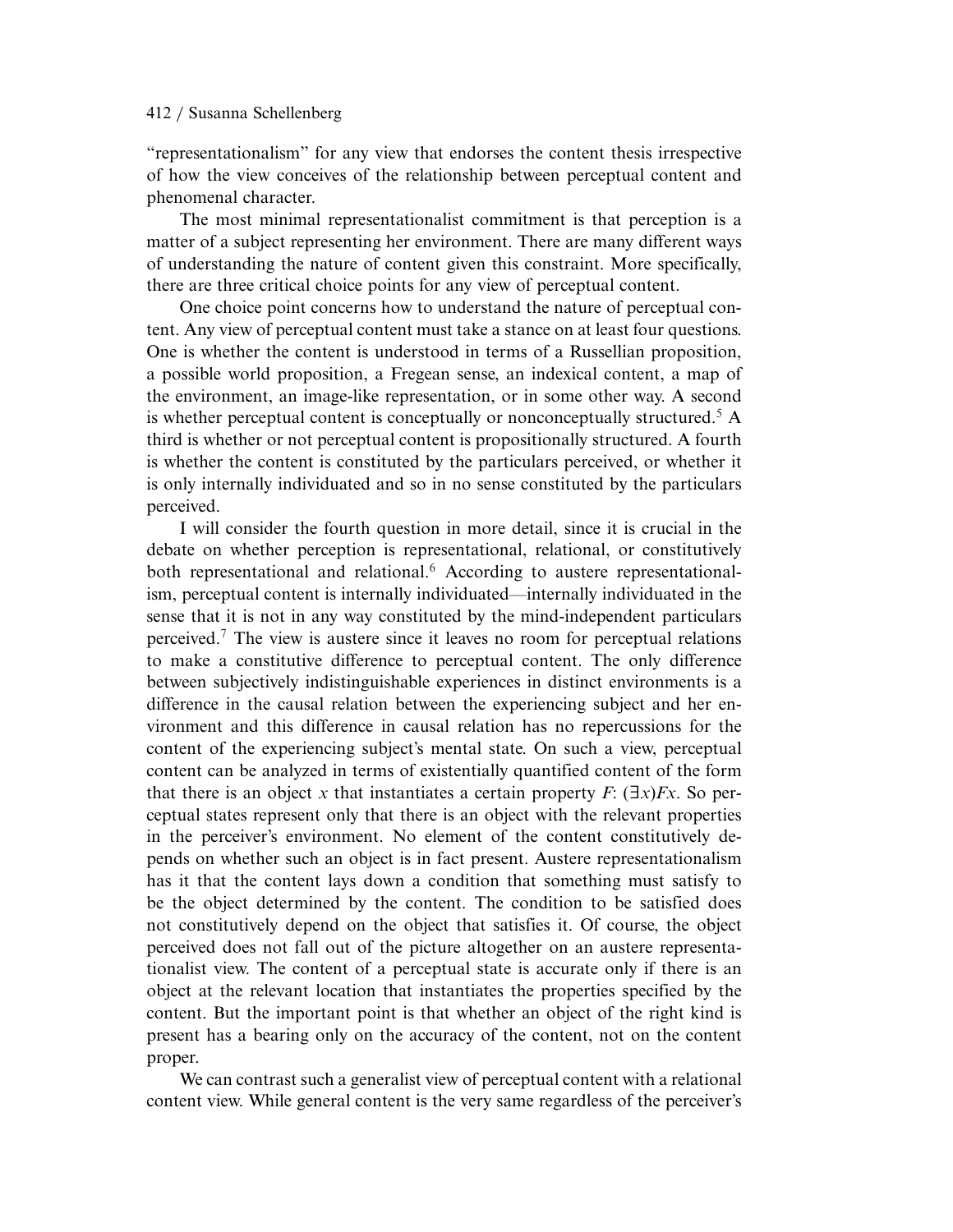environment, relational content differs depending on which environmental particulars (if any) the subject perceives. The token relational content covaries with the environment of the experiencing subject. In the case of a successful perception, the token content determines a referent and is constituted by the particular perceived. Thus, it is singular content. When I say that *A* is constituted by *B*, I mean always partial constitution, allowing that *A* may be constituted by both *B* and *C*. Moreover, if *A* is constituted by *B* that does not imply that *A* is materially constituted by *B*. 8

So far, we have distinguished different ways of understanding the nature of perceptual content. A second choice point for any view of perceptual content concerns how to understand the relationship between the content of a perceptual state and its phenomenal character. One might argue that any facts about phenomenal character are facts about content.<sup>9</sup> Alternatively, one might maintain either that content is grounded in phenomenal character or that phenomenal character is grounded in content. Or, one might treat content and phenomenal character as independent elements of perceptual states, thereby denying that there is any grounding relation between them.<sup>10</sup>

A third choice point concerns how to understand the relationship between the perceiver and the content of her perceptual state. To avoid verbal disputes, this choice point is critical in the discussion of whether perceptual states have content. Therefore, I will address the different options in some detail.

The content thesis must be distinguished from a thesis on which the relation between the perceiver and the content of her perceptual state is one of mere association. We can call this the association thesis.

*Association Thesis:* Every perceptual state can be associated with content in the sense that sentences can be articulated that describe how the environment seems to the subject. The content so expressed need not be constitutive of the perceptual state.

Any account of perception can accept the association thesis. After all, any account can accept the fact that a perceptual experience can be at least partially described. But this fact does not entail that the perceptual state has the content that is expressed with the description. Likewise, a painting can be described, but it does not follow from this that the painting has the content that is expressed with the description.<sup>11</sup> So the association thesis does not entail the content thesis. According to the content thesis, perceptual content is not merely associated with a perceptual state, but is constitutive of a perceptual state.

To explain in more detail how the content thesis and the association thesis differ, consider the following attempt to establish the content thesis by appealing to the relation between sensory awareness, accuracy conditions, and perceptual content. $^{12}$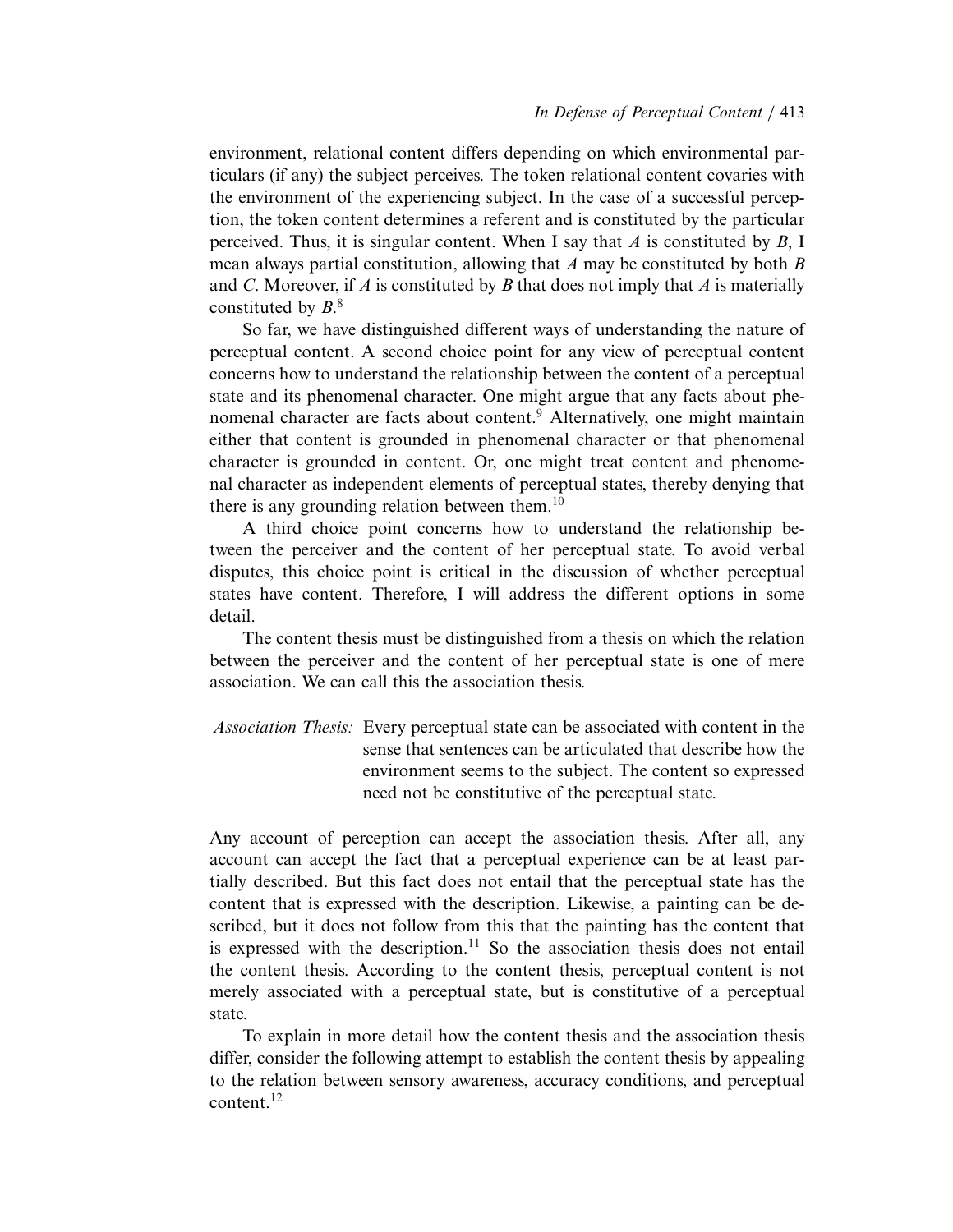#### *The Association Argument*

- 1. If a subject *S* perceives a particular  $\alpha$  (while not suffering from blindsight or any other form of unconscious perception), then *S* is sensorily aware of  $\alpha$ .
- 2. If *S* is sensorily aware of  $\alpha$ , then  $\alpha$  sensorily seems a certain way to *S* due to *S* perceiving  $\alpha$ .
- 3. If  $\alpha$  sensorily seems a certain way to *S* due to *S* perceiving  $\alpha$ , then *S* is in a perceptual state *M* with content *c*, where *c* corresponds to the way  $\alpha$ sensorily seems to *S*.

From 1–3: If *S* perceives  $\alpha$  (while not suffering from blindsight or any other form of unconscious perception), then *S* is in a perceptual state *M* with content *c*, where *c* corresponds to the way α sensorily seems to *S*.

- 4.  $\alpha$  is either the way it sensorily seems to *S* or it is different from the way it sensorily seems to *S*.
- 5. If *S* is in a perceptual state *M* with content *c*, where *c* corresponds to the way α sensorily seems to *S*, then the content *c* of *S*'s perceptual state *M* is either accurate or inaccurate with regard to  $\alpha$ .

From 1–5: If *S* perceives  $\alpha$  (while not suffering from blindsight or any other form of unconscious perception), then *S* is in a perceptual state *M* with content *c*, where *c* corresponds to the way α sensorily seems to *S*, and the content *c* of *S*'s perceptual state *M* is either accurate or inaccurate with regard to  $\alpha$ .

Note that the conclusion of this argument is not the content thesis. The association argument establishes that if the environment seems a certain way to a perceiver, then she is in a perceptual state that can be characterized with content where that content corresponds to the way the environment seems to her. So while the argument establishes that there is a link between phenomenal character and perceptual content, it does not establish the content thesis.

We can accept that there is a notion of content on which perceptual content corresponds to the phenomenal character of the relevant perceptual state. Let's call this connection between perceptual consciousness and content the *consciousness-content link*. While we can accept that there is such a consciousnesscontent link, accepting such a consciousness-content link does not show that perception is constitutively representational. Accepting such a consciousnesscontent link is compatible not only with almost any view of the nature of perception, it is compatible with almost any notion of perceptual content. Indeed, the notion of perceptual content established by the association argument is compatible with accepting only the association thesis. So it does not give support to the thesis that perception is constitutively a matter of representing the environment.

Any account that endorses the content thesis needs to explain not only the structure and nature of perceptual content, but also in virtue of what this content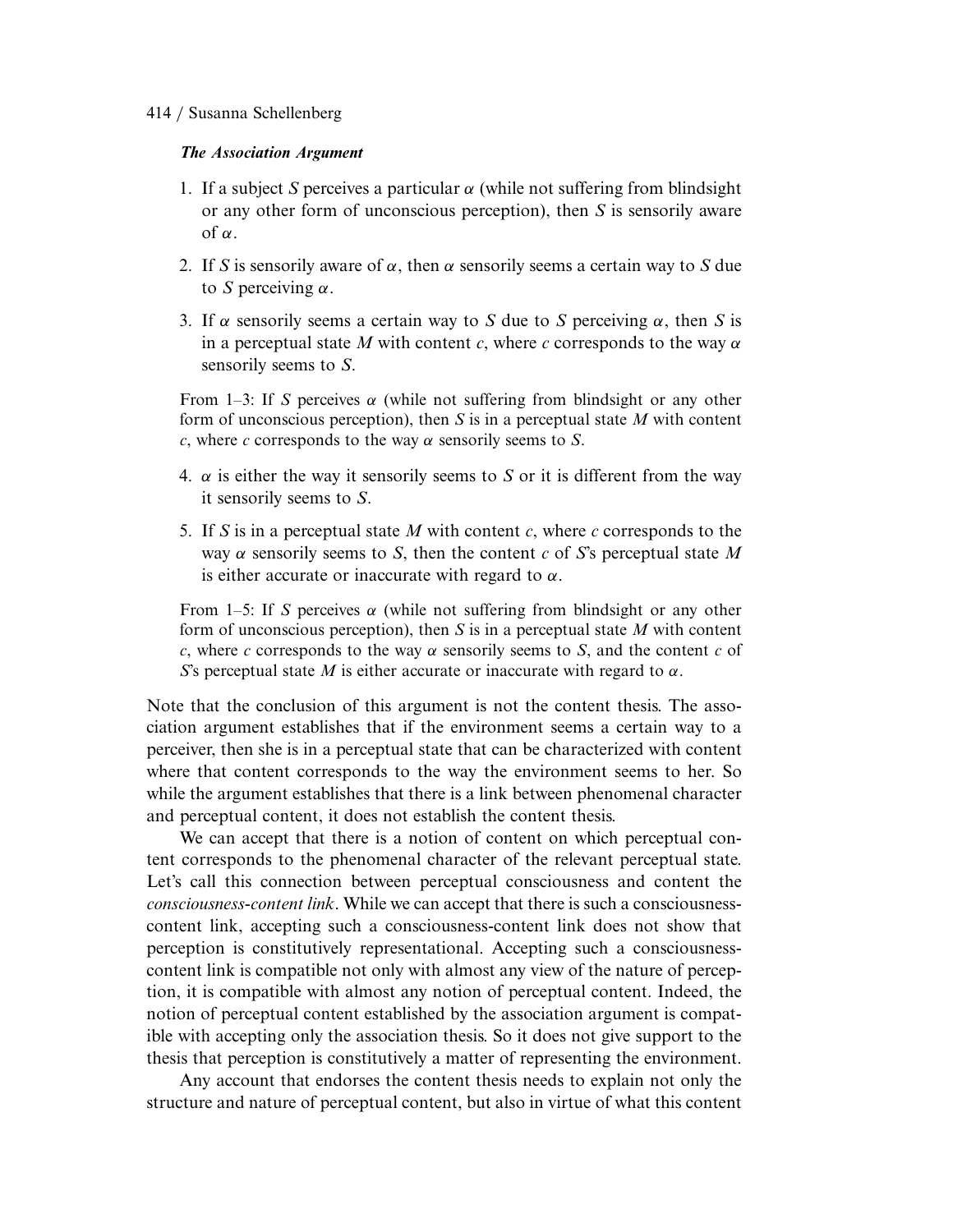is a constitutive aspect of the relevant perceptual state. A view of perceptual content that fails to give an account of what it is about perception such that the perceptual state is characterized by content does not establish more than the association thesis.

Now, there are different versions of the content thesis, some more controversial than others. A controversial version of the content thesis has it that the relationship between the perceiver and the content of her perceptual state is that of a propositional attitude:

*Propositional Attitude Thesis:* A perceiver stands in a propositional attitude to the content of her perceptual state.

The propositional attitude thesis posits both that perceptual content is a proposition and that perception is a matter of standing in a certain attitudinal relation to this proposition, analogous to the sense in which one might say that belief is a matter of standing in the believing relation to the propositional content of the belief. English does not have a word to denote such a perceptual attitudinal relation. Byrne (2009: 437) calls the relation the ex-ing relation; Pautz (2010: 54) calls it the sensorily entertaining relation; Siegel (2010: 22) calls it the A-relation. While the propositional attitude thesis is a version of the content thesis, we can accept the content thesis without accepting the propositional attitude thesis. The content thesis is committed neither to perceptual content being a proposition nor to the perceiver standing in a propositional attitude to that content.

An even more controversial version of the content thesis has it that the relation between the perceiver and the content of her perceptual state is an awareness relation:

*Awareness Thesis:* A perceiver stands in an awareness relation to the representational content of her perceptual state.

The awareness thesis originates with Russell (1913), who argued that a perceiver is acquainted with particulars that are constituents of the representational content of her perceptual state.13 While Russell did not explicitly argue that a perceiver is aware of representational content, some representationalist views that claim descent from Russell are formulated in a way that suggests a commitment to the awareness thesis. As in the case of the propositional attitude thesis, the awareness thesis entails the content thesis, but not vice versa: we can accept the content thesis without accepting that perceivers stand in any kind of awareness relation to the content of their perceptual states, or indeed the constituents of that content.

It is important to emphasize that endorsing the content thesis does not commit one to endorsing either the awareness or the propositional attitude theses, since at least some austere relationalist arguments against the content thesis make the mistake of assuming exactly that (e.g. Travis 2004). Once one recognizes that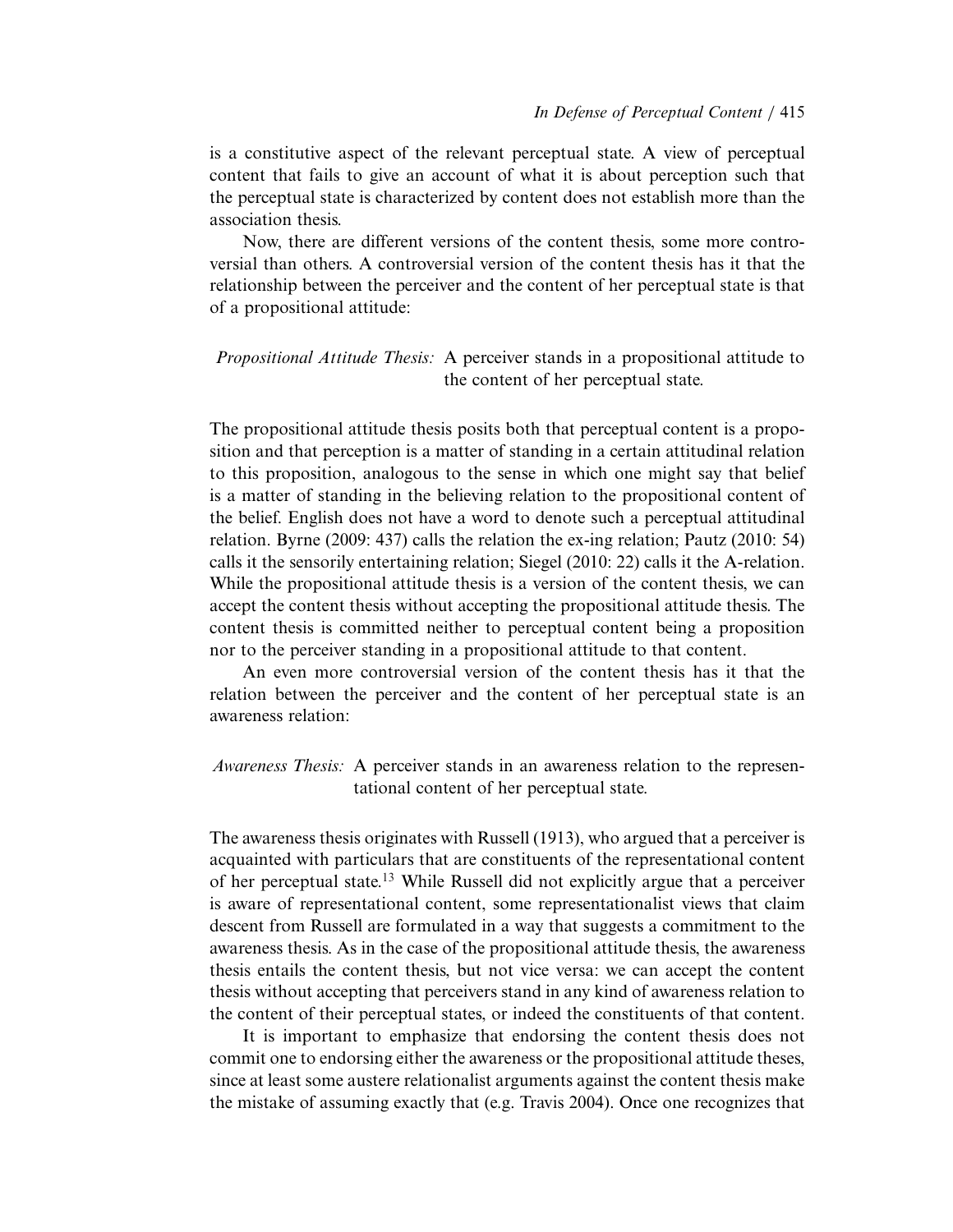the content thesis does not in fact entail these controversial versions of the thesis, those arguments lose their force.

To establish the association thesis is to establish almost nothing. To commit to the awareness or propositional attitude thesis is to commit to too much. Fortunately, there is a middle way between these two options. Perceptual states can be understood as representing the subject's environment where the representational content is constitutive of the perceptual state, without the subject either being aware of that content or bearing a propositional attitude to it. We can call this middle way the *representation thesis*.

There are several possible ways of precisifying this thesis. One such way is the following: representing perceived particulars is a matter of employing perceptual capacities by means of which one discriminates and singles out those particulars. More precisely, the content of the perceptual state is constituted by the perceptual capacities employed and the particulars thereby singled out. So far there is no need to say that one is either aware of that content or bears a propositional attitude to it

What happens in the case of hallucination or illusion? In those cases, one employs the very same perceptual capacities that one would employ in a perception with the same phenomenal character, but one fails to discriminate and single out a mind-independent particular. The content of the relevant state is constituted by the perceptual capacities employed. As in the perceptual case, there is no need to say that one is aware of this content. Rather, one is intentionally directed at what seems to one to be a particular in one's environment in virtue of employing perceptual capacities. Moreover, the version of the representation thesis that I will defend is not committed to any version of the propositional attitude thesis. It is neither committed to the experiencing subject bearing a propositional attitude to the content of her experiential state, nor indeed is it committed to that content being a proposition. It is committed merely to the thesis that perceivers represent particulars under a mode of presentation.<sup>14</sup>

In what follows, I will take a stance on all three choice points. I will argue that while some accounts of perceptual content fall prey to the austere relationalist objections, a view on which perceptual content is constituted by relational Fregean modes of presentation does not (1st choice point). On this view, the phenomenal character of a subject's perceptual state is grounded in its content (2nd choice point) and perceptual content is constitutive of perceptual states (3rd choice point).<sup>15</sup> First, however, let's take a closer look at the nature of perceptual relations and the austere relationalist objections to the content thesis.

## **3. Perception and Relations**

Austere relationalists have formulated at least five different objections to the content thesis. They can be summarized as follows: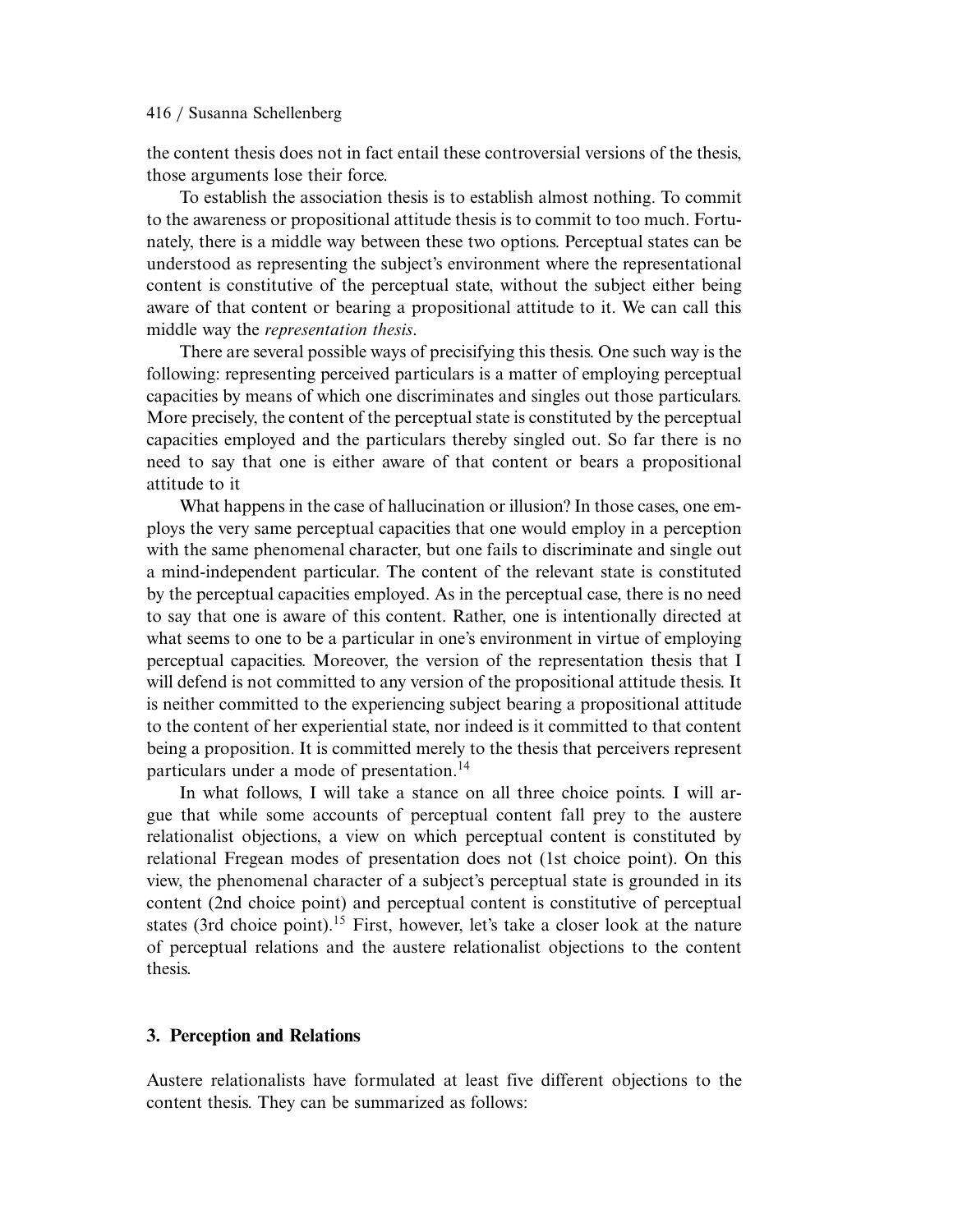| The Phenomenological Objection:   | Representationalist views misconstrue the<br>phenomenological basis of perceptual states insofar as<br>they detach the phenomenal character of perceptual<br>states from relations to qualitative features of the<br>environment (e.g. Campbell 2002, Martin 2002,<br>Brewer 2007).                                                                                                                                                                                                                                     |
|-----------------------------------|-------------------------------------------------------------------------------------------------------------------------------------------------------------------------------------------------------------------------------------------------------------------------------------------------------------------------------------------------------------------------------------------------------------------------------------------------------------------------------------------------------------------------|
| The Epistemological Objection:    | Representationalist views do not properly account for<br>the epistemological role of perception. Only if<br>perception is itself not representational can it<br>constitute the evidential basis for perceptual<br>knowledge of particulars (e.g. Campbell 2002,<br>Johnston 2014).                                                                                                                                                                                                                                      |
| The Semantic Grounding Objection: | Representationalist views cannot adequately account<br>for the fact that perception grounds demonstrative<br>thoughts and singular thoughts about particulars in<br>the environment. Moreover, they cannot adequately<br>account for the fact that perceptual relations to the<br>environment provide the ground for the possibility of<br>thought and language (e.g. Campbell 2002, Brewer<br>2006).                                                                                                                   |
| The Accuracy Condition Objection: | Perception is a relation between a perceiving subject<br>and her environment or, alternatively, an event in<br>which such a relation obtains. Relations and events do<br>not have accuracy conditions. So perception is not the<br>kind of thing that can be accurate or inaccurate. If<br>accounting for accuracy conditions is the reason for<br>introducing content, then denying that perception has<br>accuracy conditions undermines at least this reason<br>for accepting the content thesis (e.g. Brewer 2006). |
| The Indeterminacy Objection:      | If perceptual states have representational content,<br>then the way an object looks on a given occasion must<br>fix the representational content of the perceptual<br>state. The way an object looks on a given occasion<br>does not, however, fix the representational content of<br>the perceptual state. Therefore, perceptual states do<br>not have representational content (e.g. Travis 2004). <sup>16</sup>                                                                                                      |

In light of these five objections, austere relationalism rejects the content thesis. The central positive idea of austere relationalism is that perception is constitutively a matter of a subject standing in an awareness or an acquaintance relation to a particular: a mind-independent object, a property that this object instantiates, an event, or a combination thereof (Campbell 2002, Brewer 2006). Alternatively, perception is analyzed as an event in which such relations obtain (Martin 2002). Austere relationalist views differ further on whether perceivers are perceptually related only to objects in their environment (Brewer 2006, 2011) or whether they are also related to the properties that these objects instantiate (Campbell 2002). Views differ moreover on how the perceptual relation is understood: it can be understood as a sensory awareness relation or as an epistemic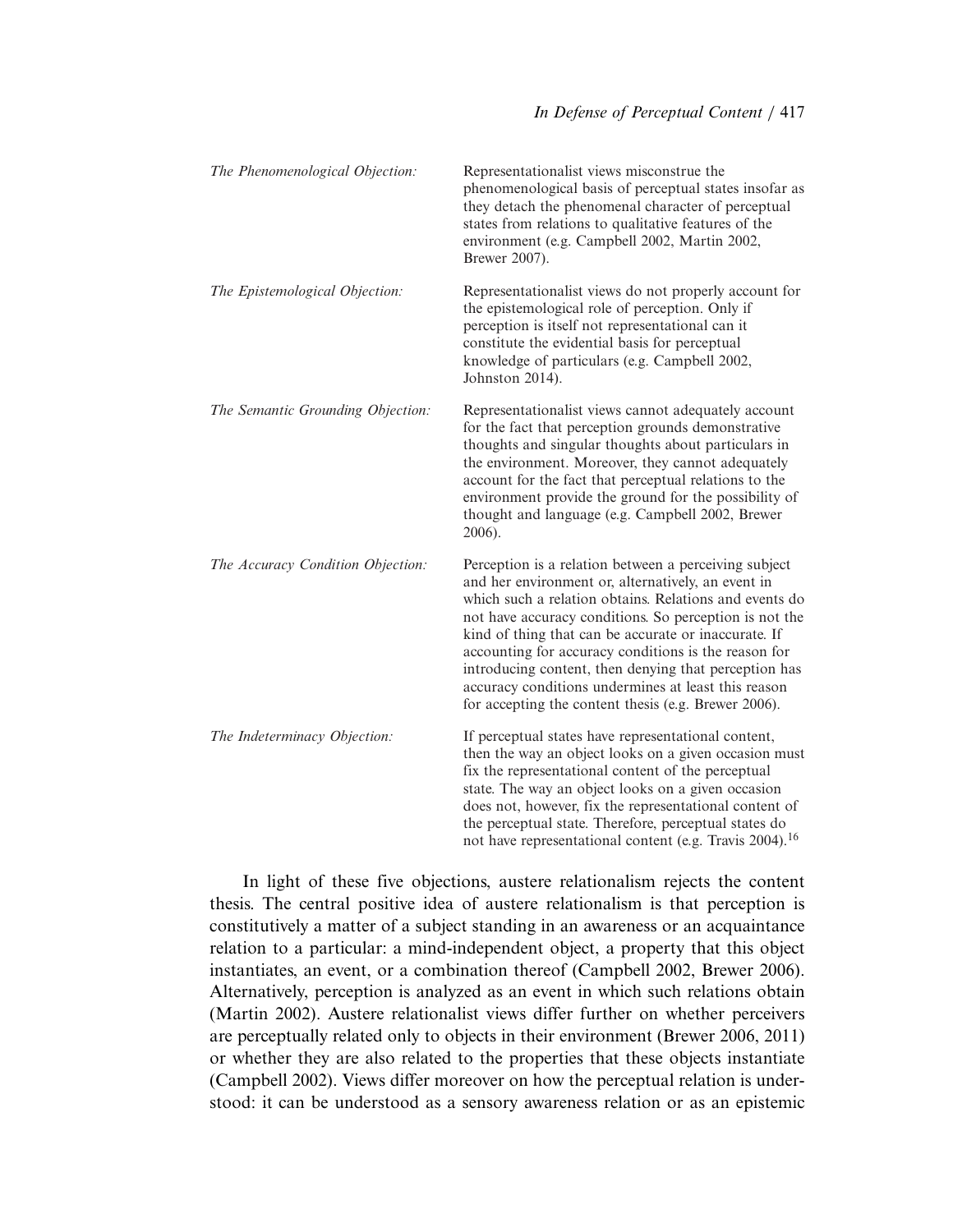acquaintance relation.<sup>17</sup> Finally, views differ on how they oppose representationalism: while all austere relationalists agree that appeals to content are unnecessary to give a satisfying account of perception, some go a step further and argue that relationalism explains certain phenomena better than representationalism can. Some even argue that representationalism is flat-out incapable of accounting for certain phenomena that the relationalist can readily explain (e.g. Brewer 2006, 2011).

What austere relationalist views have in common is that they endorse the negative thesis that no appeal to representational content is necessary in a philosophical account of perception, in conjunction with the positive thesis that any perception constitutively involves at least three components: a subject, the environment of the subject, and a perceptual relation between the subject and particulars in that environment.

For the sake of specificity, I will focus on the simple case of a subject being acquainted with a mind-independent object that instantiates only one perceivable property. Everything I will say about this case needs to be modified only slightly to fit other versions of austere relationalism. I will specify these modifications where required to establish my argument. The case of a subject being acquainted with a mind-independent object that instantiates only one perceivable property is a model that requires making the simplifying assumption that there can be a perception of an object as instantiating only one perceivable property. Typical cases of perception are more complex: any visual perception of an object arguably involves perceiving at least a color and a spatial property that this object instantiates along with situation-dependent properties correlating with these color and spatial properties.<sup>18</sup> Further, it is arguably possible to perceive a property-instance without perceiving an object that instantiates the relevant property. Finally, many perceptions are crossmodal in that they involve interactions between two or more different sensory modalities.

Given this simplifying assumption, the austere relationalist thesis can be articulated in the following way: a subject perceives a particular white cup only if she is acquainted with that particular white cup. Being acquainted with a white cup may in turn be analyzed in terms of being acquainted with a cup instantiating whiteness, where the relevant object and property-instance are (roughly) co-located. More generally, subject *S* perceives object *o* and any property-instance *F* only if *S* is acquainted with *o* and *F*, where *o* and *F* are (roughly) co-located.<sup>19</sup>

Three clarifications are in order. First, austere relationalists do not deny that beliefs and judgments are formed on the basis of perception. So what is contentious is not whether perception brings about mental states with content. What is contentious is rather whether this content is constitutive of perceptual states.

Second, austere relationalists do not contest that perception involves informational processing. As Campbell argues (using the term cognitive rather than informational processing), "[o]n a Relational View of perception, we have to think of cognitive processing as 'revealing' the environment to the subject"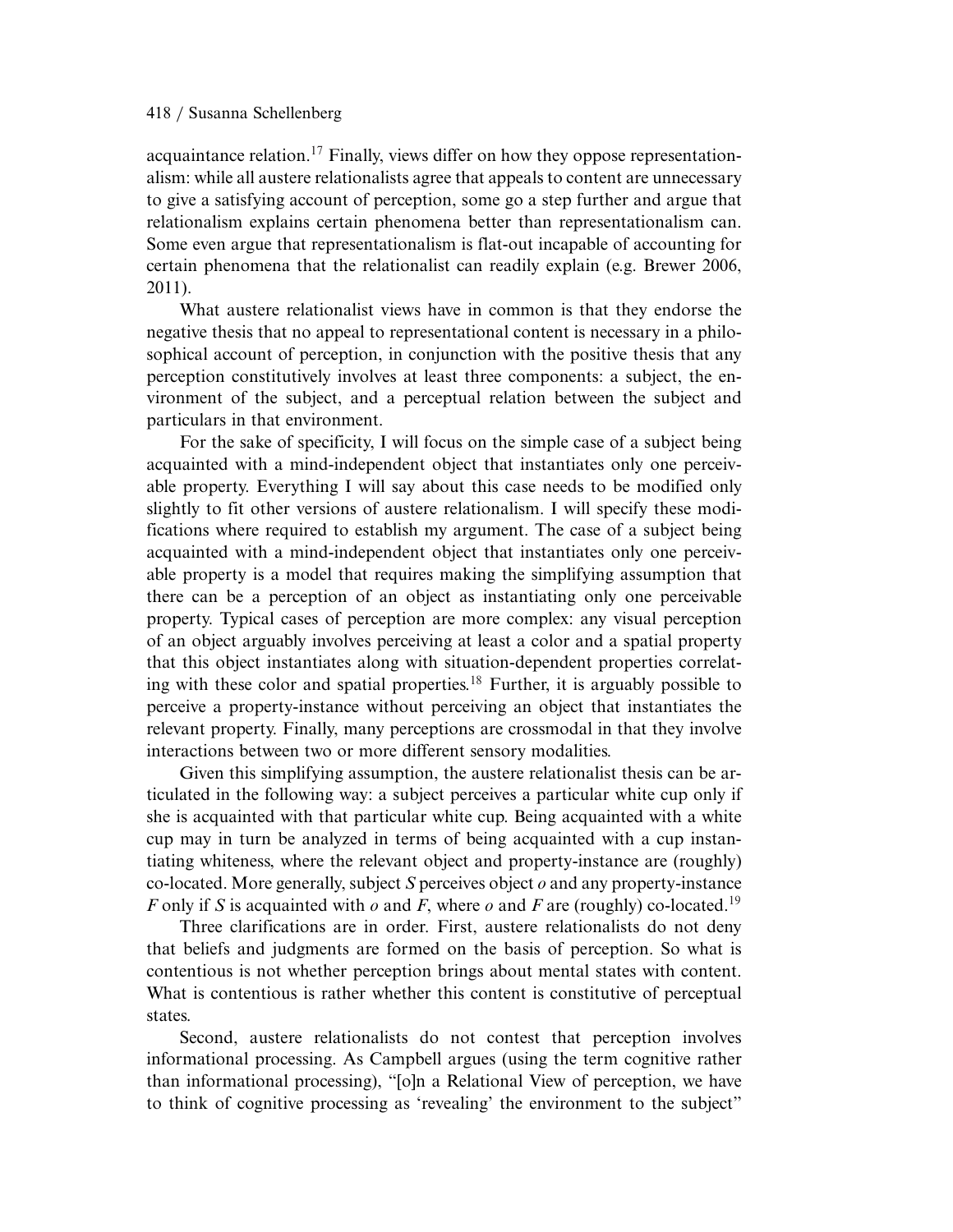(2002: 118). Austere relationalist do not deny that perception involves informational processing, but rather insist that no appeal to representational content is necessary to explain the nature of the awareness of our surroundings that we have as a consequence of this processing. So while, for example, Campbell allows that representations play a role on a subpersonal level, he denies that any appeal to representational content is necessary to explain perception on a personal level.<sup>20</sup>

Finally, austere relationalists need not deny that we can articulate propositions to express what we perceive. Acknowledging that a subject can articulate such propositions entails no commitment to her perceptual state being constituted by the content thereby articulated. It might be that the propositions articulated are merely associated with the perceptual state. In other words, austere relationalists can accept the association thesis. $21$ 

#### **4. The Perceptual Content Argument**

As austere relationalists point out, the content thesis is typically taken for granted and rarely argued for. To be sure, many views have been defended that rely on the content thesis. But more often than not such views simply assume that perception is representational and proceed to argue for one particular way of understanding its content. There are many ways one might argue that perception is constitutively representational. I will develop an argument in support of the content thesis drawing on the view that perception is constitutively a matter of employing perceptual capacities—that is, discriminatory, selective capacities.

### *The Perceptual Content Argument*

- I. If a subject *S* perceives a particular  $\alpha$ , then *S* discriminates and singles out α.
- II. If *S* discriminates and singles out  $\alpha$ , then *S* is employing perceptual capacity  $C_{\alpha}$  by means of which *S* discriminates and singles out  $\alpha$ .
- III. If *S* is employing  $C_\alpha$  by means of which *S* discriminates and singles out  $α$ , then *S*'s perceptual state *M* brought about by being perceptually related to  $\alpha$  and employing  $C_{\alpha}$  is repeatable and has accuracy conditions.
- IV. If *S*'s perceptual state *M* brought about by being perceptually related to  $\alpha$  and constituted by employing  $C_{\alpha}$  is repeatable and has accuracy conditions, then *S*'s perceptual state *M* is constitutively a matter of representing  $\alpha$  in virtue of employing  $C_{\alpha}$ .
- V. If *S*'s perceptual state *M* is constitutively a matter of representing  $\alpha$  in virtue of employing  $C_{\alpha}$ , then *S*'s perceptual state *M* brought about by being perceptually related to  $\alpha$  is constituted by content  $c$  in virtue of  $S$ representing  $\alpha$ .

From I–V: If *S* perceives  $\alpha$ , then *S*'s perceptual state *M* brought about by being perceptually related to  $\alpha$  is constituted by content *c* in virtue of *S* representing  $\alpha$ .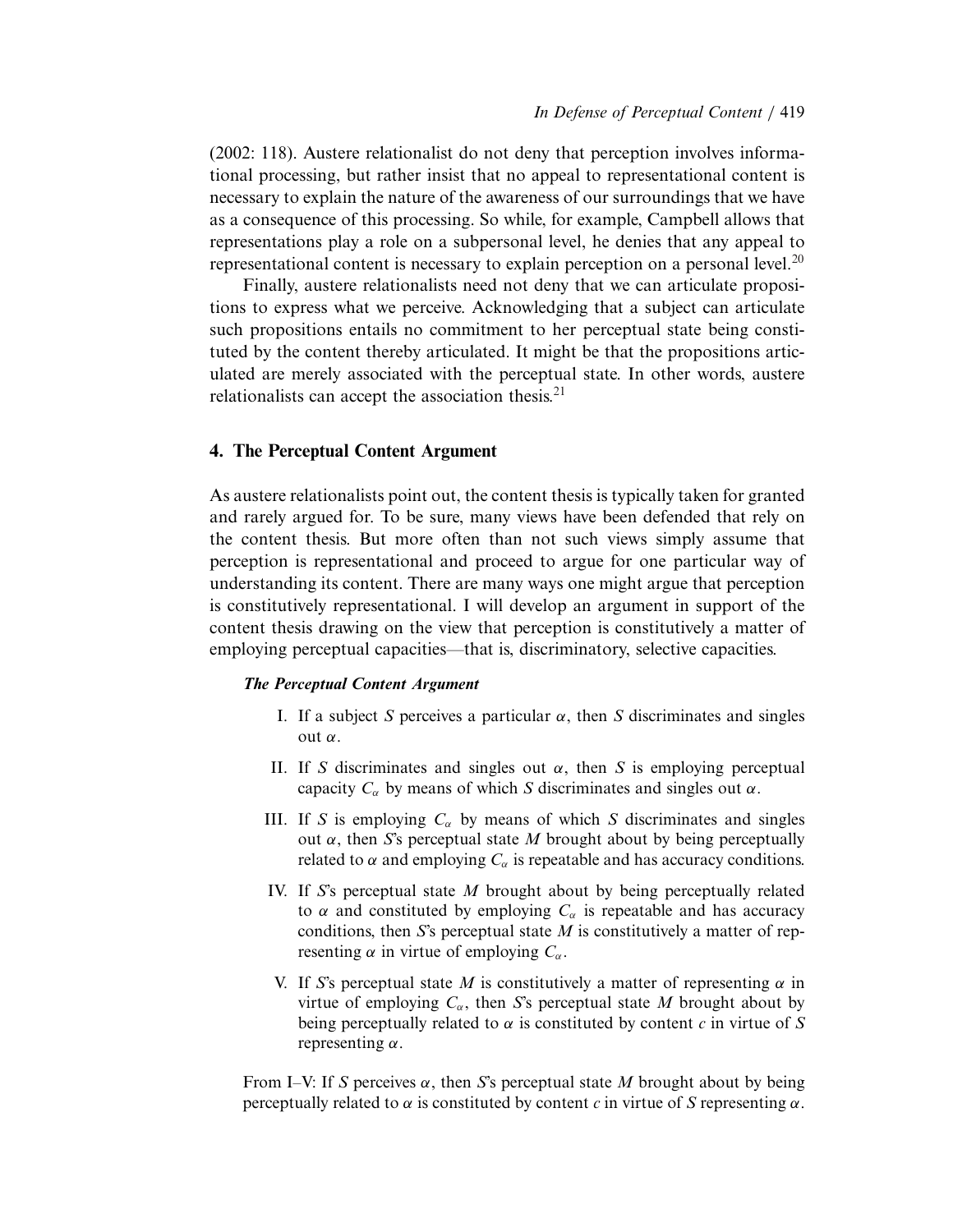In support of Premise I we can say that discriminating and singling out a particular from its surround is a minimal condition on perceiving the particular. For example, when Kim sees a white cup, she employs her capacity to discriminate white from other colors and to single out white in her environment. Similarly, she employs her capacity to differentiate and single out cup-shapes from other shapes in her environment. Such discriminatory activity allows for scene segmentation, border and edge detection, and region extraction.<sup>22</sup> It is not clear how one could perceive a particular without at the very least discriminating and singling it out from its surround. For this reason, we can say that discriminating and singling out a particular from its surround is a minimal condition on perceiving the particular. If this is right, then perception is constitutively a matter of discriminating and singling out particulars.

Now, discriminating and singling out particulars requires employing perceptual capacities—namely, discriminatory, selective capacities (Premise II). A perceptual capacity is repeatable and, in employing a perceptual capacity, one either singles out the particular one purports to single out or one fails to do so. I will give support to each part of this claim in turn.

First, perceptual capacities are repeatable in that the very same perceptual capacity can be employed to single out particular  $\alpha$  or to single out particular β, where  $\alpha$  and β are both particulars of the type that the perceptual capacity functions to single out. For example, the perceptual capacity RED functions to single out any perceivable instance of red. So the same perceptual capacity can be employed in distinct environments. Moreover, the same perceptual capacity can be employed to single out  $\alpha$  at time  $t_1$  and at time  $t_2$  and thus yield the same perceptual state at  $t_1$  and  $t_2$ . If this is right, then there is a repeatable element that is constitutive of perceptual states, namely, the perceptual capacities employed. And, with repeatability comes generality—for what it is for a capacity to be general simply is for it to be applicable across a variety of temporal and situational contexts. As a consequence, perceptual states have a general element. This general element is due to the nature of the perceptual capacities the employment of which constitute the perceptual state.

Being a repeatable capacity is, of course, not a sufficient condition for yielding a mental state characterized by representational content. After all, many things in the world have repeatable capacities without those capacities yielding mental states characterized by content. Being repeatable is, however, a necessary condition on yielding a mental state that is characterized by representational content. And the necessary condition is what we need.

When one is perceptually related to a scene, one employs perceptual capacities which may or may not function to single out the particulars present. If I employ my capacity to discriminate and single out red from other colors in an environment in which there is no instance of red, the content of my experiential state will be inaccurate in that respect.

Insofar as a perceptual capacity is repeatable and insofar as one either singles out the particular one purports to single out or one fails to do so, employing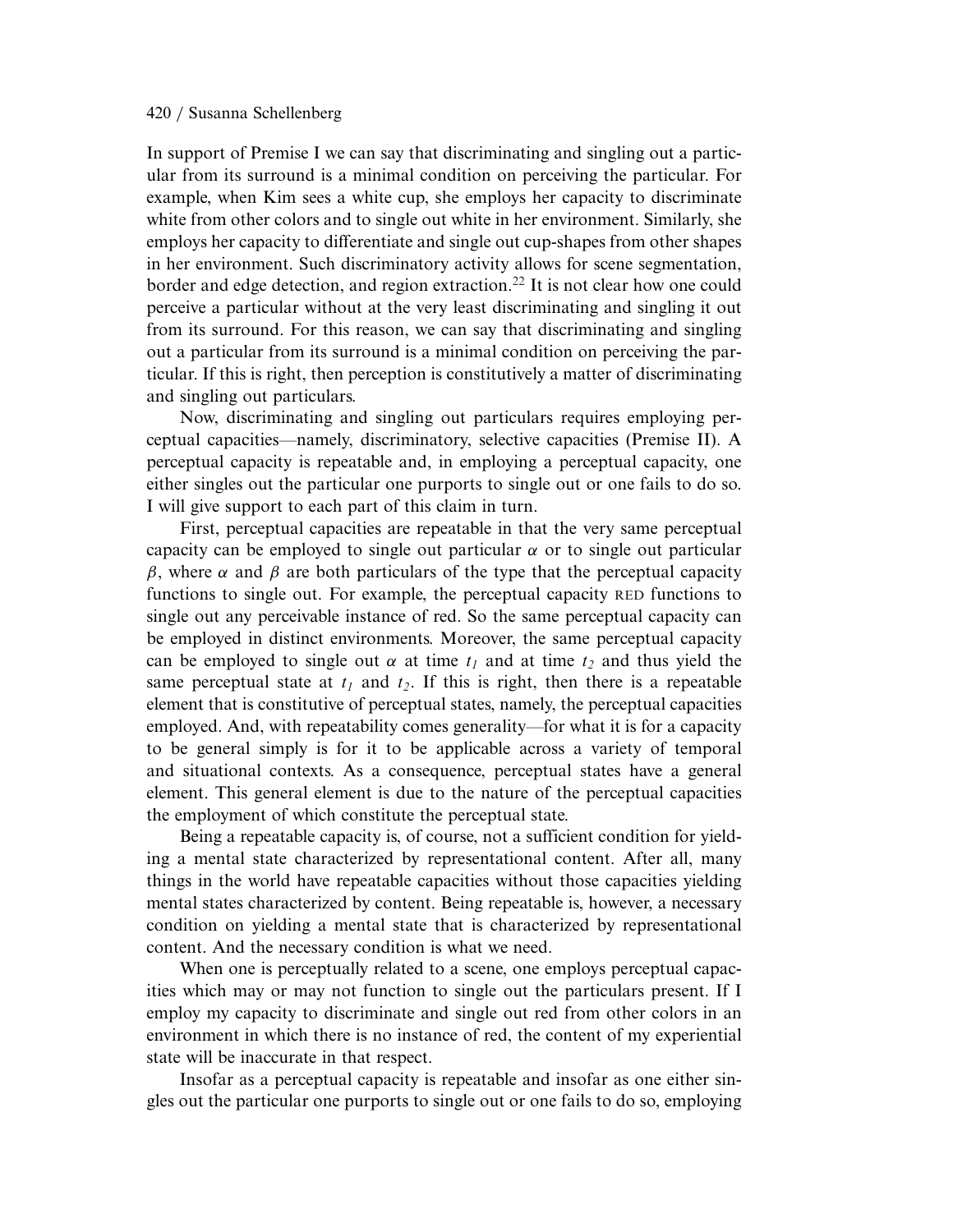perceptual capacities generates a perceptual state that is repeatable and has accuracy conditions (Premise III). Now, being repeatable and having accuracy conditions are jointly key features of representational content. So employing perceptual capacities yields perceptual states that exhibit key features of representational content: it yields a perceptual state that is repeatable and that can be accurate or inaccurate with regard to the particulars in the environment of the perceiver. If this is right, then the perceiver's perceptual state represents particulars in her environment in virtue of employing perceptual capacities (Premise IV).

So far, we have established that the perceiver's perceptual state is constitutively a matter of representing the particulars perceived in virtue of employing perceptual capacities. If that is right, then that perceptual state is constituted by content in virtue of employing those perceptual capacities (Premise V). Thus, our perceiver bears the representation relation to the content rather than the mere association relation. As a consequence, the notion of content established by Premises I–V goes beyond that established by the argument for associative content. Since *S* is arbitrarily chosen, the conclusion holds for any perceiver and so characterizes perception generally. Therefore, the argument establishes the content thesis.

### **5. The Relational Content Argument**

How does the content thesis fare with regard to the five austere relationalist objections? Austere relationalists present us with a dilemma: either reject the thesis that perception has content or fail to adequately account for its epistemological, phenomenological, and representational role. In the rest of this paper, I will argue that we need not accept this dilemma since there is a view of perceptual content that circumvents the austere relationalist's objections. In doing so, I will argue that the content of perception should be understood as relational content.

More specifically, I will argue that if the phenomenological, epistemological, and semantic grounding objections carry any weight, then any austere representationalist is vulnerable to these objections. However, as I will argue, if content is understood to be relational content (and not general content as the austere representationalist holds), then the content thesis emerges unscathed. I will then argue that the indeterminacy objection and the accuracy condition objection are not objections to the content thesis, regardless of how perceptual content is understood.

So I will contend that the defender of the content thesis should embrace that content is relational content—be it the content of perception, hallucination, or illusion. Not only does such a view avoid objections to which the austere representationalist falls prey, such a view moreover accommodates the phenomenological, epistemological, and semantic grounding insights of austere relationalism. As I will show, such a view can explain phenomenal character in terms of perceptual relations to particulars and can explain how perception provides us with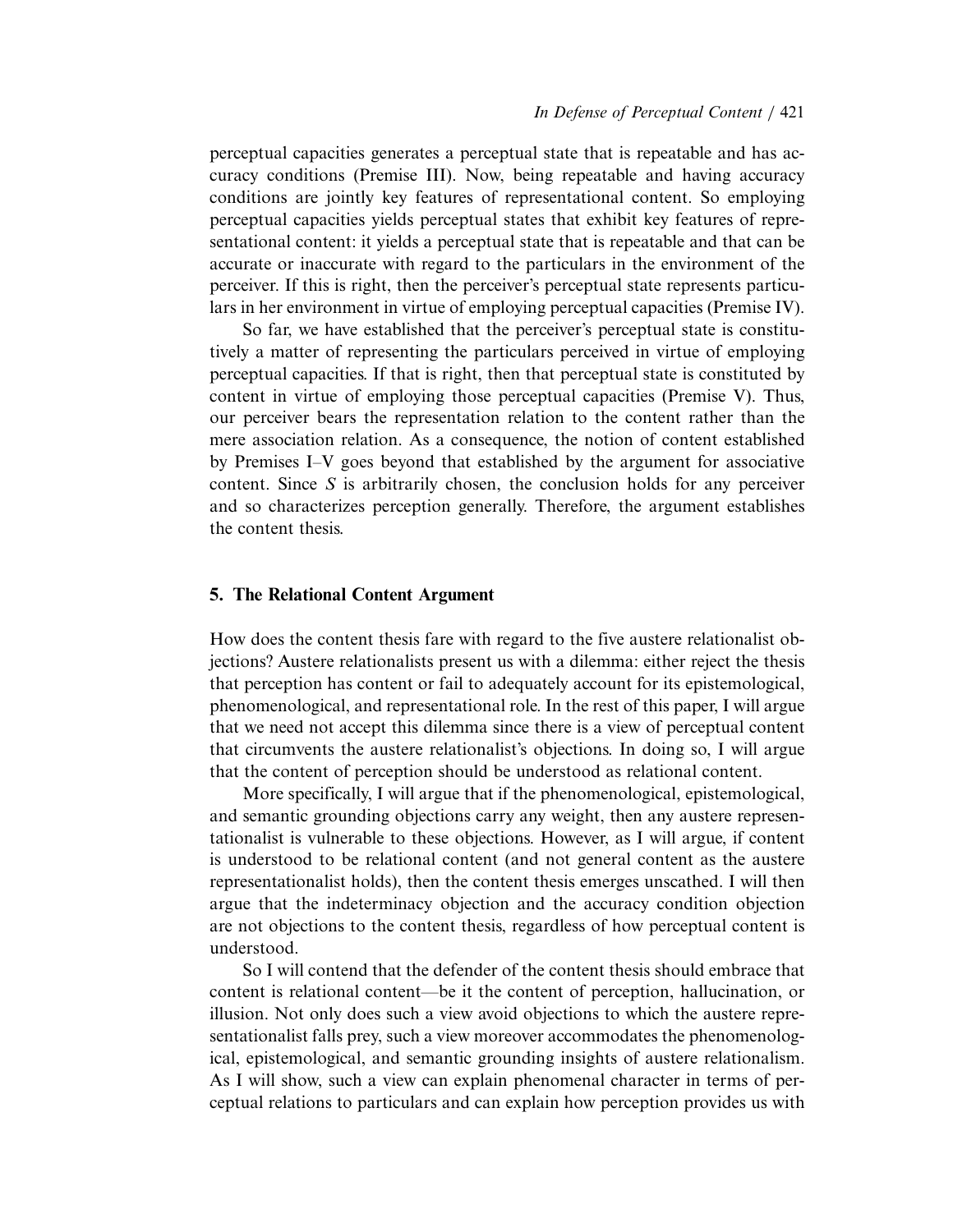knowledge of particular objects, grounds demonstrative reference, yields singular thoughts, fixes the reference of singular thoughts, and more generally grounds language in the world.

The relational content argument goes as follows:

## *The Relational Content Argument*

From I: If a subject *S* perceives particular  $\alpha$ , then *S* discriminates and singles out α.

- VI. If *S* discriminates and singles out  $\alpha$ , then *S* is perceptually conscious of  $\alpha$  in virtue of discriminating and singling out  $\alpha$ .
- VII. If *S* is perceptually conscious of  $\alpha$  in virtue of discriminating and singling out  $\alpha$ , then *S* is perceptually conscious of  $\alpha$  in virtue of employing perceptual capacity  $C_{\alpha}$  by means of which she discriminates and singles out α.
- VIII. Perceptual capacities are by their nature linked to what they single out in the case of an accurate perception.

From I–IV: If *S* perceives a particular  $\alpha$ , then *S*'s perceptual state *M* is constitutively a matter of representing  $\alpha$  in virtue of employing  $C_{\alpha}$ .

IX. If *S*'s perceptual state *M* is constitutively a matter of representing  $\alpha$  in virtue of employing  $C_{\alpha}$  and if perceptual capacities are by their nature linked to what they single out in the case of an accurate perception, then *S*'s perceptual state *M* is constituted by relational content *rc* in virtue of *S* being perceptually related to  $\alpha$  and of *S* representing  $\alpha$ .

From I–IX: If *S* perceives  $\alpha$  (while not suffering from blindsight or any other form of unconscious perception), then *S*'s perceptual state *M* is constituted by relational content *rc* in virtue of *S* being perceptually related to  $\alpha$  and of *S* representing α*.*

I will give support to the premises of this argument by discussing the austere relationalist objections to the content thesis.

# **5.1. The phenomenological objection**

Austere relationalists argue that phenomenal character is constituted by the very mind-independent objects and properties of which one is aware when perceiving. As Campbell succinctly puts it:

On a Relational View, the phenomenal character of your experience, as you look around the room, is constituted by the actual layout of the room itself: which particular objects are there, their intrinsic properties, such as colour and shape, and how they are arranged in relation to one another and to you. (2002: 116; similarly, Martin 2002: 393 and Brewer 2007: 92f.)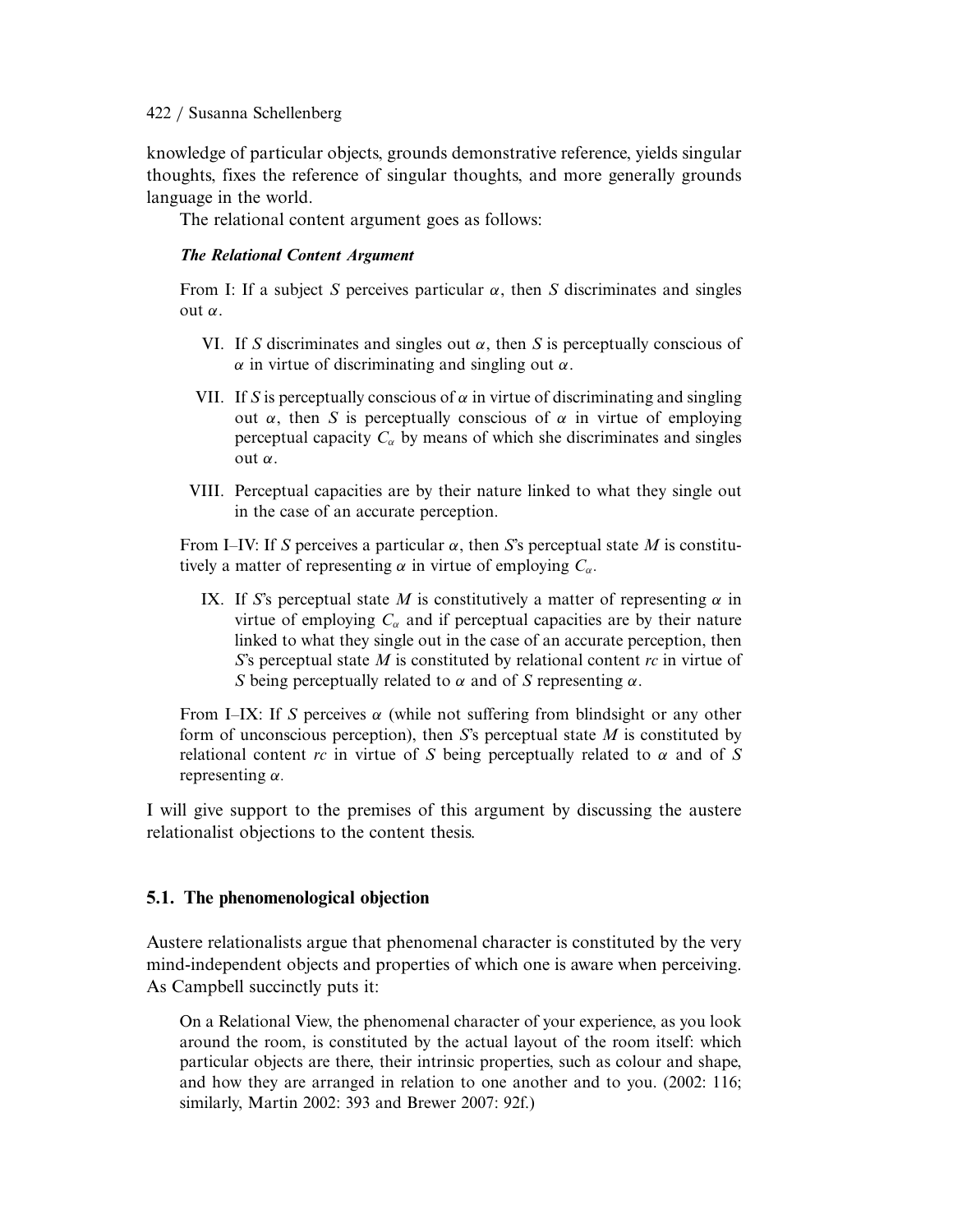Austere relationalists diverge regarding whether phenomenal character is constituted by mind-independent particulars *tout court* or by awareness or acquaintance relations to these particulars. They agree, however, that phenomenal character is externally determined.

The phenomenological objection has it that a view on which phenomenal character is grounded in content (rather than in the actual layout of the perceiver's surroundings) faces the problem that what constitutes the phenomenal character of the perceptual state is distinct from that of which the perceiver is aware at least on representationalist views that deny that perceivers are aware of the content of their perceptual states. Moreover, any view that accounts for phenomenal character in terms of intentional objects, qualia, sense-data, or propositions faces the problem of why and how such peculiar entities bring about phenomenal states. In short, the objection is that explaining phenomenal character in terms of relations to anything other than the particulars perceived severs phenomenal character from that of which we are aware.

One could question how serious a problem the phenomenological objection is for austere representationalism. I will not pursue that matter here. Rather, I will, for the sake of argument, grant that phenomenal character should be analyzed in terms of perceptual relations to mind-independent particulars. I will argue that the phenomenological objection only threatens views on which phenomenal character is determined by its content, where that content is general. It does not threaten views on which phenomenal character is grounded in relational content. As I will show, if content is relational content, then the phenomenological objection can be circumvented and we can recognize the austere relationalist insight that phenomenal character is grounded in perceptual relations to the mind-independent particulars.

By arguing that the phenomenal character of perception, hallucination, and illusion is grounded in relational content, I go beyond austere relationalists: the view I defend does not only analyze the phenomenal character of perception in terms of relations to perceived particulars, it defends the more radical thesis that the phenomenal character of hallucination and illusion should be understood in this way as well.

Doing justice to the austere relationalist insight will require constraining the content thesis in two respects. First, the content of a perception is constituted at least in part by (perceptual relations to) the particulars perceived. Second, the content of an illusion or a hallucination is derivative of the content of perception insofar as it can be specified only with reference to the structure of the content of a perception with the same phenomenal character.

While austere relationalists argue that perceptual relations to the environment should be taken as explanatorily primary in an account of perceptual consciousness, austere representationalists instead take the content of the perceptual state to be explanatorily primary. Against both views, I argue that perceptual content and perceptual relations to the environment should be recognized to be mutually dependent in any explanation of what brings about perceptual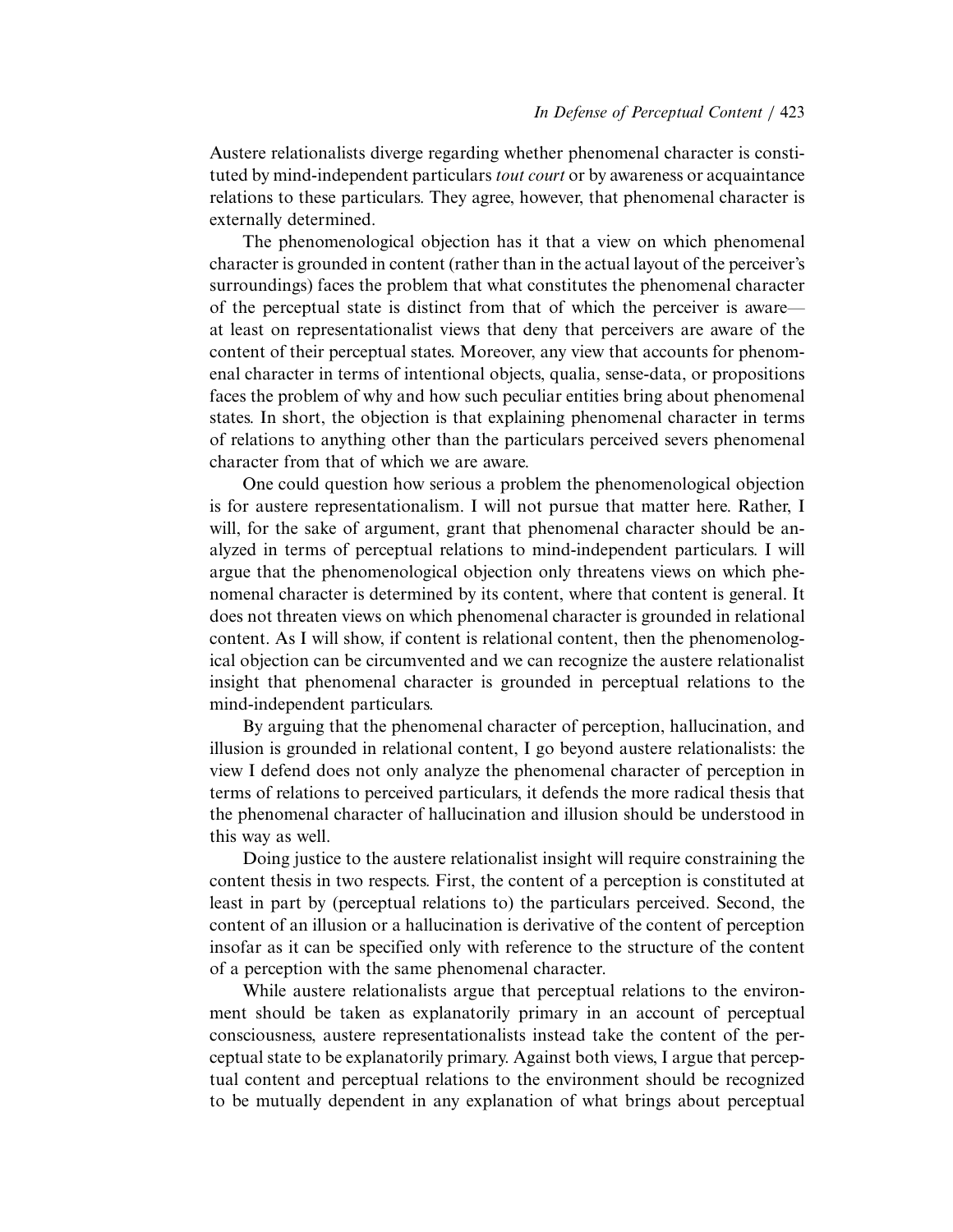consciousness. In other words, I argue that perceptual experience is constitutively both relational and representational: when we perceive, we employ perceptual capacities by means of which we discriminate and single out particulars in our environment, where the relevant particulars are external and mind-independent objects, events, and property-instances. When we suffer an illusion or a hallucination, we employ the same perceptual capacities baselessly that we would employ in a perception with the same phenomenal character in virtue of being perceptually related to the relevant particulars. Given that in cases of illusion, we fail to single out one or more mind-independent property-instances that we purport to single out, illusions are treated on a par with hallucinations. After all, in both cases, the subject fails to single out a particular in her environment. The difference between illusion and hallucination is simply this: in an illusion, the particular we fail to single out is a property-instance; in a hallucination, the particular we fail to single out is an object.

Taking into account that perception is constitutively a matter of employing perceptual capacities, we can specify the second constraint as follows: the content of an illusion or a hallucination is derivative of the content of perception insofar as the perceptual capacities employed in illusion or hallucination can only be specified with reference to their role in a perception with the same phenomenal character. There are explanatory and metaphysical aspects to this primacy of the employment of perceptual capacities in perception. We cannot explain the employment of perceptual capacities in illusion and hallucination without appealing to what would be the case if the subject were perceiving. Licensing this explanatory primacy, there is a metaphysical primacy: while perceptual capacities can be employed in illusions and hallucinations, they function to do what they do in perception.

The key idea is that employing perceptual capacities in a sensory mode, for example, a mode such as seeing, hearing, touching, smelling, or tasting, constitutes the phenomenal character of the perceptual state.<sup>23</sup> If a subject's environment sensorily seems to contain the particular  $\alpha$ , then she is in a phenomenal state that is constituted by employing a perceptual capacity that functions to single out particulars such as  $\alpha$ . An example will help illustrate the idea. Let's say I am perceptually related to a red flower growing in a thicket of green foliage. Parts of the flower are a gorgeous shade of crimson. So among other things, I am perceptually related to an instance of crimson. Let's call the particular patch of crimson to which I am perceptually related  $\alpha$ . To be perceptually conscious of  $\alpha$ , I need to discriminate and single out  $\alpha$  from its surround: for example, I need to discriminate it from the green foliage in the background. Engaging in this kind of discriminatory activity is what it means to be perceptually conscious of  $\alpha$ . I can employ a variety of perceptual capacities to discriminate and single out  $\alpha$ . I can employ my capacity to discriminate red from other colors. Alternatively, I can employ more fine-grained capacities, such as my perceptual capacity to discriminate crimson from other colors, including other shades of red. If I employ this capacity to discriminate and single out  $\alpha$ , then my phenomenal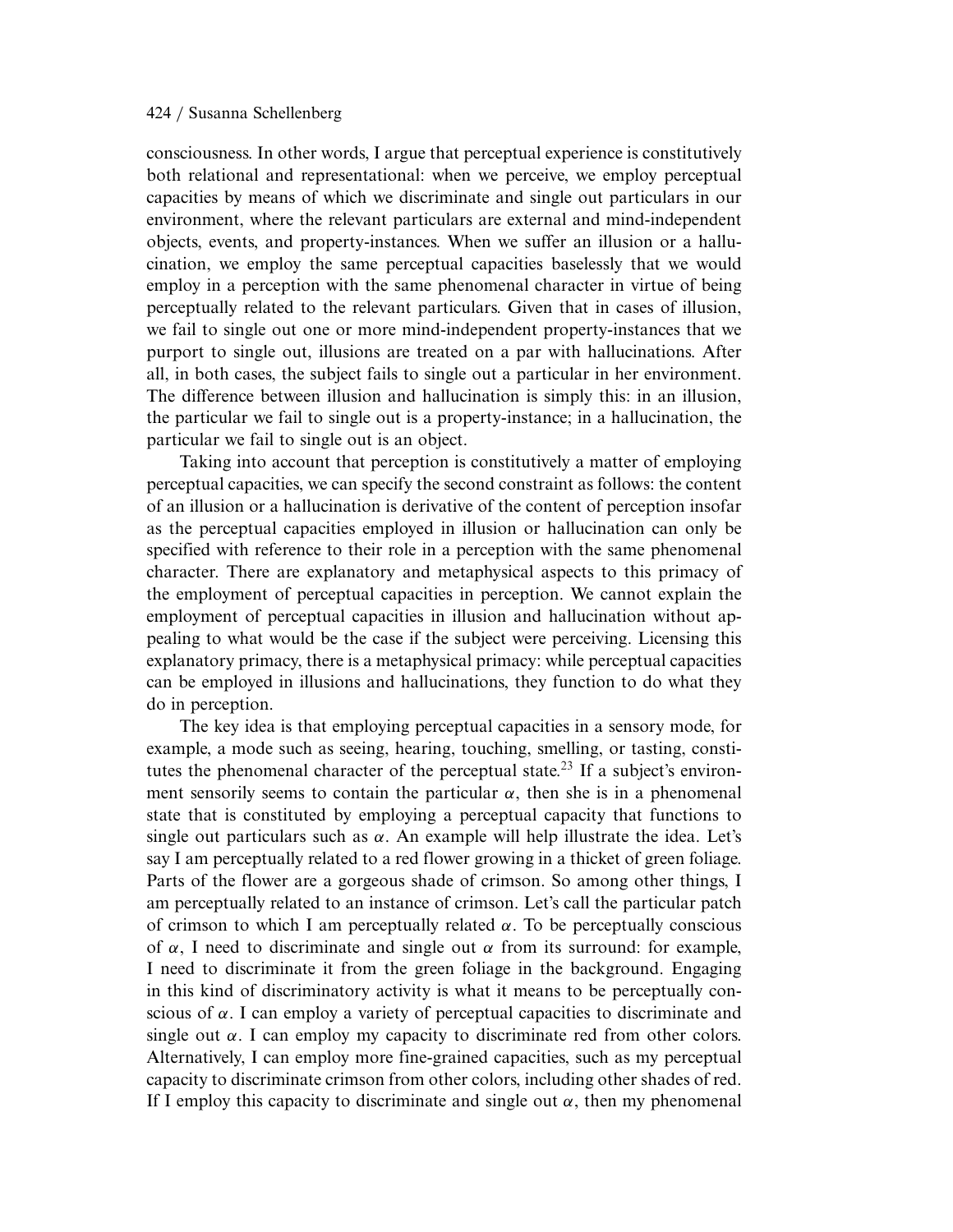character will be more fine-grained than if I employ only my capacity to discriminate red from other colors. After all, I am now not only discriminating α from the green background, but moreover discriminating α from the darker shade of red on the tip of the petal and from the more orange shade of red of the adjacent petal. Either approach allows me to be perceptually conscious of the patch of crimson amidst the green foliage. The fact that I can discriminate in more or less detail, thereby changing the phenomenal character of my perceptual state, is evidence in support of the thesis that employing discriminatory, selective capacities constitutes phenomenal character.

On the suggested view, experiences in which the same perceptual capacities are employed in the same sensory mode have the same phenomenal character. More specifically, phenomenal character corresponds one to one with the employment of perceptual capacities in a sensory mode. If phenomenal character is constituted by employing perceptual capacities, whether the subject succeeds or fails to single out a particular has no effect on phenomenal character (Premise VI). Insofar as discriminating and singling out a particular is a matter of employing perceptual capacities, the subject is perceptually conscious of  $\alpha$  in virtue of employing such capacities (Premise VII).

To show why the thesis that perception is a matter of employing perceptual capacities supports the view that perception is constitutively not just representational but moreover relational, it is crucial to take a closer look at perceptual capacities. A perceptual capacity is systematically linked to particulars of a specific kind in that it functions to differentiate and single out such particulars. For example, my perceptual capacity to discriminate and single out instances of red in my environment is systematically linked to red particulars, in that the function of the capacity is to discriminate and single out red particulars. It is unclear what it would mean to possess a perceptual capacity—the very function of which is to single out particulars of a specific kind—without being in a position to single out such a particular when one is perceptually related to one and nothing else is amiss. Consider again the capacity to discriminate and single out red from other colors. Were we not in a position to use our capacity to single out red in our environment when we are perceptually related to an instance of red and nothing else is amiss, then it is unclear how we could possibly count as possessing the capacity to discriminate red. Thus, being in a position to single out a particular of the kind that the capacity functions to single out when perceptually related to such a particular and nothing else is amiss is a minimal condition for possessing a perceptual capacity.

If we possess a perceptual capacity, then we can employ it not only in perception, but also in hallucination and illusion. When we suffer an illusion or a hallucination, we employ the very same perceptual capacities that we would be employing were we enjoying a perception with the same phenomenal character albeit while failing to single out the relevant particulars. The perceptual capacities are, even when employed in hallucination or illusion, systematically linked to what they function to single out in perception. After all, they still function to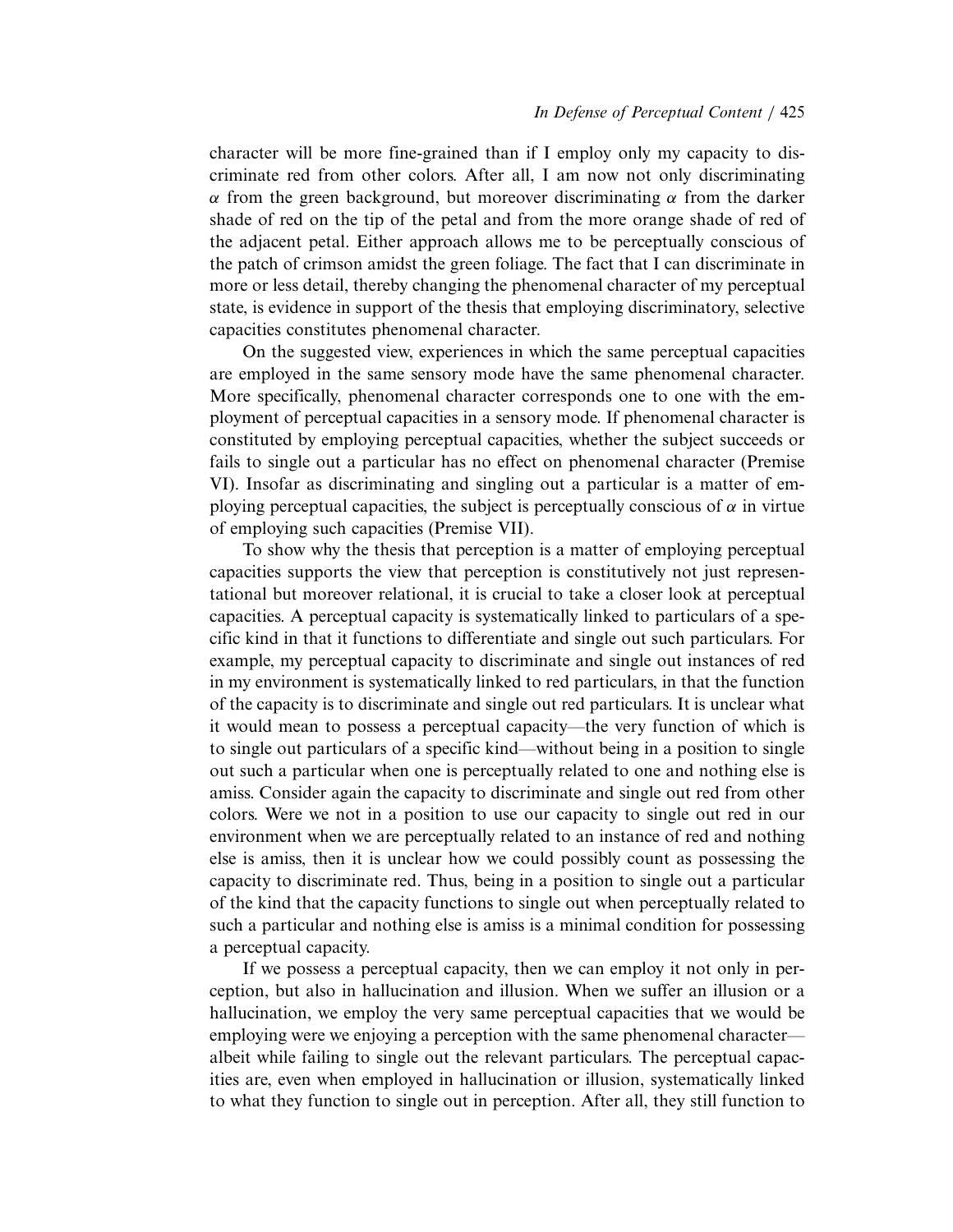do what they do in perception, namely, to discriminate and single out particulars in the environment. The problem is simply that the environment is not playing along. Now it might be that we are always unlucky and, like Jackson's Mary prior to leaving her black and white room, are never perceptually related to red things and so never in a position to single out anything red in our environment (Jackson 1986). Even so, the minimal condition would still hold. While perceptual capacities can be employed in illusion or hallucination, they are determined by relations between perceivers and their environment insofar as the function of the capacity is to discriminate and single out mind-independent particulars. This is to say that there is a metaphysical priority of perception over hallucination and illusion.<sup>24</sup>

Regardless of whether one is perceiving, hallucinating, or suffering an illusion, the perceptual capacities employed are systematically linked to what they function to single out in perception. After all, perceptual capacities function to single out particulars; they do not function to fail to single out particulars. It is not only parsimony that dictates that the capacities employed in hallucination or illusion are the same as the ones employed in perception. A second reason is that it would be odd to say that hallucinations or illusions are brought about by capacities that function to bring about hallucinations or illusions. As the argument above shows, perceptual capacities are by their nature linked to what they single out in the case of an accurate perception (Premise VIII).

Insofar as perceptual capacities are systematically linked to particulars, the phenomenal character constituted by employing perceptual capacities is systematically linked to particulars. This is to say that phenomenal character is systematically linked to what the relevant perceptual capacities single out in perception. If the fact that perceptual capacities single out particulars in some situations but not others has any semantic significance, then the token content ensuing from employing perceptual capacities in perception will be constituted by the perceptual capacities employed and the particulars thereby singled out.<sup>25</sup> Employing perceptual capacities yields a content type that perceptions, illusions, and hallucinations with the same phenomenal character have in common. So individuating perceptual states by their content type amounts to individuating them with regard to the experiencing subject's phenomenal character. The token content of a perceptual state ensues from employing perceptual capacities in a particular environment, thereby either singling out particulars or failing to do so. In the case of a perception, the token relational content will be a singular content. Insofar as at least some of the perceptual capacities that constitute the content of an illusion or a hallucination are employed baselessly, the token content of such mental states is gappy. The ensuing content of an illusion or a hallucination has the form of a singular content, but fails to be a token singular content.

By analyzing phenomenal character as constituted by employing perceptual capacities that function to discriminate and single out particulars (and in perception do just that), we can recognize the austere relationalist insight that phenomenal character can and should be explained in terms of (perceptual relations to)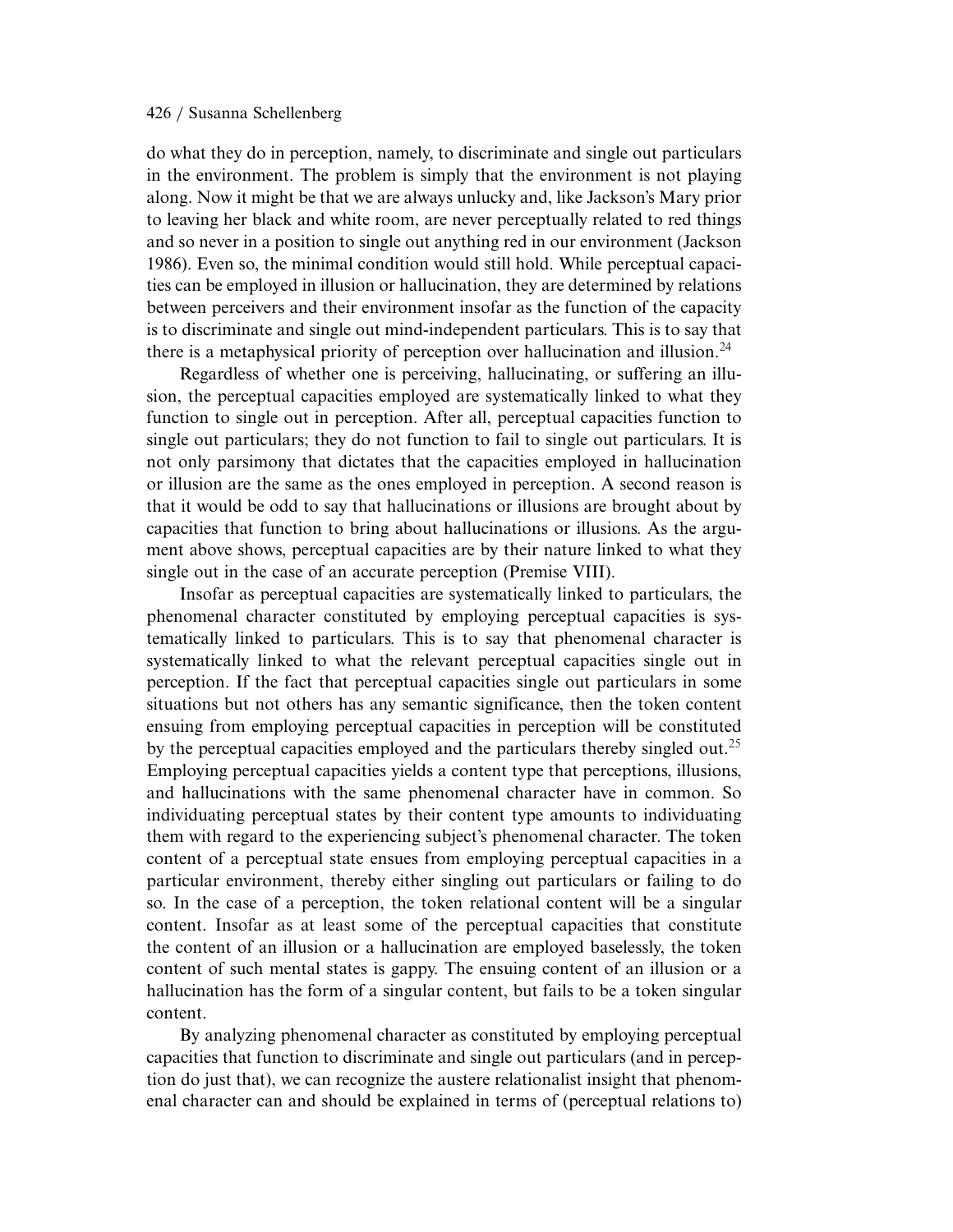### *In Defense of Perceptual Content /* 427

the very particulars of which we are aware in perception. This insight demystifies phenomenal character insofar as it analyzes it in terms of (relations to) concrete, mind-independent particulars, rather than say qualia, sense-data, phenomenal properties, intentional objects, or any other peculiar entities. However, by arguing for the radical thesis that all there is to being in a perceptual state with a certain phenomenal character is being perceptually related to the environment, austere relationalists leave mysterious how one could be in a mental state with phenomenal character if one is not perceiving, but rather suffering an illusion or hallucination. By introducing perceptual capacities that ground our ability to single out particulars, we can reject this radical thesis. And, by rejecting that thesis, we can not only hold on to the content thesis, but we can moreover give a straightforward explanation of what accounts for the phenomenal character of illusions and hallucinations.<sup>26</sup>

The view suggested is constitutively representational insofar as perceptual content is constituted by employing perceptual capacities. It is constitutively relational insofar as perceptual capacities function to single out particulars—and in perception fulfill this function. Since the content of an experiential state is constituted by employing perceptual capacities that function to single out particulars, relations to particulars are implicated in the very nature of experiential content. As a consequence, the content yielded by employing perceptual capacities is relational content (Premise IX). In virtue of recognizing that perception is constitutively both relational and representational, the suggested view rejects all ways of factorizing perceptual content into an internal and an external component.<sup>27</sup>

I have presented a way of accounting for phenomenal character that both recognizes the content thesis and respects the austere relationalist insight that phenomenal character is grounded in perceptual relations to the particulars perceived. While I have argued that phenomenal character is constituted by employing perceptual capacities in a sensory mode, these perceptual capacities have in turn been analyzed in terms of the particulars they function to single out (and in fact single out in perception). So on the account presented, phenomenal character is analyzed in terms of mind-independent particulars.

## **5.2. The epistemological objection**

Austere relationalists argue that perception can provide us with knowledge of particulars only if those particulars make a constitutive difference to the relevant perceptual states. I will argue that this epistemological objection does not undermine the content thesis. If perceptual content is constituted by the particulars perceived, we can endorse the content thesis while acknowledging the epistemological insights of austere relationalists. Thus, I will argue that a view on which perception is constitutively both relational and representational is at least as well suited as austere relationalism to account for perception providing us with knowledge of particulars.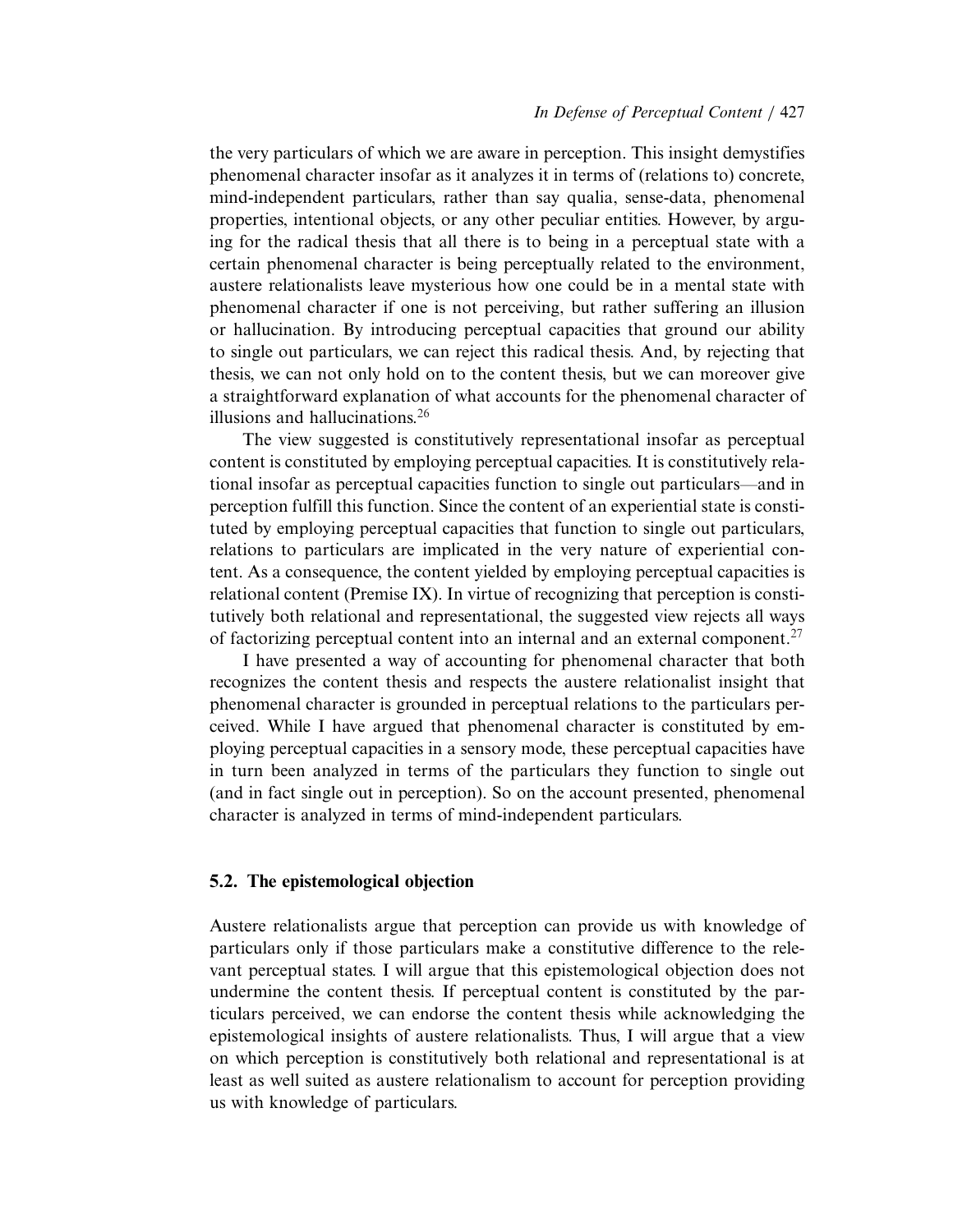Before I show why the epistemological objection is not a threat to the content thesis, we should explain what motivates the objection. It is widely accepted that by perceiving a particular, a subject can gain perceptual knowledge of that particular. After all, if we cannot gain knowledge of particulars via perception, it is unclear how we could ever gain such knowledge. Consider again Kim, who sees a coffee cup at time  $t_l$ . Let's call the cup she sees cup<sub>1</sub>. In virtue of seeing  $cup_1$ , Kim gains perceptual knowledge of that particular cup. If her perceptual state were the same whether or not she were perceiving  $cup_1$ , then it is not clear how her perceptual state could ground knowledge of  $cup_1$ .

Switching cases bring out the point particularly clearly. Let's suppose Kim closes her eyes briefly and, unbeknownst to her,  $cup_1$  is replaced with the qualitatively identical cup<sub>2</sub>. So, when Kim reopens her eyes at time  $t_2$ , she is causally related to a numerically distinct cup. Even though she cannot tell, she is perceiving different cups at  $t_1$  and at  $t_2$ . Before the switch, she gains perceptual knowledge of cup<sub>1</sub>. After the switch, she gains perceptual knowledge of cup<sub>2</sub>. Moreover, her belief that the cup she sees at  $t_2$  is the same as the cup she saw at  $t_1$  is false. So despite it seeming to her as if they are the same cup, she does not know that the cup she sees at  $t_2$  is the same as the cup she saw at  $t_1$ . If the cup had not been replaced, then her belief would have been true.

Another way of motivating the idea that perception grounds knowledge of particulars is with regard to the role of perception in grounding knowledge of the referent of demonstratives. Perception grounds our ability to know to which particular a demonstrative term refers (Campbell 2002: 22). If perceptual states were not constituted by the particulars perceived, it is not clear how perception could play this epistemological role. Campbell argues that only a view "on which experience of an object is a simple relation holding between perceiver and object, can characterize the kind of acquaintance with objects that provides knowledge of reference" (2002: 115). To motivate this, consider Kim who says "that cup of coffee is the one with sugar in it". If Kim's perceptual state were exactly the same regardless of whether she were seeing  $cup_1$  or  $cup_2$ , then what would ground Kim's knowledge that "that" refers to the cup she is perceiving, rather than some other cup? The idea is that when Kim says, "that cup of coffee is the one with sugar in it," my ability to know to which cup she is referring requires knowing to which particular cup "that" refers. This knowledge is grounded in being perceptually related to the particular cup to which "that" refers in the specific situation.

Austere relationalism is ideally structured to give an account of perceptual knowledge insofar as it posits that one can perceive *o*'s *F*ness if and only if one is perceptually related to  $\sigma$  and  $\sigma$  is  $F$ . By contrast, if the content and phenomenal character of a perceptual state are in no way constituted by the particulars perceived—as the austere representationalist holds—then one's perceptual state can have the same phenomenal character and the same existentially quantified content  $(\exists x)Fx$  regardless of what particular (if any) one perceives. The austere representationalist posits that two experiences with the same phenomenal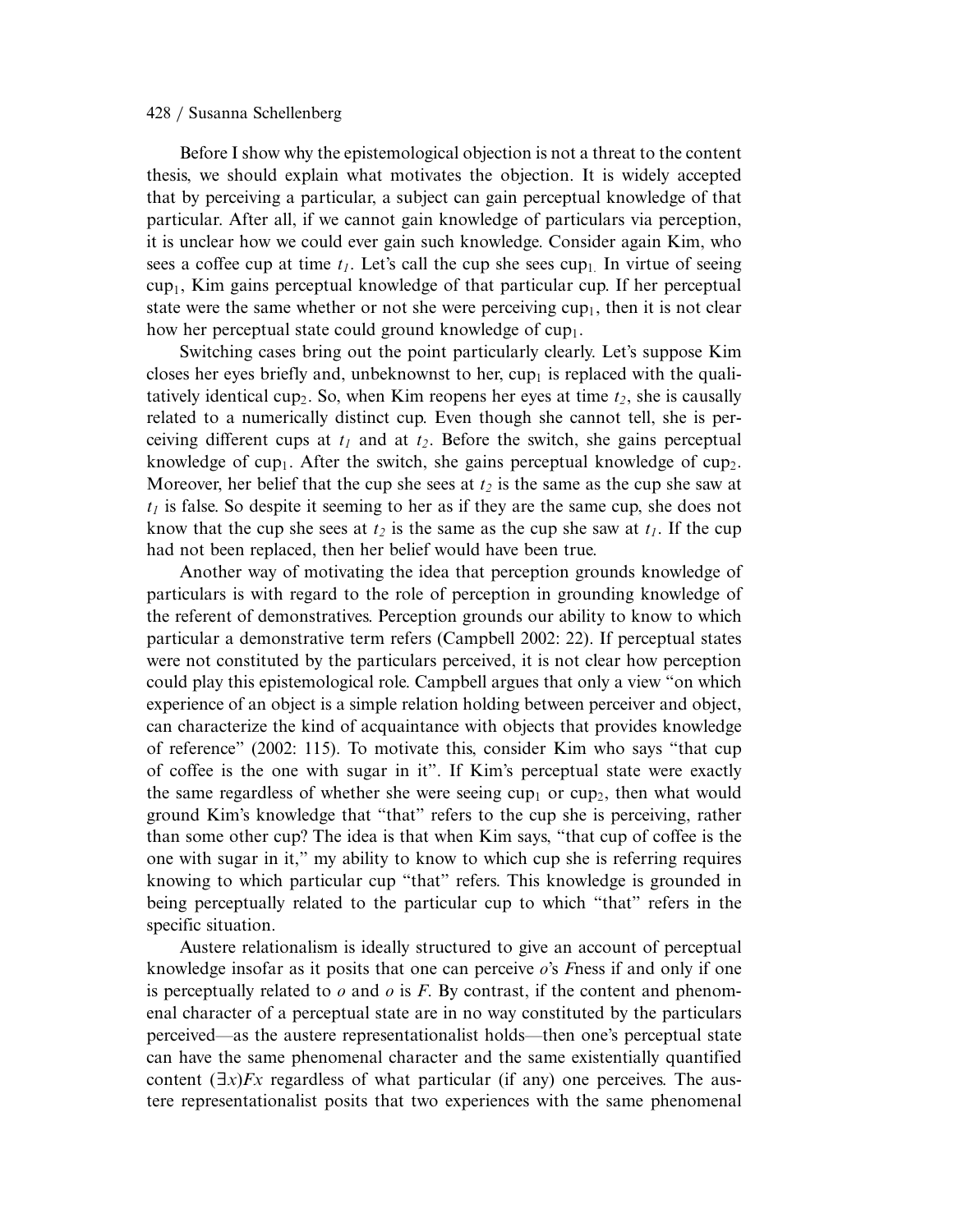character do not differ in content. So according to the austere representationalist, Kim who sees cup<sub>1</sub> at  $t_1$  and cup<sub>2</sub> at  $t_2$  will ceteris paribus have the same perceptual content at  $t_1$  and at  $t_2$ . Another way of bringing out the contrast between austere relationalism and austere representationalism is to say that an environment-independent representation that  $\sigma$  is  $F$  does not entail that  $\sigma$  is  $F$ . By contrast, austere relationalism has it that perceiving *o*'s *F*ness entails that *o* is *F*.

The austere representationalist could argue that it is the causal relation between the perceiver and the particulars perceived that grounds knowledge of those particulars: if the subject is related to  $cup_1$ , the content of her perceptual state is caused by  $cup_1$ . If she is related to  $cup_2$ , the content of her perceptual state is the very same, but it is caused by  $cup_2$ . The brute difference in causal relations accounts for any difference in knowledge. The problems with this causal strategy are the same as the ones that face any causal view of perception in general and any causal view of knowledge in particular. I will not rehearse these here, but will just mention that the most salient problem is that—although causal relations may play an important role in transmitting information—the possibility of deviant causal chains prevents knowledge and perception from being straightforwardly analyzed in terms of causal relations to mind-independent particulars.<sup>28</sup>

If causal relations cannot do the job, what accounts for the constitutive difference between Kim's perception of cup<sub>1</sub> at  $t_1$  and her perception of cup<sub>2</sub> at *t2*? Assuming that perceptual knowledge is a perceptual state, the critical question is: what is the constitutive difference between Kim's perceptual state at  $t_1$  and her perceptual state at  $t_2$ , such that her perceptual state at  $t_1$  grounds knowledge of cup<sub>1</sub> and her perceptual state at  $t_2$  grounds knowledge of cup<sub>2</sub>?<sup>29</sup> There are at least two ways of understanding the relevant difference: in terms of phenomenal character or in terms of perceptual content.30

Austere relationalists pursue the first option. As Campbell argues, the object of perception is a constituent of the perceptual state insofar as attending to it brings about an unrepeatable phenomenal aspect of the perceptual state. If phenomenal character is constituted by perceived objects and not multiply realizable, then the phenomenal character of perceiving numerically distinct objects necessarily differs, even if those objects are qualitatively identical. Campbell commits himself to this radical consequence in his discussion of the following inference:

> **P1:** That woman is running. **P2:** That woman is jumping. **Conclusion:** That woman is running and jumping.<sup>31</sup>

As he argues, "[r]ecognizing the validity of the inference requires that your experience should make the sameness of the object phenomenally accessible to you" (2002: 129f.). If the woman running were in fact the qualitatively identical twin of the woman jumping, then Campbell would have to say that one's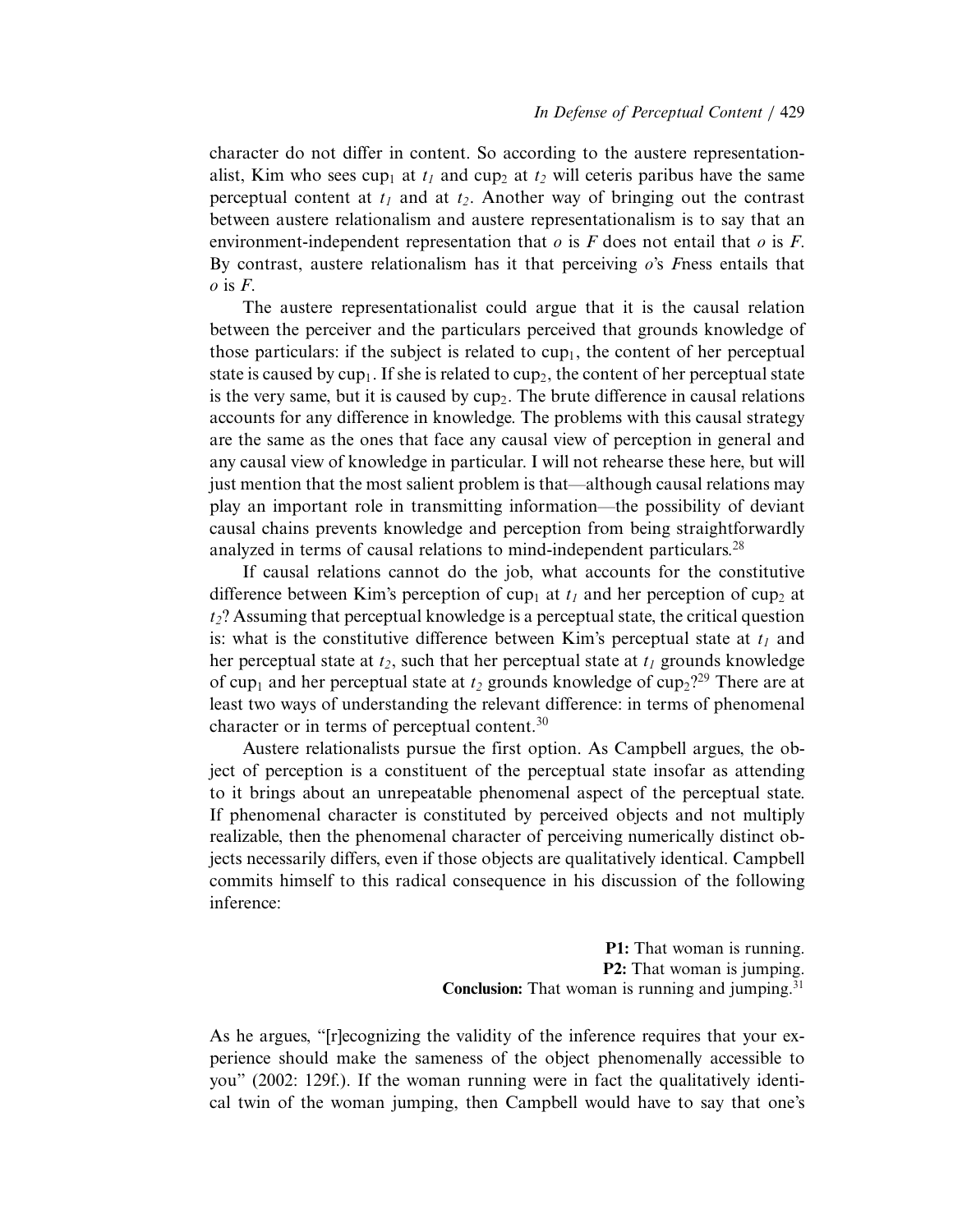experience should make the difference of the objects phenomenally accessible, such that one could recognize the inference as invalid. It is, however, counterintuitive that the distinctness of the objects would be phenomenally accessible via perception—assuming that the two women are indistinguishable to the perceiver and she does not notice that there are two different women present.<sup>32</sup>

The obvious solution to the problem is to argue that it is not phenomenal character, but rather perceptual content that tracks the difference between perceptions of numerically distinct but qualitatively identical objects.<sup>33</sup> Since austere relationalists deny that perceptual states have content, this solution is not open to them. If we accept that perceptions of distinct objects differ in content, then we can accept that Kim's perception of cup<sub>1</sub> at  $t_1$  and her perception of cup<sub>2</sub> at  $t_2$ are phenomenally the same, while acknowledging a difference in the perceptual state that grounds knowledge of the distinct objects.

Austere relationalism has it that for perception to ground knowledge of particulars, there must be a phenomenal difference between perceptions of qualitatively identical but numerically distinct objects. If we accept that perceptual content is relational, we can avoid this unfortunate consequence, while recognizing the austere relationalist insight that relations to particulars bring about a constitutive difference in perceptual states that grounds knowledge of the particulars perceived. Any epistemological reason there is to hold that perceptual states are constituted by the particulars perceived can be accommodated if perceptual content is constituted by those particulars. To be sure, I have not argued that this is the only or the best way to account for perceptual knowledge.<sup>34</sup> My aim in this paper was more modest. It was to show that a view that endorses the content thesis while analyzing perceptual content as relational content can account for the epistemological role of perception in much the same way as austere relationalism.

## **5.3. The semantic grounding objection**

Perception grounds demonstrative reference, fixes the reference of singular terms, and yields *de re* mental states such as singular thoughts. One could argue that, in virtue of playing these roles at the intersection of mind and language, perception grounds language in the world. Indeed, austere relationalists have it that only if perceptual states are understood as not having content can we explain how perception grounds concepts and, more generally, language in the world. As Campbell puts it, "[t]he fundamental objection to the common factor approach is that on the common factor approach, experience cannot play its explanatory role; we cannot understand how experience, so conceived, could be what provides us with our concepts of the objects around us" (2002: 123). The austere relationalist idea is that while we have singular thoughts and so beliefs that put us in contact with mind-independent particulars, perception puts us in contact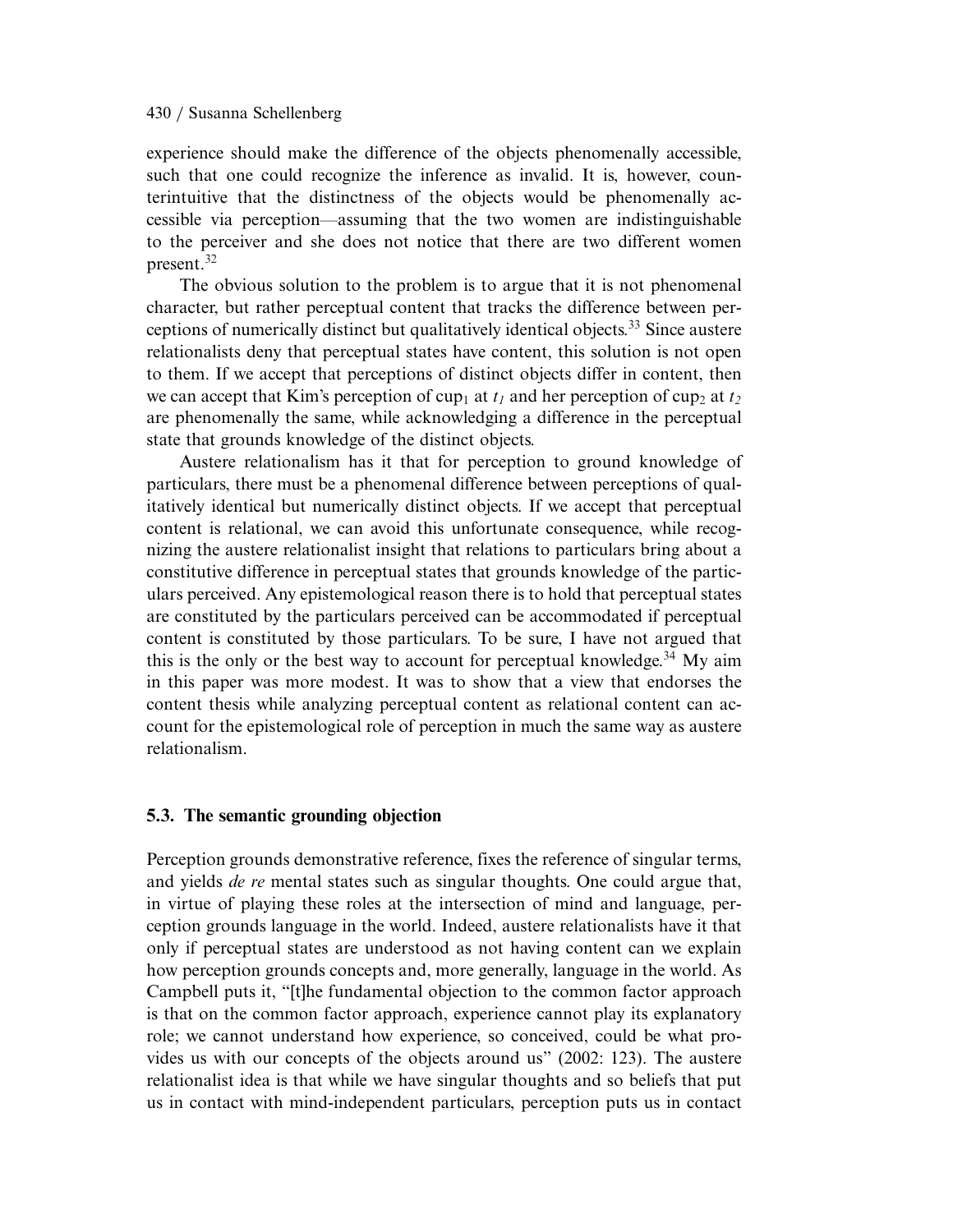with such particulars more directly. This contact with particulars is, according to austere relationalists, why perception grounds concepts and, more generally, language in the world.

Again, austere relationalists present us with a dilemma: either perception grounds language or perceptual states have content. Again, this is a false dilemma. I will argue that we need not choose between perception grounding language and perceptual states having content, as long as perceptual content is relational content.

There are at least two ways to think of language as grounded in perception. A radical perceptual grounding view has it that all concepts need perceptual grounding (e.g. Barsalou 1999, Prinz 2002, for criticism see Machery 2007). A modest perceptual grounding view has it that at least some of our concepts need perceptual grounding (e.g. Dove 2009). I will here assume a modest perceptual grounding view, but everything I say about that view generalizes to the radical view.

If employing perceptual capacities constitutes perceptual content and if those capacities are analyzed in terms of the particulars they function to single out, then we can accept that perception has content while recognizing the empiricist insight that "[e]xperience is what explains our grasp of the concepts of objects" (Campbell 2002: 122). So we can recognize the semantic grounding insight without rejecting the content thesis.

Brewer suggests that any representational account of perception would amount to a descriptive view of perception: all we get in perception of an object is a qualitative specification of the way things stand with that object, a specification that could hold equally well of any other numerically distinct yet qualitatively identical object (2011: 32–41). So according to Brewer, if the content thesis were correct, perception could only offer descriptions of objects that may equally well be satisfied by any number of distinct particulars.

In response, while many views of perceptual content are no doubt committed to a form of descriptivism, this is not true if perceptual content is relational. Singular modes of presentation do not constitute descriptions of environmental particulars that may equally well be satisfied by any number of distinct particulars; they are rather the semantic counterpart of singling out particulars in virtue of employing perceptual capacities.

Brewer's central argument against perception being representational hinges on a version of the semantic grounding objection:

If *S* sees a mind-independent physical object *o*, then there are certainly (perhaps indefinitely) many true sentences of the form  $\omega'$  looks  $F'$ , but I would ... deny that  $S$ 's seeing  $\sigma$  itself consists in the truth of those sentences or can be fruitfully illuminated by listing the facts that  $o$  looks  $F_1$ ,  $o$  looks  $F_2$ , ...,  $o$  looks  $F_i$ , etc., or the fact that it visually seems to *S* that *o* is  $F_1$ , *o* is  $F_2$ , ..., *o* is  $F_i$ , etc. *S*'s seeing *o*, her perceptual experiential relation with that particular mind-independent physical object is more basic than any such facts and is what grounds the truth of all those sentences  $\dots$  (2011: 62f.)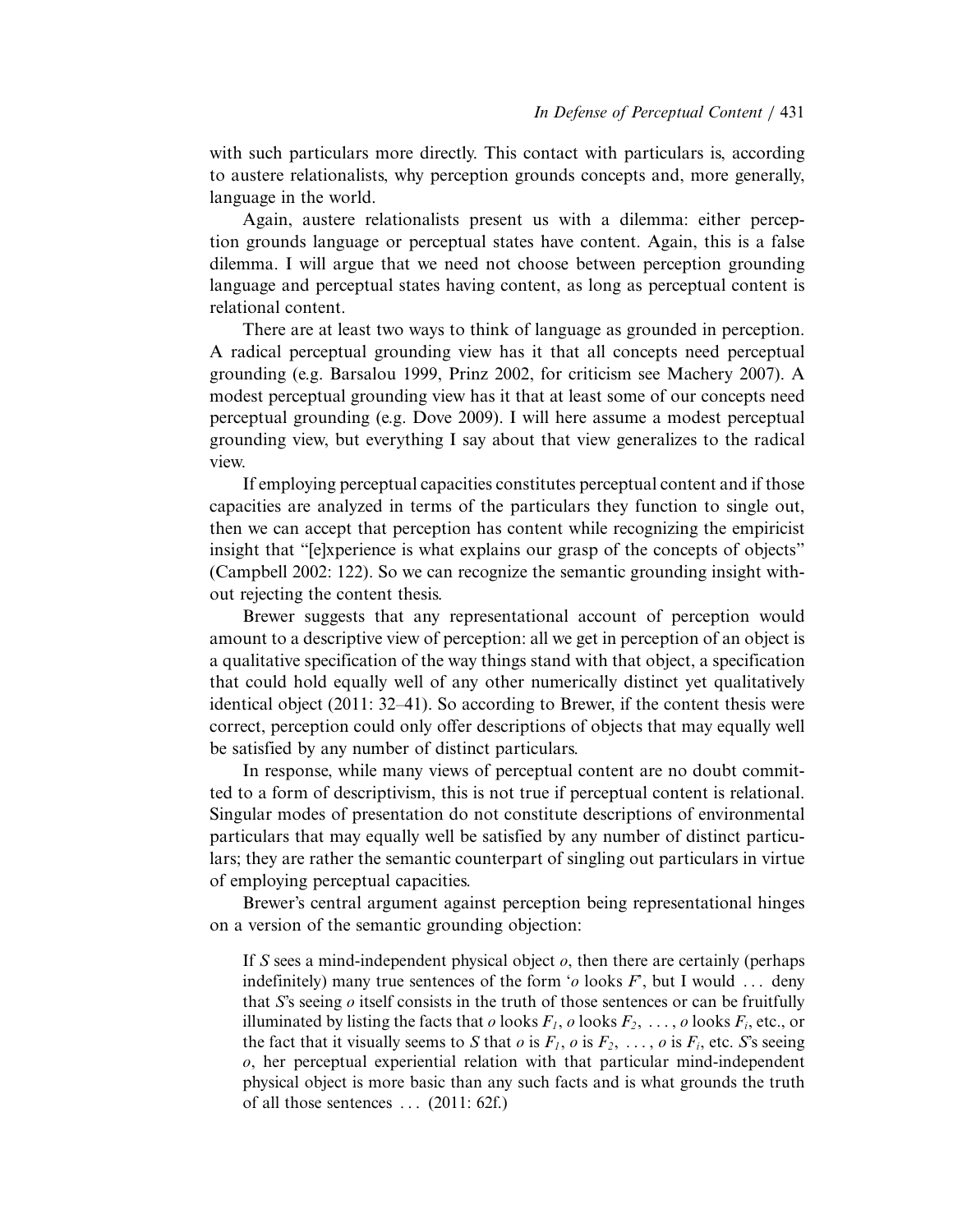Brewer argues here that perceptual relations between a perceiver and an object are more basic than the sentences that express how the object looks to the perceiver. We can agree with Brewer that truthmakers are more basic than the sentences they make true. So we can agree with him that "S's seeing *o*, her perceptual experiential relation with that particular mind-independent physical object is more basic than any such facts and is what grounds the truth of all those sentences," where these sentences express how the environment looks to a person. However, what is at issue in the debate about whether perception has content is not the relation between sentences and their truthmakers. The thesis that perception is a matter of representing the environment is neither a thesis about sentences nor a thesis about sentential truth. It is a thesis about mental content. No one thinks that perception is constitutively a matter of expressing true sentences that report how the object looks to perceivers.<sup>35</sup>

While everyone can accept that perception is not constitutively a matter of expressing sentences, there is an argument in close vicinity of Brewer's argument that strengthens his case against representationalism. This argument has the same form as Brewer's and preserves the intuitions guiding his argument, but it is about mental content rather than sentences:

If *S* sees a mind-independent physical object *o*, then there are certainly (perhaps indefinitely) many accurate mental contents of the form '*o* looks *F*', but *S*'s seeing *o* itself does not consist in the accuracy of those mental contents, nor can it be fruitfully illuminated by listing the facts that  $o$  looks  $F_1$ ,  $o$  looks  $F_2$ , ..., *o* looks  $F_i$ , etc., or the fact that it visually seems to *S* that *o* is  $F_1$ , *o* is  $F_2$ , ...,  $o$  is  $F_i$ , etc. *S*'s seeing  $o$ , her perceptual experiential relation with that particular mind-independent physical object is more basic than any such facts and is what grounds the accuracy of all those mental contents.

In response to this rephrased version of Brewer's argument, we can say that we can accept that *S* seeing *o* is more basic than the accuracy of the content of her perceptual state. However, accepting this does not commit us to accepting that *S* seeing *o* is more basic than *S* representing *o*. So we can accept that *S* seeing *o* is more basic than the accuracy of the mental content, while acknowledging that *S* seeing *o* is *not* more basic than *S* representing *o*. As argued above, *S* seeing *o* entails that *S* represents *o*: *S* cannot see *o* without employing perceptual capacities by means of which she discriminates and singles out *o* and employing such perceptual capacities constitutes representational content.

## **5.4. The accuracy condition objection**

Austere relationalists argue that perceptual experience is not the kind of thing that can be accurate or inaccurate. Brewer articulates the idea in the following way: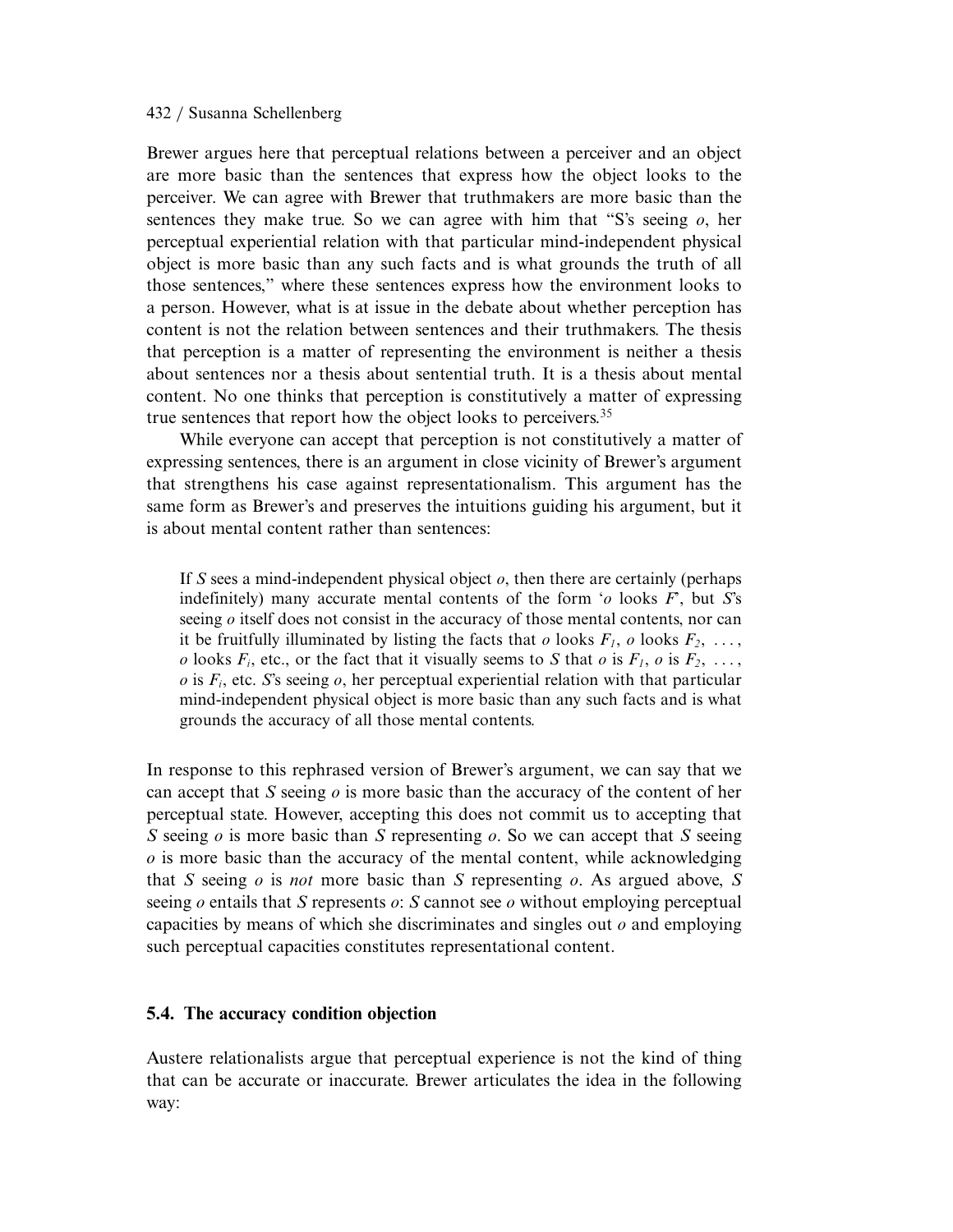[I]n perceptual experience, a person is simply presented with constituents of the physical environment itself. Any errors which result, in belief, or indeed in anything else, are products of the subject's responses to this experience, however natural, on the one hand ... or else reflectively reasoned, on the other, these responses may be. Error, strictly speaking, given how the environment actually is, is never an essential feature of experience itself. (2006: 169)

No doubt neither events nor relations are assessable for accuracy. So if perceptual experience is simply a perceptual relation to the environment or an event in which such a relation obtains, then perceptual experience cannot be assessable for accuracy. On the austere relationalist approach, it is trivially true that perceptual experience itself is not assessable for accuracy. When representationalists say that perceptual experience is accurate or inaccurate, they must be understanding perceptual experience either as something other than a perceptual relation or an event, or they must be using the phrases "this perceptual experience is accurate" or "this perceptual experience is inaccurate" as elliptical for "the content of this perceptual state is accurate" or "the content of this perceptual state is inaccurate."

In the interest of generality, I will talk of accuracy conditions rather than truth conditions. After all, only if perceptual content is understood as having a propositional structure, will it have truth conditions. While I hold that perceptual content has a propositional structure, my argument in this section is neutral on the matter. Moreover, speaking of accuracy conditions allows one to acknowledge that the accuracy of perceptual content comes in degrees: perceptual content can be more or less accurate with regard to the environment of the perceiving subject.

It will be necessary to make some clarifications about the notion of accuracy conditions. Accuracy conditions are often equated with content (see e.g. Tye 2009, Dretske 1995, Burge 2010). But this cannot be right. Accuracy conditions need to be distinguished both from content and from the truthmaker of that content. The accuracy conditions of perceptual content specify the way the environment of a perceiver would have to be for the content of her perceptual state to be accurate. More schematically, the idea is that:

(AC) The content *c* of a perceptual state brought about by being perceptually related to environment *E* is accurate if and only if *E* is the way *c* represents *E* to be.

There are many other ways to articulate accuracy conditions, but I take this to be the most neutral one. To get clearer about what is at stake, let's consider an example. Say I see a white cup to my right. I can articulate the content of my perceptual state as follows:

 $(C_1)$  That white cup is to my right.

This content determines accuracy conditions, which can be articulated in the following way: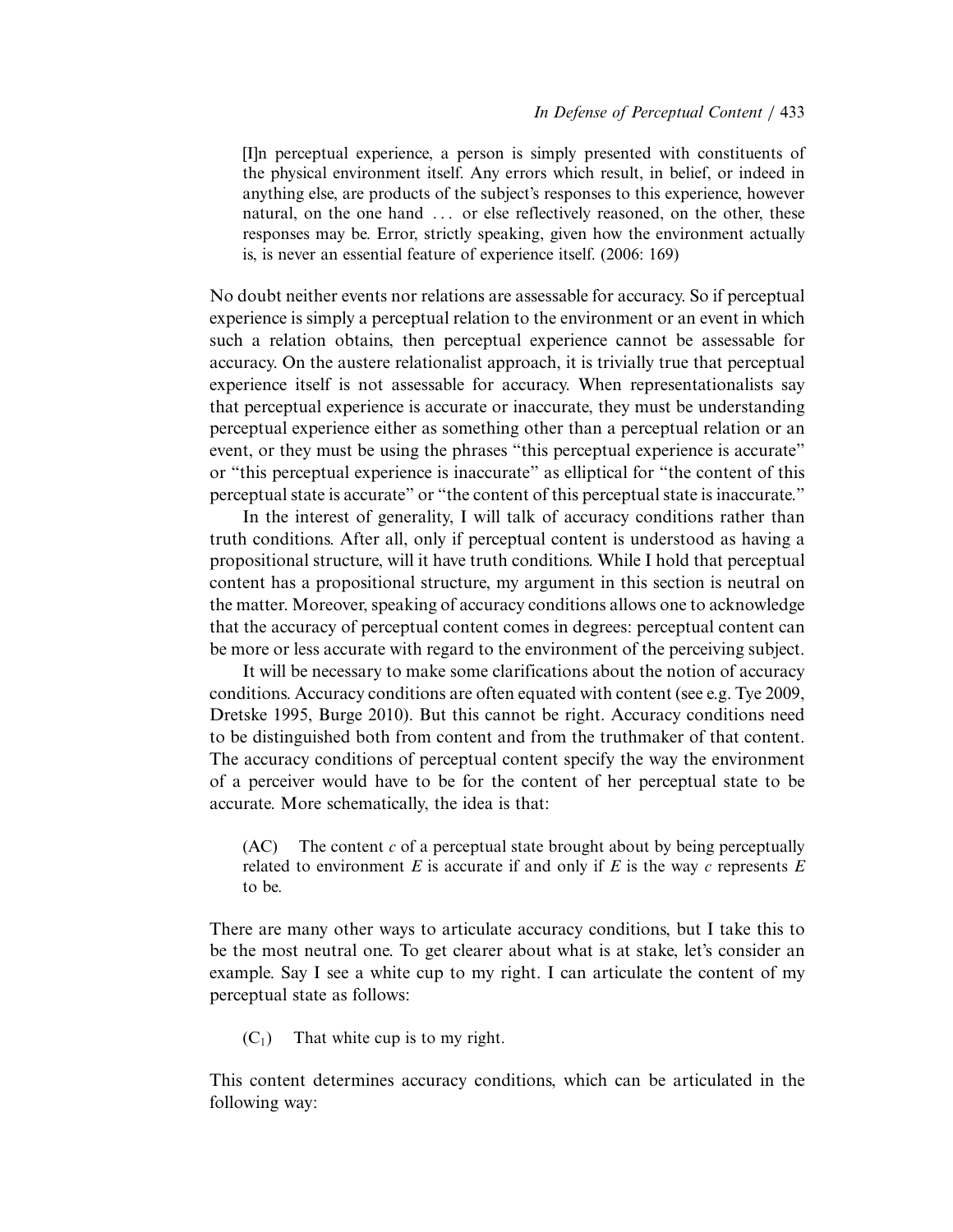$(AC<sub>1</sub>)$  The content  $c<sub>1</sub>$  of a perceptual state brought about by being perceptually related to that white cup to my right is accurate if and only if that white cup is to my right.

In light of these clarifications, we can proceed to defend the claim that perceptual content is assessable for accuracy. In virtue of a subject perceiving her environment, she is perceptually conscious of the environment. The phenomenal character of her perceptual state specifies the way the environment would have to be for the content of her perceptual state to be accurate. The environment is either the way it seems to her or it is different from the way it seems to her. If the environment is the way it seems to her, then the content of her perceptual state is accurate. In all other cases, the content is inaccurate. So if a subject is in a perceptual state with a particular content, then this content is either accurate or inaccurate.

Now, the accuracy condition objection could be understood as implying that the way the environment sensorily seems to one is necessarily the way the environment is. The idea is that if the environment is necessarily the way it seems to one in perceiving that environment, then perceptual experience does not have accuracy conditions.

There are at least two ways to understand the idea that the environment is necessarily the way it seems. On one understanding, the idea relies on the alleged factivity of seeming: if  $\alpha$  seems a certain way to you, then  $\alpha$  must exist. One might argue that a particular in the environment cannot seem a certain way to one, without that particular existing such that it can seem to you to be a certain way. While it is widely accepted that awareness is factive in that one being aware of  $\alpha$  implies that  $\alpha$  exists, it is more controversial to accept that seemings are factive. In response to this argument: even if " $\alpha$  seeming a certain way" were factive in this way, it does not follow that perception is not representational. It follows only that the perceptual content is necessarily accurate.

On a second understanding, the idea is that perception is infallible. This idea may be argued to follow from a certain understanding of what it means for perception to be a matter of being perceptually related to the environment. Let's assume for the sake of argument that perception is indeed infallible. Even if we make this controversial assumption, there is no reason to think that perceptual content does not have accuracy conditions. Like factivity, infallibilism about perception implies that perceptual content is necessarily accurate. It does not imply lack of accuracy conditions.

It is worth pausing to make two clarifications about the thesis that the way the environment seems to one determines accuracy conditions. First, there can be phenomenal differences between perceptual states that are not a matter of how the environment seems to one, but rather a matter of the way in which one perceives one's environment. If I am nearsighted, my experience may be blurry, but I need not perceive the environment as being blurry.<sup>36</sup> For the purposes of this paper, we can remain neutral on how to account for those aspects of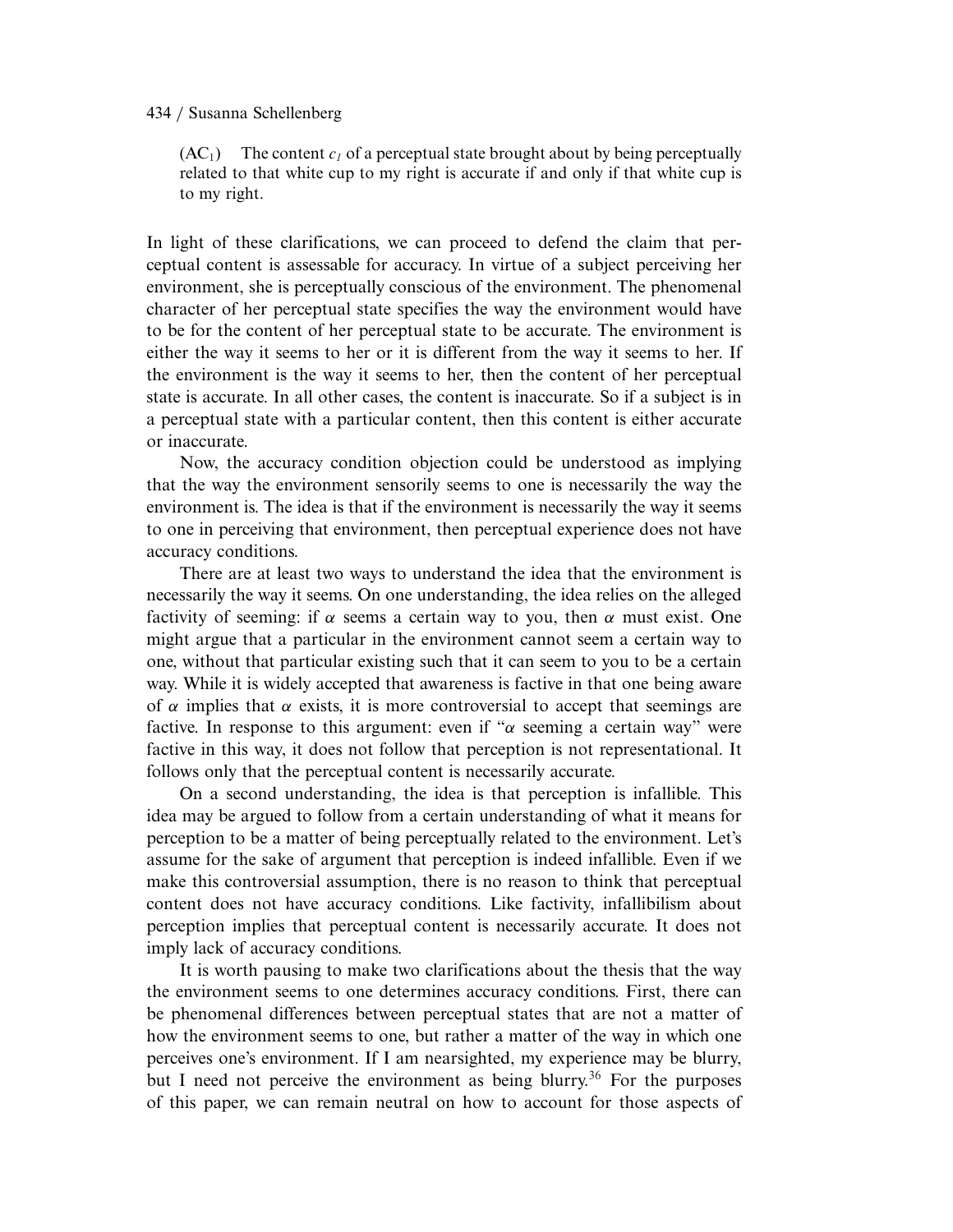phenomenal character that do not pertain to the way the environment seems to the perceiver.

Second, the environment is arguably rarely and perhaps never the way it perceptually seems to us to be.<sup>37</sup> We perceive plates to be round, although their shapes are much more complicated. We see surfaces to be colored, but it has been argued that surfaces do not have color properties (e.g. Hardin 1988, 2008, Boghossian and Velleman 1989, Averill 2005, and Maund 2006). We see our environment to be populated by objects, but it has been argued that there really are no objects or at least not the kind of objects that we seem to see (e.g. Unger 1979, van Inwagen 1990). To accommodate these various respects in which the environment differs from how we perceive it to be, we must either relax our notion of an accuracy condition or resign ourselves to widespread (albeit explicable) perceptual error.<sup>38</sup>

We can all agree that if it perceptually seems to us that there is a red dragon playing the piano where in fact there is simply a white coffee cup, then we are not accurately perceiving the environment. Moreover, we can all agree that although we do not perceive the microphysical structure of the objects to which we are causally related, we can nonetheless accurately perceive our environment. As soon as we move beyond these parameters, the situation quickly gets complicated.

On many views of perceptual content, it seems to be assumed that the more detail is represented, the more accurate one's perception.<sup>39</sup> But more detail is not necessarily better. We can perceive our environment accurately even if we do not represent every detail in view. After all, if we see a white cup on a desk and represent the white cup on the desk, but fail to represent the speck of dust next to the white cup, we would hardly count as not accurately representing our environment. Moreover, were we to represent all details perceptually available to us, we would suffer from information overload. Indeed, it may be that perception does not aim at truth or accuracy, but rather aims at guiding action. If this is right, then rather than speaking of "accuracy conditions," we should perhaps be speaking of "action-guiding conditions" or "knowledge-guiding conditions." Even if we take this stance, we could say that the accuracy conditions of perception are indexed to the action-guiding role of perception or the knowledge-guiding role of perception. We do not need to settle these questions here.<sup>40</sup> If my argument for the thesis that perceptual states have accuracy conditions holds, then it holds regardless of what stance one takes on this set of issues.

### **5.5. The indeterminacy objection**

Austere relationalists argue that when we see an object, there are many ways that the object can look. Let's assume for a moment that it is clear what it means for an object to look a certain way. Given this assumption, the indeterminacy objection can be formulated in terms of the following argument: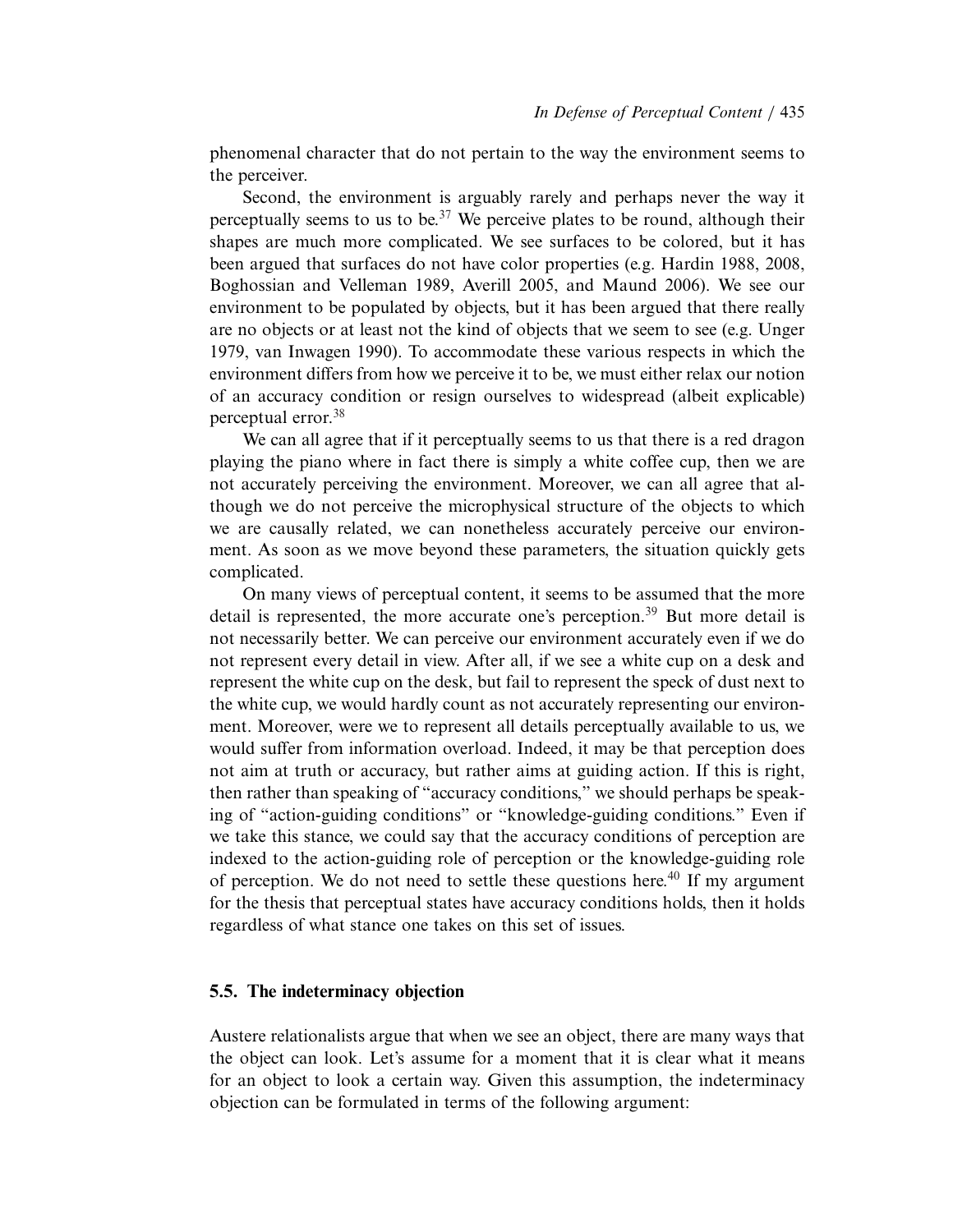### *The Indeterminacy Argument*

- (1) If perception has representational content, then the way an object looks on a given occasion must fix what representational content the perception has. $41$
- (2) The way an object looks on a given occasion does not fix what representational content the perception has.

From 1 & 2: Perception does not have representational content.

The second premise needs explaining. As Travis points out, there are different and incompatible ways an object can look to be: "A peccary . . . may look exactly like a pig  $\ldots$  It may also look like a tapir, a clever dummy pig, a wax imitation peccary, and so on. Experience cannot coherently represent it to us as both a peccary and wax (and a pig, and so on)" (2004: 73). He argues, moreover, that no one way an object can look to be should be given primacy. So one and the same peccary—with one and the same look—may bring about perceptions with different representational contents.

I will argue against the indeterminacy objection, by showing that on at least one understanding of "looks" the second premise must be rejected. As I will show, the force of the indeterminacy objection relies on a particular understanding of "looks," namely, on what Chisholm calls the comparative use of appearance words.<sup>42</sup> Austere relationalists do not deny that a subject is sensorily aware or perceptually conscious of a particular in her environment when she is perceptually related to that particular (while not suffering from blindsight or any other form of unconscious perception). On the face of it, a subject's being sensorily aware of a particular entails that the particular sensorily seems a certain way to her. Now, austere relationalists argue that perception is simply openness to the environment, and by doing so may be read as questioning this connection between being sensorily aware of a particular and the particular seeming a certain way to her. As Travis formulates the idea:

[P]erception, as such, simply places our surroundings in view; affords us awareness of them. There is no commitment to their being one way or another. It confronts us with what is there, so that, by attending, noting, recognizing, and otherwise exercising what capacities we have, we may . . . make out what is there for what it is—or, again, fail to . . . [I]n perception things are not presented, or represented, to us as being thus and so. They are just presented to us, full stop. (2004: 65; see also Brewer 2006: 174)

One can accept both that perception simply affords us awareness of our surroundings and that if one is sensorily aware of a particular in one's environment, then that particular seems a certain way. The thesis that a particular seems a certain way implies only that it seems this way, rather than that way. To give an example: I am perceptually related to a desk. In virtue of being perceptually related to that desk, I am sensorily aware of the desk. I am not perceptually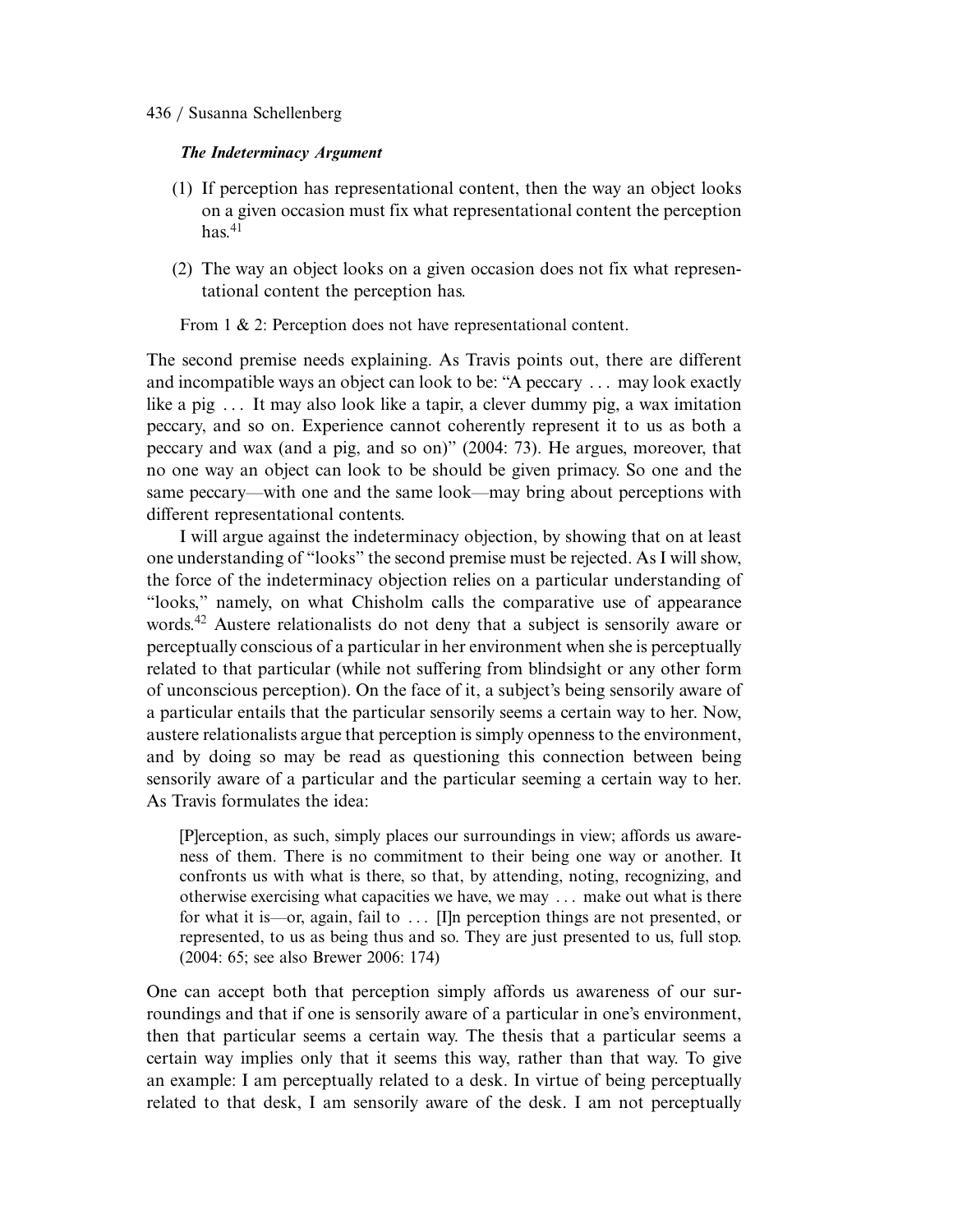related to a chair and I am not sensorily aware of a chair. Were I sensorily aware of a chair, the phenomenal character of my perceptual state would be different. If one can accept that perception affords us awareness of our surroundings, while also accepting that awareness of the environment implies that the environment seems a certain way, then there is no obvious reason why austere relationalists should deny the connection between being sensorily aware of a particular and the particular seeming a certain way to her.

Let's assume that the austere relationalist accepts that if one is perceptually related to a particular and so sensorily aware of that particular, then the particular will seem a certain way to one. Even so, they would reject that a particular seeming a certain way to a perceiver implies that she is in a perceptual state with content, where that content corresponds to the way the particular seems to her. Travis argues against the thesis that perceptual content corresponds to how the environment sensorily seems to a perceiver by arguing against the idea that experience is looks-indexed, that is, the idea that "the representational content of an experience can be read off of the way, in it, things looked" (2004: 69). He considers the comparative and epistemic senses of looks, although he does not use these labels to distinguish them. Following Chisholm (1957: 43–52), we can understand the comparative sense of appearance words as pertaining to cases in which appearance words are used to compare the ways things look, as when an object is said to look like a typical member of some category. Examples of this use are "That looks as if it is a coffee cup" and "That sounds as if it is a cello." The epistemic sense of appearance words pertains to cases in which appearance words are used to express evidence in support of a proposition. One might say, for example, when confronted with a puddle of coffee and a broken cup, "It looks like someone dropped their coffee cup"; or, when hearing a beautiful rendition of Brahms's cello trio, "It sounds like someone has been practicing."

For the sake of argument, let's accept Travis's reasons for rejecting the thesis that perceptual content is looks-indexed on the epistemic and comparative use of appearance words. This leaves the option that perceptual content corresponds to how the environment looks (or more generally seems) on a noncomparative use of appearance words. Following Chisholm (1957: 50–3), we can understand the noncomparative use as pertaining to cases in which appearance words are used to single out or refer to particulars, such as objects or property-instances, without thereby making comparisons to other particulars. Cases include uses of demonstratives, such as, "that shade of blue," "that shape," and "this high pitch." Arguably, the epistemic and comparative uses are parasitic on such demonstrative, noncomparative uses of appearance words. After all, how the environment seems in such cases provides the basis on which comparisons are drawn and thus provides the basis for the environment to seem a certain way comparatively. Moreover, how the environment seems noncomparatively provides the evidence that allows for the environment to seem a certain way in the epistemic sense of "seems." The force of the indeterminacy objection relies on understanding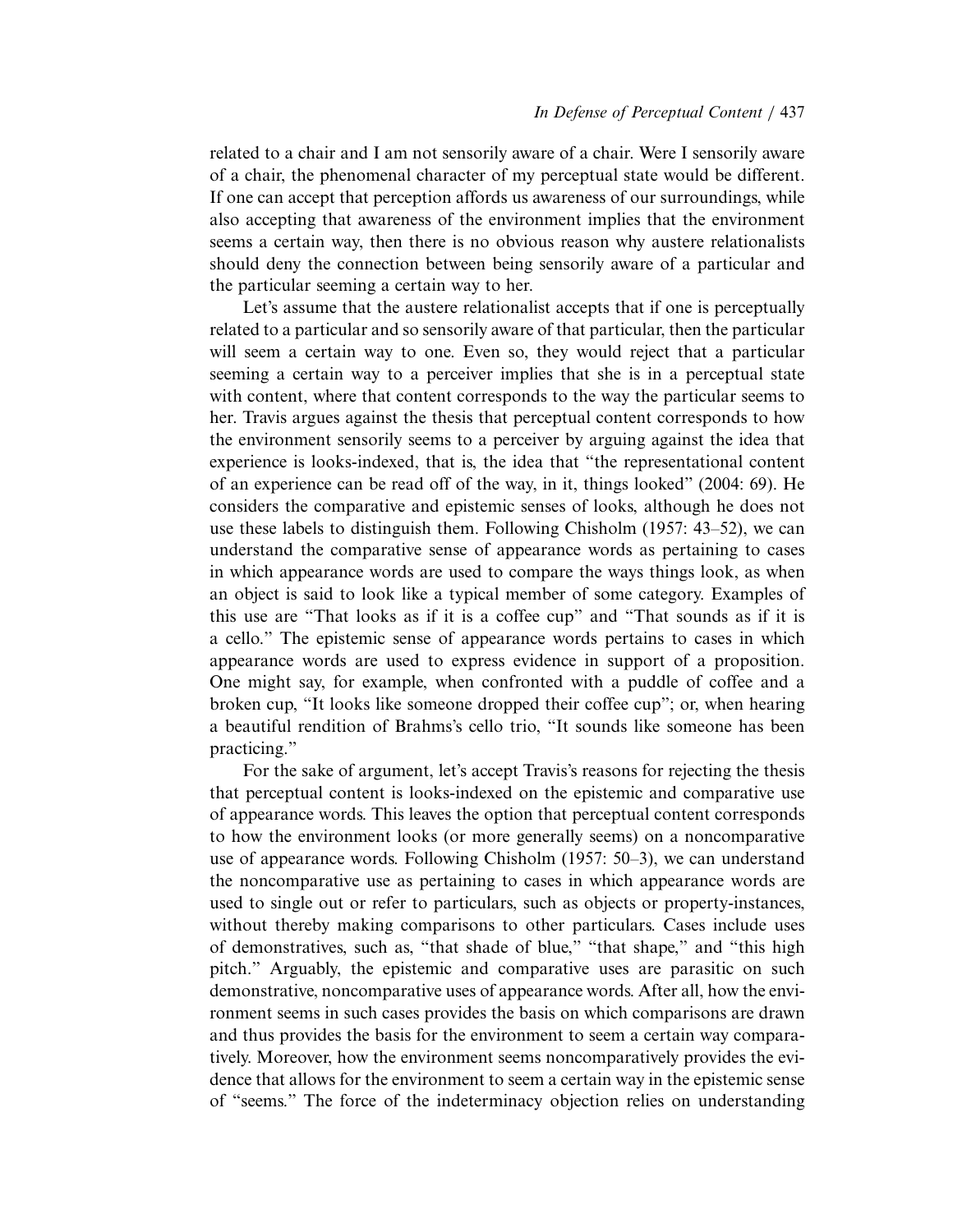"looks" comparatively. If "looks" is understood noncomparatively, then the second premise of the indeterminacy objection is false.

By denying that representational content plays any fundamental role in perception, austere relationalism amounts to a view on which the way the environment seems to a perceiving subject is matched by a contentful mental state only at a second stage when judgments or beliefs are formed on the basis of perception. Austere relationalism thus relies on a distinction between a state of awareness that lacks content and a (causally downstream) state of awareness that possesses content, namely, the state one is in when one judges and believes certain things about one's environment on the basis of perception.

The critical question is what it can be for the environment to seem a certain way to a subject without her being in a mental state with content. As I have argued, one cannot be sensorily aware of a particular without employing perceptual capacities by means of which one discriminates and singles out the particular. But employing perceptual capacities by means of which one discriminates and singles out the particular just is to be in a mental state with representational content.<sup>43</sup>

Accepting this is compatible with accepting that any given scene can be perceived in many different ways and any given perception can be articulated in many different ways. Even if there are many ways that the world can be perceived as being, there is only one way the world is. To motivate this, consider Norway's jagged coastline: it has exactly one objective length, but we attribute very different numeric lengths to it depending on how detailed our measurements are. Although the results of these measurements are different, they are not incompatible as long as one factors in the differences in the methods of measurement deployed. The important point is that the fact that we can arrive at different measurements is not to deny that there is only one way the coast of Norway is. Travis ties his indeterminacy objection to issues about accuracy conditions. So I will here connect the two issues as well: even though the results of our measurements are different, any given measurement either succeeds in accurately representing the coastline or fails to do so. Although the measurements are different, that does not imply that only one of them is accurate. It implies only that the accuracy of the measurement must be assessed relative to the chosen method of measurement. Indeed, the measurements can all be accurate relative to the method of measurement chosen.

Now, one could argue that if one scene can be represented in many different ways, then it must be the case that some of these representations are more accurate than others. In response, suppose that we make ten distinct measurements of the coast of Norway. Each number can be an accurate representation of the length of Norway's coast relative to the method of measurement chosen.

To take an example closer to home: a scene can be photographed once with a standard lens and once with a wide-angle lens. Although the representations of the scene will differ, this does not imply that at least one of the representations must be inaccurate. Again, just because there is only one way the scene in fact is, it does not follow that there can be only one accurate representation of the scene.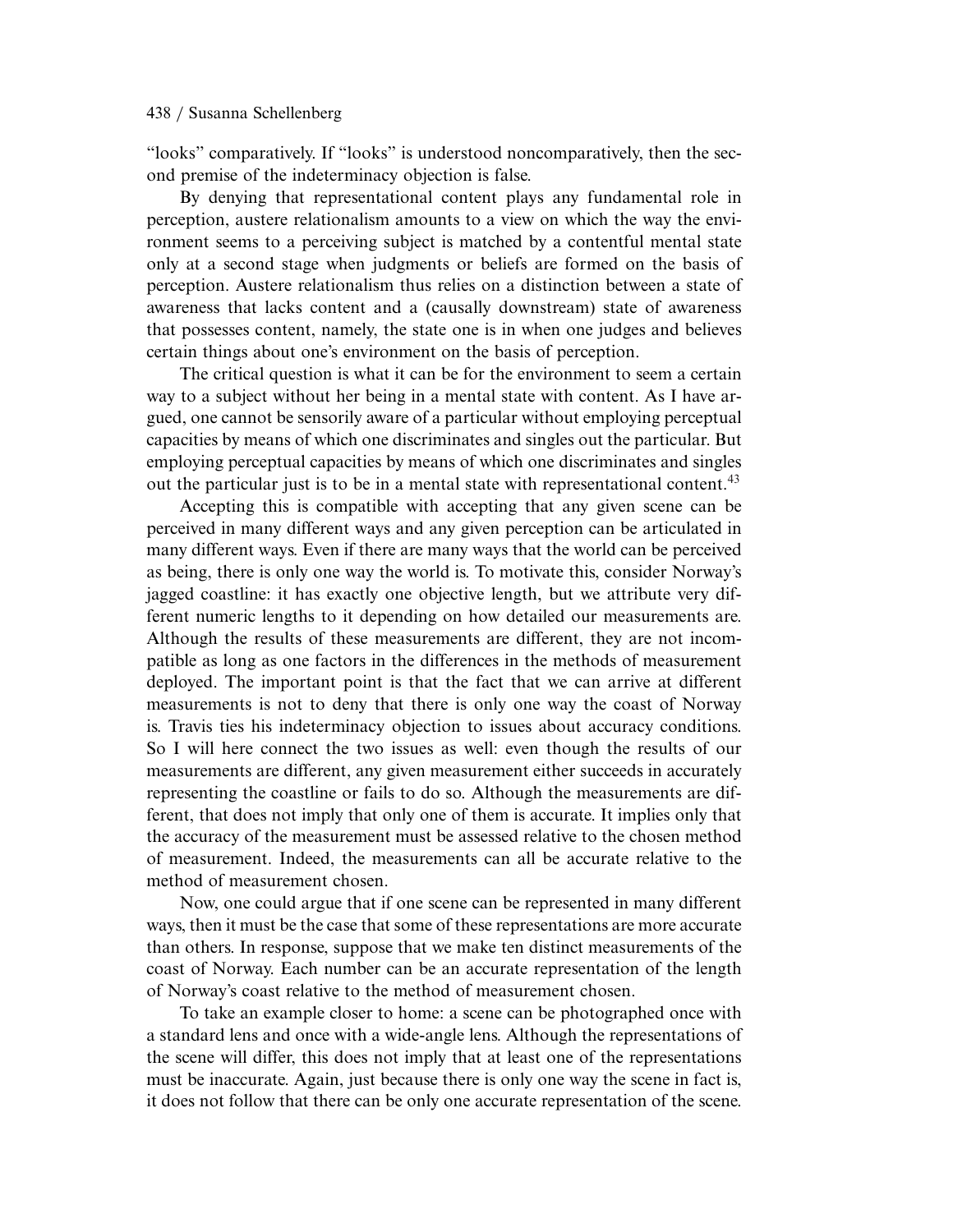## *In Defense of Perceptual Content /* 439

Our perception is accurate only if we represent the way our environment is, but any given environment can be represented in many different ways. So even if we recognize the noncomparative use of appearance words and thus reject the second premise of the indeterminacy argument, we can nonetheless accept that there are many different ways to accurately represent the same scene. So the representationalist can accept one of the motivations driving the indeterminacy objection.

Not only are there many different ways to accurately represent the same scene, we can accept that there is indeterminacy in the way we represent our environment in perception. Consider the case in which we perceive two lines and notice that they are different in length. One line being longer than the other implies that it is some specific length longer. This, however, does not imply that any representation of a difference in length is a representation of some specific difference in length. We can simply represent the two lines as being different in length. In the same way, we can perceive the rim of a cup as round despite the fact that it is not perfectly round. Perception is often a rough guide to the world.<sup>44</sup>

The way the environment seems to a perceiver may change from moment to moment, even as her gaze remains steady. Say she is looking at a pig. She can direct her attention at its shape, its color, the texture of its skin, or any combination of these features. As her attention shifts, the phenomenal character of her perceptual state will change. One or more propositions can be associated with every one of these phenomenal states and, thus, with every one of these ways that the environment may seem to her. All these propositions are equally legitimate. Nevertheless, at any given moment, the environment will noncomparatively seem to her to be one specific way.

Travis considers, but immediately dismisses the idea that perceptual content is looks-indexed on a noncomparative use of "looks." He does so on grounds that a noncomparative use presupposes a comparative use of "looks"—though, again, he does not use Chisholm's labels to distinguish between the different uses (2004: 81). In response, we can say that, no doubt, perceptual reports involve concepts the meaning of which abstract from the richness of what is perceived. Typically, we abstract from the particular shape of a perceived object by using concepts such as "round" or "square" to express what shape the object seems to us to have. But although the content of perceptual reports may be coarse-grained in this way, there is no reason to think that the content of the relevant perception is similarly coarse-grained. If perceptual content is understood as corresponding to how the environment seems to us, then the content can be understood to be as fine-grained as our phenomenal character.

I argued that if "looks" is understood noncomparatively, then the way things look fixes the content of a perceptual state. The indeterminacy objection depends on a comparative or an epistemic understanding of appearance words. If appearance words are understood noncomparatively, then the second premise of the indeterminacy argument is false and the indeterminacy objection can be rejected. So I showed that even if we accept Travis's argument that neither epistemic nor comparative looks fix perceptual content, we can still reject the indeterminacy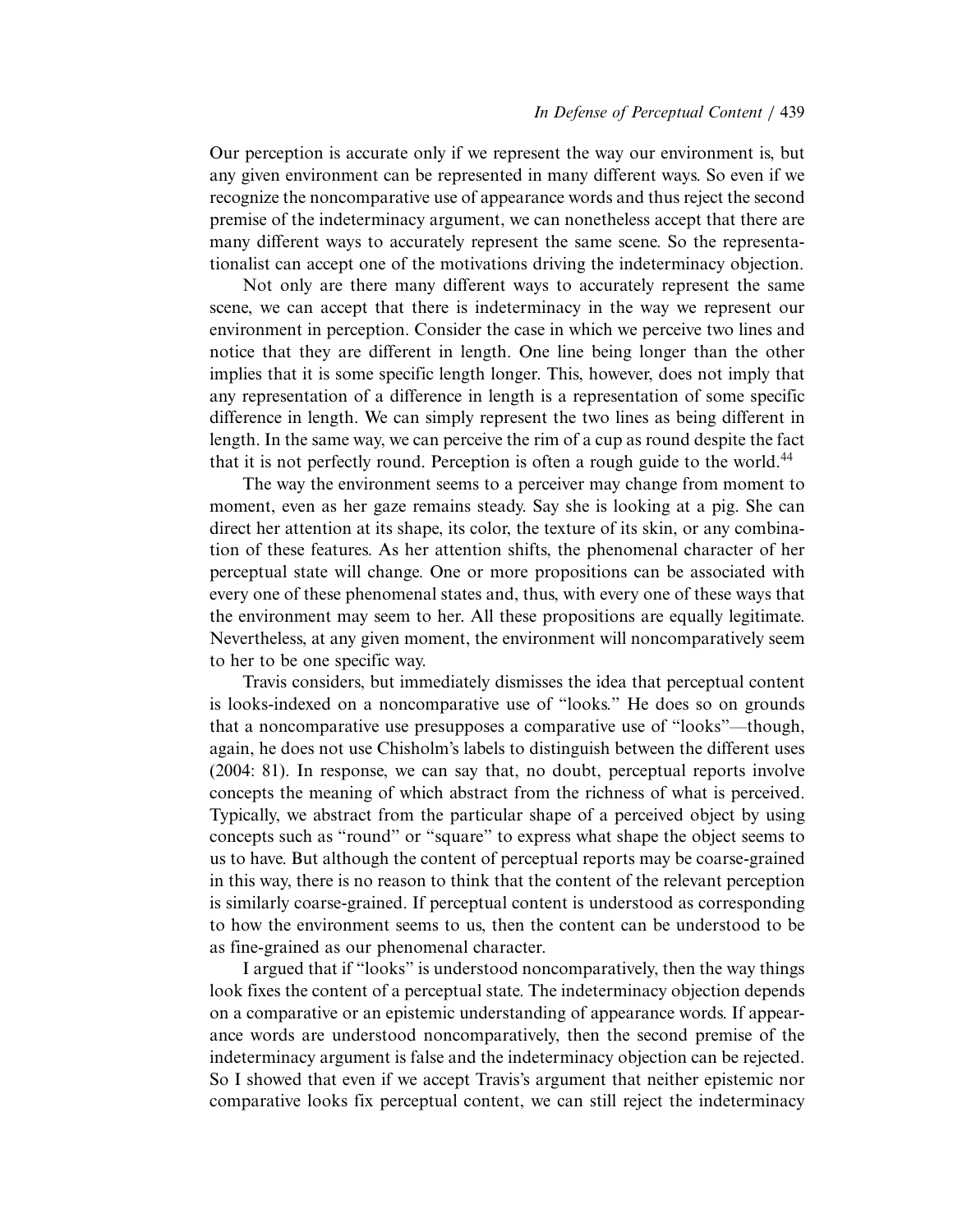objection. Moreover, if we reject Travis's argument that looks—in the comparative or epistemic sense—fixes the content of a perceptual state, then the scope of my argument for the content thesis can be understood as pertaining not only to the way the environment seems noncomparatively, but also to the way it seems comparatively and epistemically.

## **6. Coda**

I have defended the view that perceptual states have content by critically discussing what I identified as the five main austere relationalist objections against the content thesis. While austere relationalists have good reasons to criticize many views that rely on the content thesis, I aim to have shown that any reason there is to argue that perception is constitutively relational can be accommodated by understanding perceptual content to be relational content. Thus, I argued that perception is constitutively both relational and representational. More specifically, I argued that if perceptual content is understood to be relational, then we can take on board the phenomenological, epistemological, and semantic grounding insights of austere relationalists without rejecting the content thesis.

I conclude that we can accept the austere relationalist thesis that perception puts us in direct contact with particulars in our environment, while acknowledging that perception is representational. Indeed, if we recognize the role that perceptual capacities play in bringing about our perceptual states, we must accept that perception is representational. Moreover, contrary to what austere relationalists would have us believe, we are always constrained by our perceptual tools: there is always a way in which we perceive the world to be. Austere relationalism wants us to have a kind of immediate contact with the world that simply is not available to us. Denying that we are always in some respect constrained by our perceptual tools is not only epistemically arrogant: it undermines the role that perception plays in our cognitive lives.

The mind is constitutively a matter of employing mental capacities in virtue of which we represent our environment. These mental capacities can take the form of concepts or low-level discriminatory capacities. Understanding the mind in this way allows for a clear way of understanding the content of mental states, and moreover allows for a clear way of understanding how mental states are grounded in the physical.

# **Notes**

1. In his famous Stufenleiter passage of the *Critique of Pure Reason*, Kant categorizes different kinds of representations: "The genus is representation in general (*representatio*). Subordinate to it stands representation with consciousness (*perceptio*). A perception which relates solely to the subject as the modification of its state is sensation (*sensatio*), an objective perception is knowledge (*cognitio*)" (A320/B377).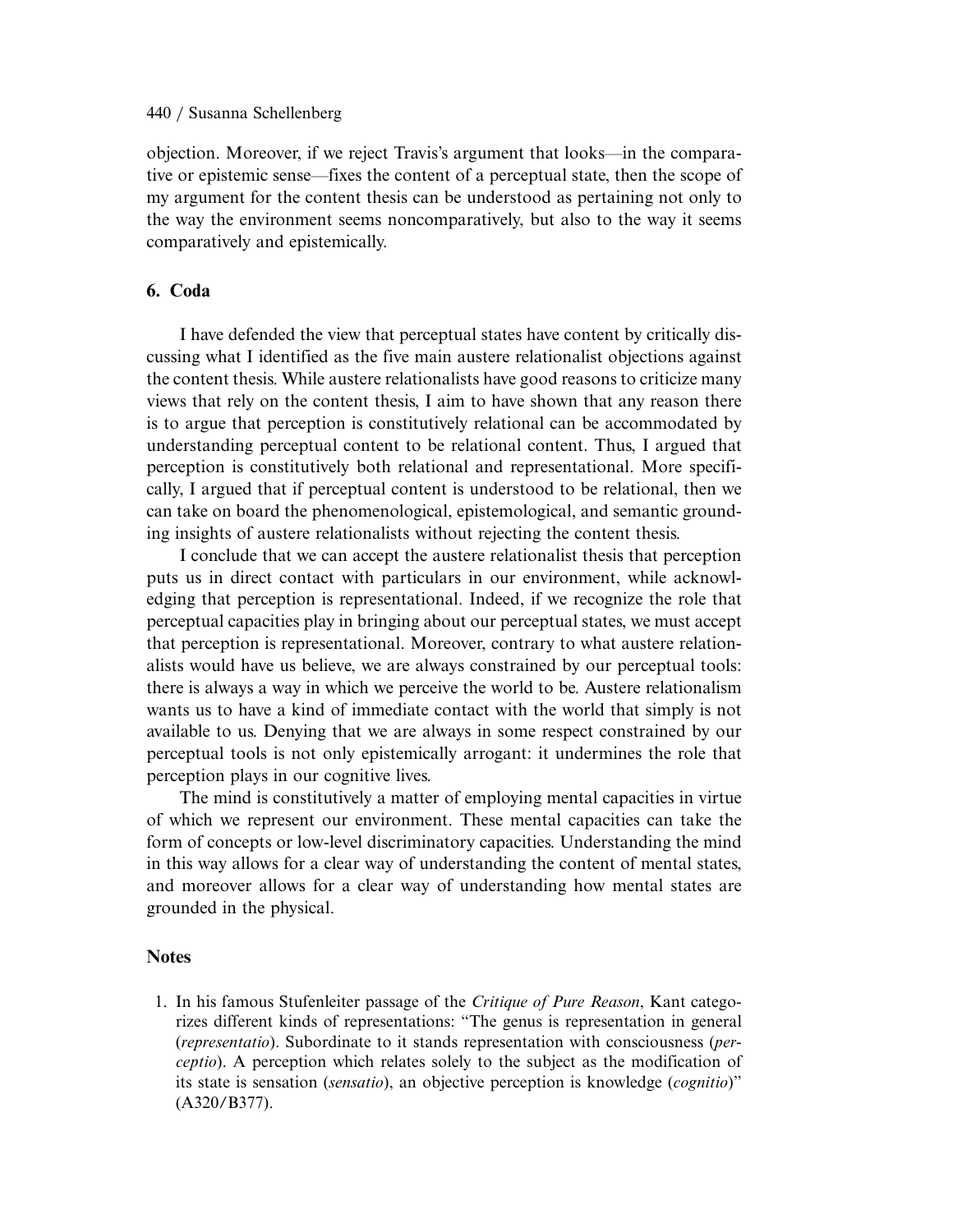- 2. For a recent discussion of Reid's direct realism, see Wilson 2013. Martin (2002, 2004) argues against any view on which perception can be analyzed in terms of a propositional attitude towards a content, leaving open the possibility that perceptual states could have content without the subject standing in a propositional attitude to that content. Since he does not outright deny that perceptual states have content, I will discuss his view only to the extent that his positive view of perception is structurally similar to that of austere relationalists.
- 3. For an argument against a representationalist account of the Mach diamond, see Macpherson 2006.
- 4. See Siegel 2006 and Macpherson 2012 for different arguments for this thesis.
- 5. The debate about whether perceptual content is conceptually or nonconceptually structured is sometimes understood as a debate about whether perceptual content is structured by Fregean concepts and not just by properties and objects. On this understanding, the first and second questions about the nature of perceptual content distinguished above are conflated. However, as I argued elsewhere (Schellenberg 2011) one can understand perceptual content as constituted by modes of presentation and as nonconceptually structured. Therefore, the two questions should be treated separately.
- 6. Nanay (2013) argues that the debate between representationalists and relationalists is best understood as a debate not about what is constitutive of perceptual states, but rather as a debate about the individuation of perceptual states.
- 7. McGinn (1982), Davies (1992), Tye (1995), Lycan (1996), and Byrne (2001) among others have defended views that are committed to perceptual content being, in this way, independent of the perceiver's environment.
- 8. For a more detailed discussion of constitution, see Schellenberg 2016.
- 9. This strong representationalist view is sometimes formulated as the view that content and phenomenal character are identical (see e.g. Tye 2009). Any such identity claim commits a category mistake. After all, phenomenal character is a property that captures what it is like to perceive one's environment, while representational content has semantic and perhaps linguistic properties.
- 10. Papineau (2014) defends a view on which conscious sensory qualities are not intrinsically representational.
- 11. For a discussion of the relation between the content of pictures and the content of perceptual states and mental states more generally, see Hopkins 1998 and Crane 2009.
- 12. For similar arguments highlighting the relation between sensory awareness, accuracy conditions, and perceptual content, see also Byrne 2001, Pautz 2010, and Siegel 2010. As I will show such arguments do not establish more than the association thesis.
- 13. One can argue that on Russell's view, acquaintance with particulars and universals is more basic than any mental content insofar as such acquaintance explains how it is possible to entertain the relevant content.
- 14. It should be noted that the bar for being a proposition could be set so low that on any notion of content, perceptual content will be a proposition (see e.g. King 2007). Moreover, there are ways of understanding propositional attitudes such that any mental state characterized by content will also include a propositional attitude towards that content. If that is all that is meant by a propositional attitude and if perceptual content is always a proposition, then any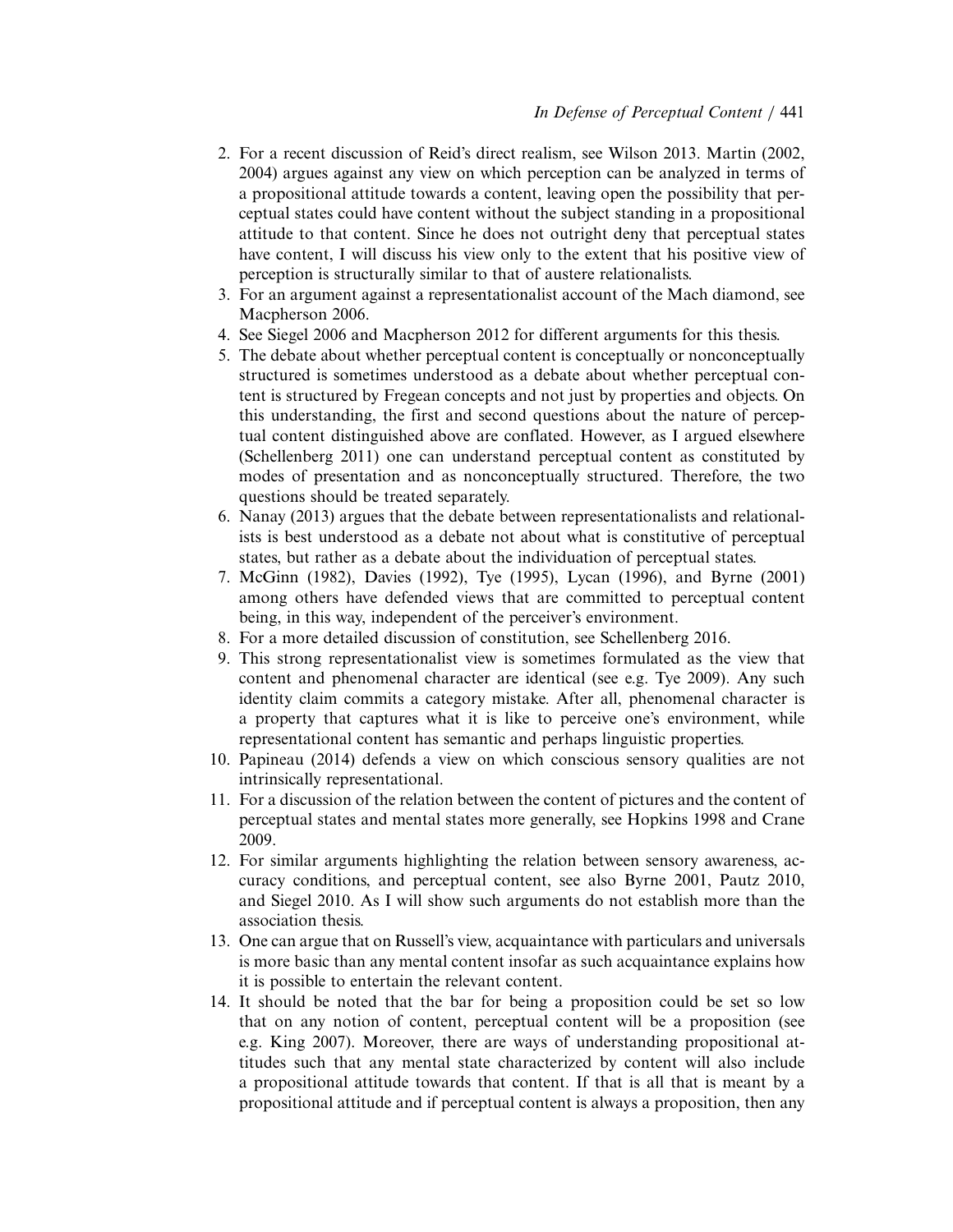view that endorses the content thesis will also endorse the propositional attitude thesis.

- 15. It should be noted that there are many further issues beyond these three choice points that bear on the notion of perceptual content. One concerns how much of our environment we represent. Consider the case in which you are perceiving the scene in front of you. As it happens, there is a little bug in your line of sight that you do not notice. Are you perceptually related to the bug? If so, do you represent the bug such that it plays a role only at the level of unconscious perception? Or is it the case that you represent the bug such that it plays a role at the level of conscious perception, but you lack access to that aspect of your conscious perception? My argument is neutral on what stance one takes on these questions. For a discussion of conscious and unconscious perception, see Phillips and Block 2016.
- 16. One could formulate a sixth objection, namely, a particularity objection: representationalist views cannot adequately account for perceptual particularity, that is, they cannot account for the constitutive difference that particulars perceived make to the relevant perceptual states. I will not treat this as an independent objection, since it is folded into the epistemological objection and the semantic grounding objection.

Naturally, different austere relationalists emphasize different objections. For example, Travis emphasizes the indeterminacy objection, while Martin emphasizes the phenomenological objection. The accounts that Travis targets are committed to "first, that a perceptual experience has a particular representational content . . . second, that the perceiver can recognize this feature of it . . . third, that this is a content the perceiver may accept or reject" (2004: 82f.). Brewer specifies the views he targets as committed to two principles: "The first is that contents admit the possibility of falsity, and that genuine perception is therefore to be construed as a success, in which the way things experientially seem to the subject to be is determined as true by the way things actually are in the environment around him . . . The second is that contents involve a certain kind of generality, representing some object or objects as being determinate ways that such things in general may be" (2006: 166).

- 17. Arguably, understanding the perceptual relation as a mere causal relation will not do for austere relationalist purposes.
- 18. For a defense of situation-dependent properties, see Schellenberg 2008. For a discussion of how austere relationalism can exploit situation-dependent properties, see Genone 2014.
- 19. Byrne (2009: 436f.) argues that austere relationalists face the problem of what binds the relevant objects with the relevant properties: "Take an ordinary situation in which one sees a yellow lemon and a red tomato. One is 'simply presented' with the lemon, the tomato, yellowness, and redness—perhaps that amounts to the fact that one sees the lemon and the tomato and sees yellow and red. But that is not all: the lemon is 'simply presented' as yellow, not as red . . . How does the fact that the lemon is yellow get into the perceptual story?" This problem of what unifies the relevant objects and properties can be dealt with in an austere relationalist account by arguing that the properties that an object instantiates are necessarily (roughly) co-located with the object. The qualification "roughly" leaves room for the color of the object being only a surface property of the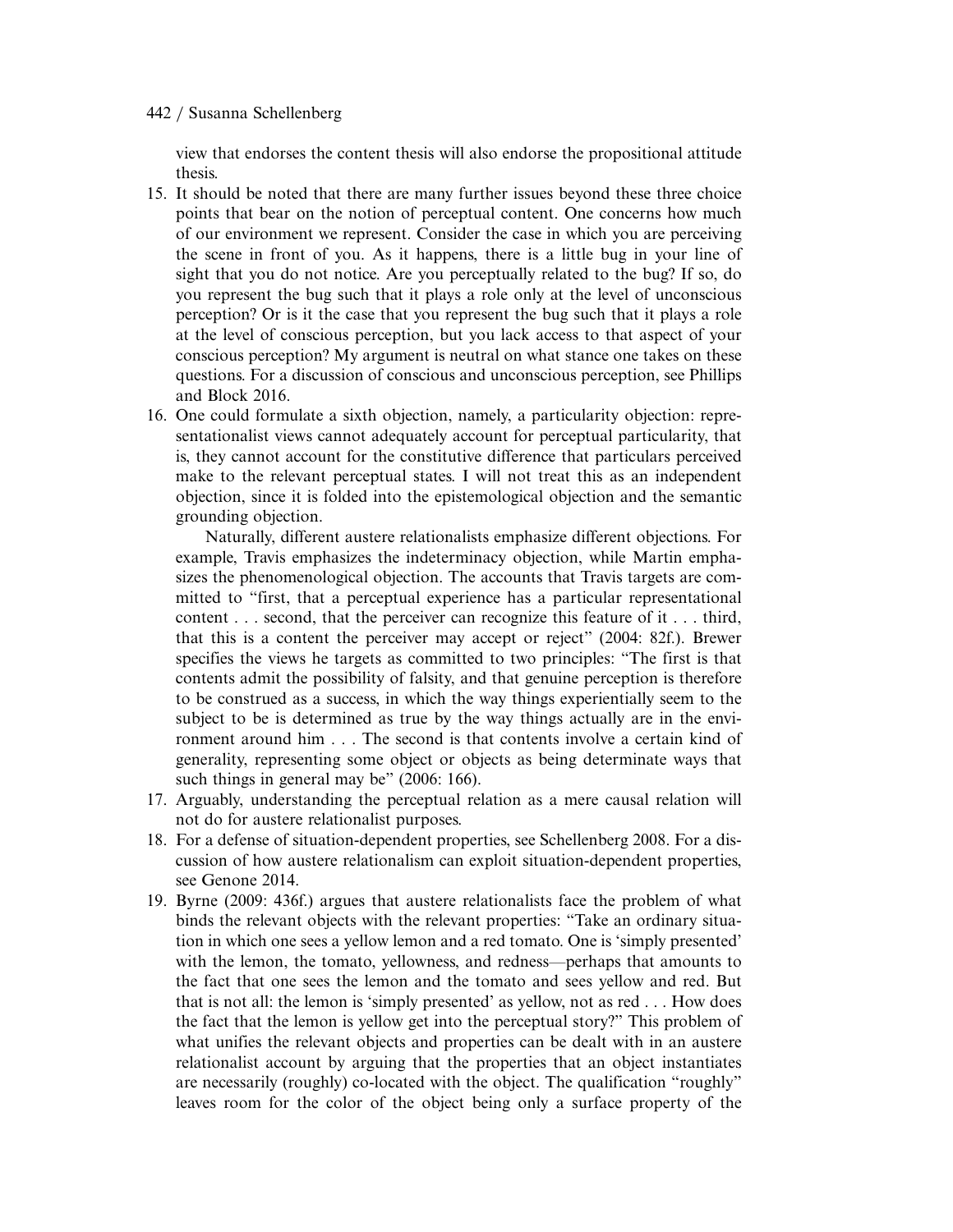object, rather than a property that encompasses the three-dimensional shape of the object. This strategy of co-location deals with another criticism of austere relationalism. Siegel (2010) argues that the thesis that subjects are related to objects and the properties these objects instantiate implies that subjects are related to facts such as that  $\sigma$  is  $F$ , which in turn implies that subjects are related to propositions. So she argues that austere relationalists are committed to treating perception as factive and thus as propositionally structured. If the thesis that subjects are related to objects and the properties these objects instantiate is analyzed in terms of co-location of the relevant particulars, then no appeal to facts is necessary to make sense of the austere relationalist thesis.

- 20. For a recent discussion of the personal/subpersonal distinction, see Drayson 2014.
- 21. For an argument that disposing of perceptual representations is inconsistent with empirical findings about dorsal perception and about the multimodality of perception, see Nanay 2014. For a discussion of how the ventral and the dorsal stream work together in visual experience, see also Wu 2014 and Schwenkler and Briscoe 2015. For a critical discussion of recent representationalist views on empirical grounds, see Ganson et al. 2014.
- 22. For a more detailed defense of the thesis that perception is constitutively a matter of discriminating and singling out particulars, see Schellenberg 2016. Singling out a particular is a proto-conceptual analogue of referring to a particular. While referring may require conceptual capacities, singling out particulars does not.
- 23. For a defense of this thesis, see Schellenberg 2018.
- 24. For a more detailed discussion of the metaphysical primacy of perception over hallucination and illusion, see Schellenberg 2013 and 2014.
- 25. For a development of this idea and the view of perceptual content presented in this paragraph, see Schellenberg 2010.
- 26. For a discussion of how to account for aspects of phenomenal character that are not a matter of the environment seeming a certain way (e.g. blurriness) within the framework provided, see Schellenberg 2018.
- 27. For a helpful discussion of the problems of factorizing mental content into internal and external components, see Williamson 2000, 2006. See also Burge 2010.
- 28. For a detailed criticism of causal theories of perception, see Hyman 1992.
- 29. For a defense of the thesis that knowledge is a mental state, see Williamson 2000. For a discussion of how understanding perception in terms of employing perceptual capacities allows for a way to analyze what it means for perceptual knowledge to be a mental state, see Schellenberg 2017.
- 30. For a discussion of more options, see Schellenberg 2016.
- 31. It should be noted that the inference is in fact only valid if "that" refers to the same woman in all three instances.
- 32. Campbell acknowledges that "it may be impossible to tell, simply by having the experience, which sort of experience it is—whether it is one that involves a single object, or if it is, rather, an experience that involves a multiplicity of objects" (2002: 130). The question is how acknowledging this is compatible with positing that "[r]ecognizing the validity of the inference [cited above] requires that your experience should make the sameness of the object phenomenally accessible to you."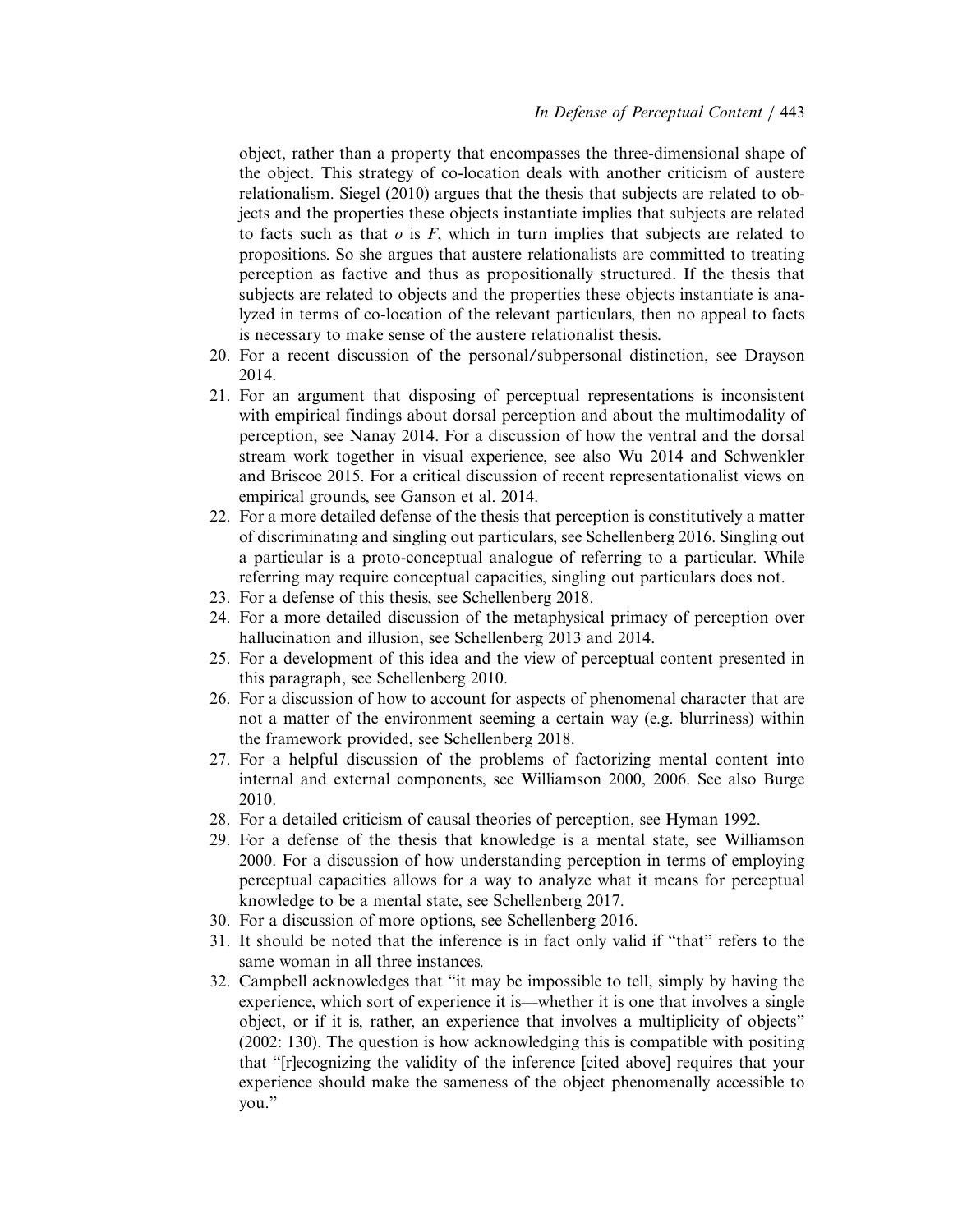- 444 */* Susanna Schellenberg
- 33. By arguing that phenomenal character is constituted only by the perceptual capacities employed (rather than being constituted also by the particulars thereby singled out), the view I am suggesting allows that perceptions of numerically distinct yet qualitatively identical objects differ in content while having the same phenomenal character.
- 34. For a detailed discussion of perceptual knowledge, see Schellenberg 2017.
- 35. For a discussion of the relation between mental content and linguistic meaning, see Speaks 2006. On perceptual reports, see Brogaard 2015.
- 36. See Allen 2013 for a representational account of blurred visual phenomenology.
- 37. See Pasnau 2016 for an argument that we should not suppose that the phenomenal character of perceptual experience reveals anything about mind or world.
- 38. See Mendelovici 2013 for a discussion of reliable misrepresentation.
- 39. This is suggested, for instance, by the analogy Burge (2010: 489) draws between the relative accuracy of perceptions and the relative accuracy of three drawings, where the drawing that is most inclusive of detail is the most accurate. In his example, the most accurate drawing is the one that does not merely get the color-shade right, but that also accounts for the lighting conditions.
- 40. See Watzl 2014 for a discussion of such issues.
- 41. As Travis puts it: "If perception is representational, then for any perceptual experience, there must be a way things are according to it . . . things looking as they do on a given occasion must fix what representational content experience then has" (2004: 71).
- 42. See Chisholm 1957 and also Jackson 1977. Travis focuses on the case of visual perception and therefore focuses on looks-locutions, but his point arguably generalizes to other sensory modes. In the interest of generality, I will talk of the environment seeming a certain way in one or more sensory modes, rather than the environment looking a certain way. This section draws on Byrne 2009, which provides a detailed discussion of Travis's argument against the thesis that experience is looks-indexed.
- 43. One might object that this notion of content simply amounts to what Travis calls autorepresentation, which he understands in the following way: "To take things to be thus and so just is to represent them to oneself as that way. Such representing is all in the attitude . . . one might find such [auto]representation in embedded propositions, 'mock speech'." He contrasts auto- with allorepresentation, which "represents such-and-such as *so*." Travis argues that, in contrast to autorepresentation, allorepresentation is "*committed* representation" (2004: 60f.). Allorepresentation is the notion of representation that Travis targets with his criticism. The notion of content in play amounts to allorepresentation given that how one's environment seems to one does not simply amount to taking it to be some way, but, moreover, to being committed to it being that way. While autorepresentation may be the kind of representation at play in "mock speech," I do not take it to be a kind of representation that plays any role in perception. Travis admits as much (p. 65). So for the purposes of this paper, we can safely assume that what is at stake is whether experience involves what Travis calls allorepresentation, not what he calls autorepresentation.
- 44. See Stazicker 2016 for an argument against the traditional assumption that we represent maximally determinate properties, rather than just determinable properties.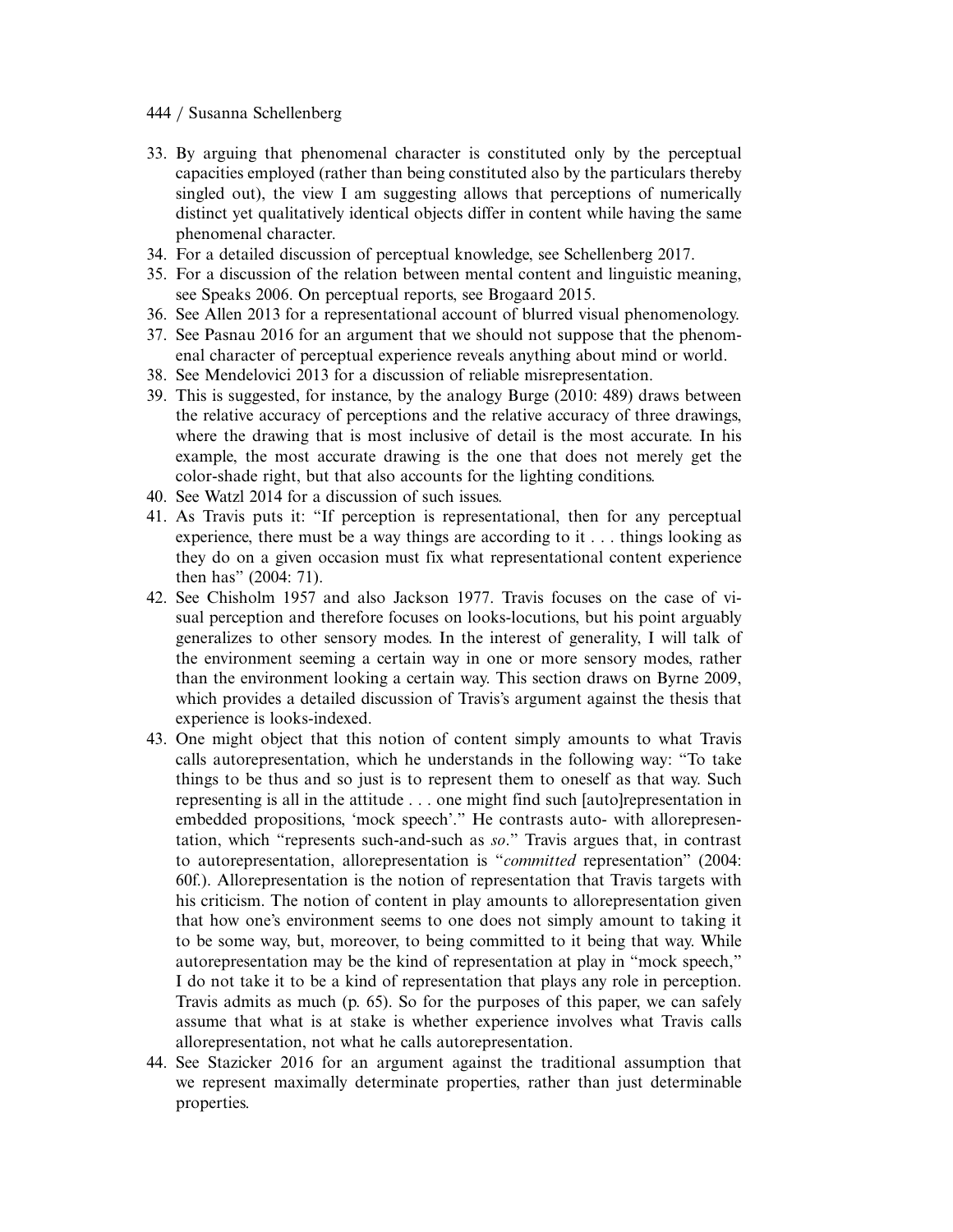## **References**

Allen, K. 2013. "Blur." *Philosophical Studies* 162: 257–73.

- Averill, E. W. 2005. "Toward a Projectivist Account of Color." *The Journal of Philosophy* 102: 217–34.
- Barsalou, L.W. 1999. "Perceptual Symbol Systems." *Behavioral and Brain Sciences* 22: 577–660.
- Boghossian, P., and Velleman, J. D. 1989. "Colour as a Secondary Quality." *Mind* 98: 81–103.
- Brewer, B. 2006. "Perception and Content." *The European Journal of Philosophy* 14: 165–81.
- Brewer, B. 2007. "Perception and its Object." *Philosophical Studies* 132: 87–97.
- Brewer, B. 2011. *Perception and its Objects*. Oxford: Oxford University Press.
- Brogaard, B. 2015. "Perceptual Reports." *Oxford Handbook of the Philosophy of Perception*, ed. M. Matthen. Oxford: Oxford University Press.
- Burge, T. 2010. *Origins of Objectivity*. Oxford: Oxford University Press.
- Byrne, A. 2001. "Intentionalism Defended." *The Philosophical Review* 110: 199–240.
- Byrne, A. 2009. "Experience and Content." *Philosophical Quarterly* 59: 429–51.
- Campbell, J. 2002. *Reference and Consciousness*. Oxford: Oxford University Press.
- Chalmers, D. 1996. *The Conscious Mind*. Oxford: Oxford University Press.
- Chisholm, R. 1957. *Perceiving: A Philosophical Study*. Ithaca, NY: Cornell University Press.
- Crane, T. 1998. "Intentionality as the Mark of the Mental." *Contemporary Issues in the Philosophy of Mind*, ed. A. O'Hear. Cambridge: Cambridge University Press.
- Crane, T. 2009. "Is Perception a Propositional Attitude?" *Philosophical Quarterly* 59: 452–69.
- Davies, M. 1992. "Perceptual Content and Local Supervenience." *Proceedings of the Aristotelian Society* 92: 21–45.
- Dove, G. O. 2009. "Beyond Perceptual Symbols: A Call for Representational Pluralism." *Cognition* 110: 412–31.
- Drayson, Z. 2014. "The Personal/Subpersonal Distinction." *Philosophy Compass* 9: 338–46.
- Dretske, F. 1995. *Naturalizing the Mind*. Cambridge, MA: MIT Press
- Evans, G. 1982. *The Varieties of Reference*, ed. J. McDowell. Oxford: Oxford University Press.
- Fish, W. 2009. *Perception, Hallucination, and Illusion*. Oxford: Oxford University Press.
- Ganson, T., Bronner, B., and Kerr, A. 2014. "Burge's Defense of Perceptual Content." *Philosophy and Phenomenological Research* 88: 556–73.
- Genone, J. 2014. "Appearance and Illusion." *Mind* 123: 339–76.
- Hardin, C. L. 1988/1993. *Color for Philosophers*. Indianapolis: Hackett.
- Hardin, C. L. 2008. "Color Qualities and the Physical World." *The Case for Qualia*, ed. E. Wright. Cambridge, MA: MIT Press.
- Hopkins, R. 1998. *Picture, Image and Experience: A Philosophical Inquiry*. Cambridge: Cambridge University Press.
- Hyman, J. 1992. "The Causal Theory of Perception." *Philosophical Quarterly* 42: 277–96.
- Jackson, F. 1986. "What Mary Didn't Know." *Journal of Philosophy* 83: 291–95.
- Jackson, F. 1977. *Perception: A Representative Theory*. Cambridge: Cambridge University Press.
- Kant, I. 1781. *Kritik der reinen Vernunft. Critique of Pure Reason*, trans. N. K. Smith. New York: St Martin's Press (1965).
- King, J. C. 2007. *The Nature and Structure of Content*. Oxford: Oxford University Press.
- Logue, H. 2012. "Why Naive Realism?" *Proceedings of the Aristotelian Society* 112: 211–37.
- Lycan, W. G. 1996. *Consciousness and Experience*. Cambridge, MA: MIT Press.
- Machery, E. 2007. "Concept Empiricism: A Methodological Critique." *Cognition* 104: 19–46.
- Macpherson, F. 2006. "Ambiguous Figures and the Content of Experience." *Noûs* 40: 82–117.
- Macpherson, F. 2012. "Cognitive Penetration of Colour Experience: Rethinking the Issue in Light of an Indirect Mechanism." *Philosophy and Phenomenological Research* 84: 24– 62.
- Martin, M. G. F. 2002. "The Transparency of Experience." *Mind and Language* 17: 376–425.
- Martin, M. G. F. 2004. "The Limits of Self-Awareness." *Philosophical Studies* 103: 37–89.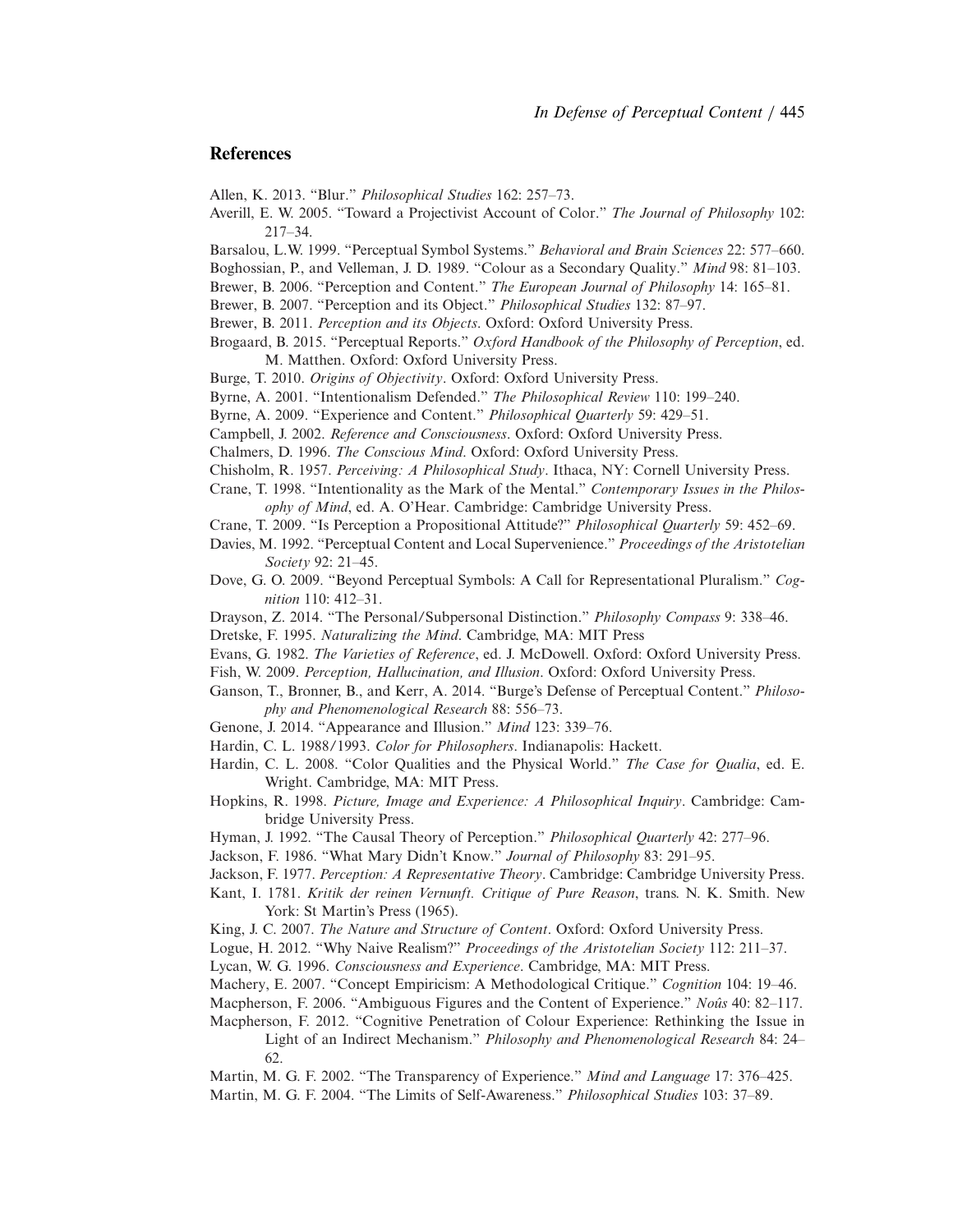- Maund, J. B. 2006. "The Illusion Theory of Colour: An Anti-Realist Theory." *Dialectica* 60: 245–68.
- Mendelovici, A. 2013. "Reliable Misrepresentation and Tracking Theories of Mental Representation." *Philosophical Studies* 165: 421–43.
- McDowell, J. 1994. *Mind and World*. Cambridge, MA: Harvard University Press.
- McGinn, C. 1982. *The Character of Mind*. Oxford: Oxford University Press.
- Nanay, B. 2013. "The Representationalism versus Relationalism Debate: Explanatory Contextualism about Perception." *European Journal of Philosophy* 23: 321–36.
- Nanay, B. 2014. "Empirical Problems with Anti-Representationalism." *Does Perception have Content*?, ed. B. Brogaard. Oxford: Oxford University Press.
- Papineau, D. 2014. "Sensory Experience and Representational Properties." *Proceedings of the Aristotelian Society* 114: 1–33.
- Pasnau, R. 2016. "Therapeutic Reflections on our Bipolar History of Perception." *Analytic Philosophy* 57: 253–84.
- Pautz, A. 2010. "Why Explain Visual Experience in Terms of Content?" *Perceiving the World*, ed. B. Nanay. Oxford: Oxford University Press.
- Peacocke, C. 1983. *Sense and Content: Experience, Thought, and their Relations*. Oxford: Oxford University Press.
- Phillips, I., and Block, N. 2016. "Debate on Unconscious Perception." *Current Controversies in Philosophy of Perception*, ed. B. Nanay. London: Routledge.
- Prinz, J. 2002. *Furnishing the Mind: Concepts and their Perceptual Basis*. Cambridge, MA: MIT Press.
- Russell, B. 1913. *Theory of Knowledge*: London: Routledge.
- Schellenberg, S. 2008. "The Situation-Dependency of Perception." *The Journal of Philosophy* 105: 55–84.
- Schellenberg, S. 2010. "The Particularity and Phenomenology of Perceptual Experience." *Philosophical Studies* 149: 19–48.
- Schellenberg, S. 2011. "Perceptual Content Defended." *Noûs* 45: 714–50.
- Schellenberg, S. 2013. "Experience and Evidence." *Mind* 122: 699–747.
- Schellenberg, S. 2014. "The Epistemic Force of Perceptual Experience." With a response by Alex Byrne, *Philosophical Studies* 170: 87–100.
- Schellenberg, S. 2016. "Perceptual Particularity." *Philosophy and Phenomenological Research* 93: 25–54.
- Schellenberg, S. 2017. "Perceptual Capacities, Knowledge, and Gettier Cases." *Explaining Knowledge: New Essays on the Gettier Problem*, ed. R. Borges, C. de Almeida, and P. Klein. Oxford: Oxford University Press.
- Schellenberg, S. 2018. "Perceptual Consciousness as a Mental Activity." *Noûs*.
- Schwenkler, J., and Briscoe, R. 2015. "Conscious Vision in Action." *Cognitive Science* 39: 1435–67.
- Searle, J. 1983. *Intentionality: An Essay in the Philosophy of Mind*. Cambridge: Cambridge University Press.
- Siegel, S. 2006. "Subject and Object in the Contents of Visual Experience." *Philosophical Review* 115: 355–88.
- Siegel, S. 2010. "Do Visual Experiences have Content?" *Perceiving the World*, ed. B. Nanay. Oxford: Oxford University Press.
- Soteriou, M. 2005. "The Subjective View of Experience and its Objective Commitments." *Proceedings of the Aristotelian Society* 105: 177–90.
- Speaks, J. 2006. "Is Mental Content Prior to Linguistic Meaning?" *Nousˆ* 40: 428–67.
- Stazicker, J. 2016. "The Visual Presence of Determinable Properties." *Phenomenal Presence*, ed. F. E. Macpherson, F. Dorsch, and M. Nida-Rümelin. Oxford: Oxford University Press.
- Travis, C. 2004. "Silence of the Senses." *Mind* 113: 57–94.